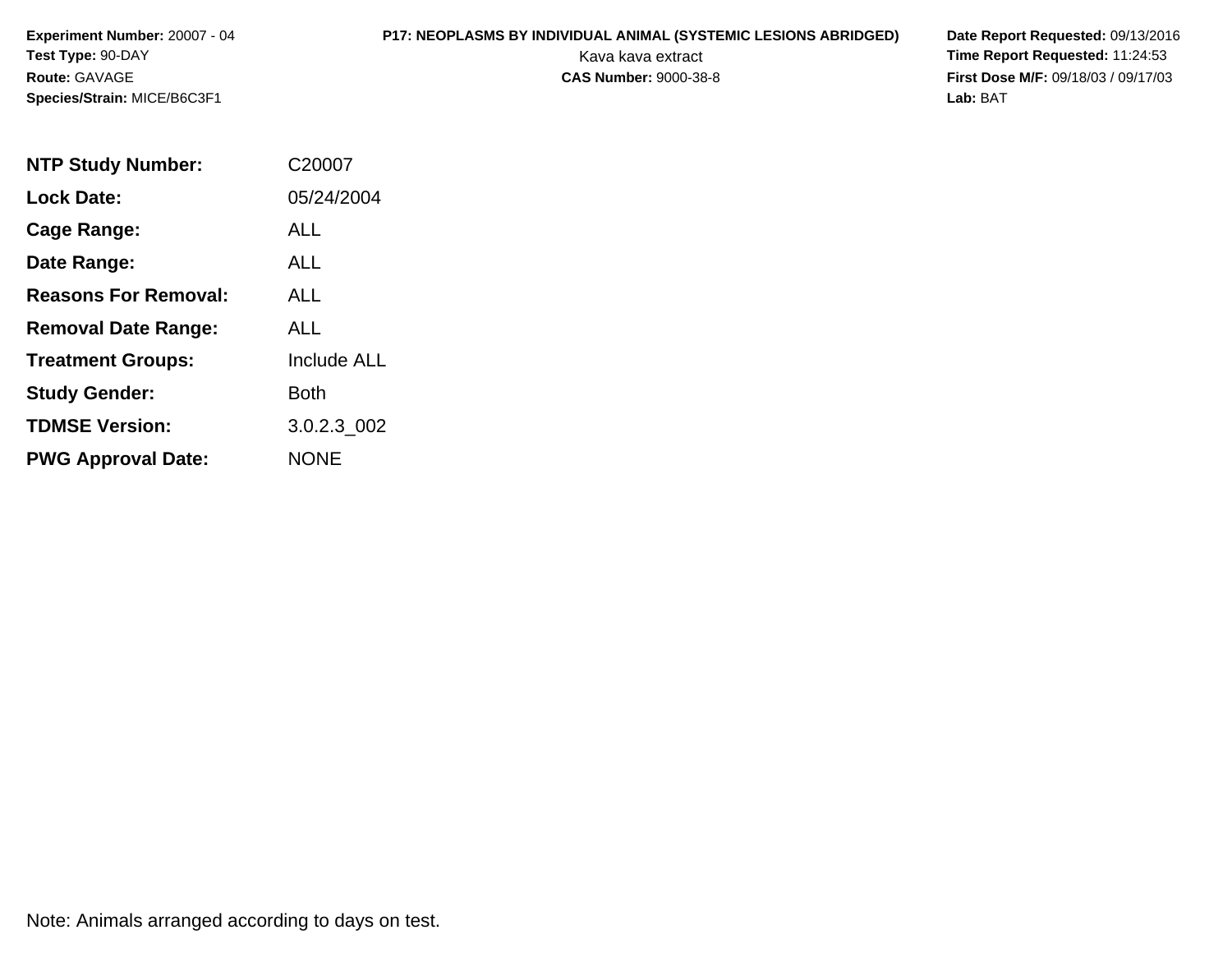I .. Insufficient tissue

## **P17: NEOPLASMS BY INDIVIDUAL ANIMAL (SYSTEMIC LESIONS ABRIDGED) Date Report Requested: 09/13/2016<br>Kava kava extract <b>Time Report Requested:** 11:24:53

| <b>B6C3F1 MICE MALE</b>                                                                                                                   | DAY ON TEST      | $\,0\,$<br>$\mathbf 0$<br>$\frac{9}{3}$                      | $\begin{smallmatrix} 0\\0 \end{smallmatrix}$<br>$\frac{9}{3}$              | $\,0\,$<br>$\mathbf 0$<br>$\frac{9}{3}$            | $_{\rm 0}^{\rm 0}$<br>$\boldsymbol{9}$<br>$\overline{3}$                       | $\pmb{0}$<br>$\pmb{0}$<br>$\frac{9}{3}$                                            | $\pmb{0}$<br>$\overline{0}$<br>$\frac{9}{3}$                | $\pmb{0}$<br>$\mathbf 0$<br>9<br>$\overline{3}$         | $\pmb{0}$<br>$\mathbf 0$<br>$\frac{9}{3}$                          | $_{\rm 0}^{\rm 0}$<br>$\boldsymbol{9}$<br>$\overline{3}$                           | $\pmb{0}$<br>$\Omega$<br>9<br>3                                       |                                                                                               |          |
|-------------------------------------------------------------------------------------------------------------------------------------------|------------------|--------------------------------------------------------------|----------------------------------------------------------------------------|----------------------------------------------------|--------------------------------------------------------------------------------|------------------------------------------------------------------------------------|-------------------------------------------------------------|---------------------------------------------------------|--------------------------------------------------------------------|------------------------------------------------------------------------------------|-----------------------------------------------------------------------|-----------------------------------------------------------------------------------------------|----------|
| 0 G/KG                                                                                                                                    | <b>ANIMAL ID</b> | $\pmb{0}$<br>$\mathbf 0$<br>$\mathbf 0$<br>0<br>$\mathbf{1}$ | $\mathbf 0$<br>$\mathbf 0$<br>$\mathbf 0$<br>$\mathbf 0$<br>$\overline{2}$ | $\pmb{0}$<br>0<br>$\mathbf 0$<br>0<br>$\mathbf{3}$ | $\mathsf{O}\xspace$<br>$\mathbf 0$<br>$\pmb{0}$<br>$\pmb{0}$<br>$\overline{4}$ | $\mathbf 0$<br>$\mathbf 0$<br>$\mathbf 0$<br>$\begin{array}{c} 0 \\ 5 \end{array}$ | $\pmb{0}$<br>$\mathbf 0$<br>$\mathsf 0$<br>$\mathbf 0$<br>6 | 0<br>$\mathbf{0}$<br>$\mathbf 0$<br>0<br>$\overline{7}$ | $\mathbf 0$<br>$\Omega$<br>$\mathbf 0$<br>$\mathsf{O}\xspace$<br>8 | $\mathbf 0$<br>$\mathbf 0$<br>$\mathsf{O}\xspace$<br>$\pmb{0}$<br>$\boldsymbol{9}$ | $\mathbf 0$<br>$\Omega$<br>$\mathbf 0$<br>$\mathbf{1}$<br>$\mathbf 0$ |                                                                                               | * TOTALS |
| <b>ALIMENTARY SYSTEM</b>                                                                                                                  |                  |                                                              |                                                                            |                                                    |                                                                                |                                                                                    |                                                             |                                                         |                                                                    |                                                                                    |                                                                       |                                                                                               |          |
| Esophagus                                                                                                                                 |                  |                                                              |                                                                            |                                                    |                                                                                |                                                                                    |                                                             |                                                         |                                                                    |                                                                                    | $\div$                                                                |                                                                                               | 10       |
| Gallbladder                                                                                                                               |                  |                                                              |                                                                            |                                                    |                                                                                |                                                                                    |                                                             |                                                         |                                                                    | $\div$                                                                             | $^{+}$                                                                |                                                                                               | 10       |
| Intestine Large, Cecum                                                                                                                    |                  |                                                              |                                                                            |                                                    |                                                                                |                                                                                    |                                                             |                                                         |                                                                    | $\ddot{}$                                                                          | $+$                                                                   |                                                                                               | 10       |
| Intestine Large, Colon                                                                                                                    |                  |                                                              |                                                                            |                                                    |                                                                                |                                                                                    |                                                             |                                                         |                                                                    |                                                                                    | $\div$                                                                |                                                                                               | 10       |
| Intestine Large, Rectum                                                                                                                   |                  |                                                              |                                                                            |                                                    |                                                                                |                                                                                    |                                                             |                                                         |                                                                    |                                                                                    | $\overline{1}$                                                        |                                                                                               | 10       |
| Intestine Small, Duodenum                                                                                                                 |                  |                                                              |                                                                            |                                                    |                                                                                |                                                                                    |                                                             |                                                         |                                                                    |                                                                                    | $\overline{1}$                                                        |                                                                                               | 10       |
| Intestine Small, Ileum                                                                                                                    |                  |                                                              |                                                                            |                                                    |                                                                                |                                                                                    |                                                             |                                                         |                                                                    |                                                                                    | $+$                                                                   |                                                                                               | 10       |
| Intestine Small, Jejunum                                                                                                                  |                  |                                                              |                                                                            |                                                    |                                                                                |                                                                                    |                                                             |                                                         |                                                                    |                                                                                    | $+$                                                                   |                                                                                               | 10       |
| Liver                                                                                                                                     |                  |                                                              |                                                                            |                                                    |                                                                                |                                                                                    |                                                             |                                                         |                                                                    |                                                                                    | $\div$                                                                |                                                                                               | 10       |
| Pancreas                                                                                                                                  |                  |                                                              |                                                                            |                                                    |                                                                                |                                                                                    |                                                             |                                                         |                                                                    |                                                                                    | $\overline{ }$                                                        |                                                                                               | 10       |
| Salivary Glands                                                                                                                           |                  |                                                              |                                                                            |                                                    |                                                                                |                                                                                    |                                                             |                                                         |                                                                    |                                                                                    | $\ddot{}$                                                             |                                                                                               | 10       |
| Stomach, Forestomach                                                                                                                      |                  |                                                              |                                                                            |                                                    |                                                                                |                                                                                    |                                                             |                                                         |                                                                    |                                                                                    | $\div$                                                                |                                                                                               | 10       |
| Stomach, Glandular                                                                                                                        |                  |                                                              |                                                                            |                                                    |                                                                                |                                                                                    |                                                             |                                                         |                                                                    | $\ddot{}$                                                                          | $+$                                                                   |                                                                                               | 10       |
| <b>CARDIOVASCULAR SYSTEM</b>                                                                                                              |                  |                                                              |                                                                            |                                                    |                                                                                |                                                                                    |                                                             |                                                         |                                                                    |                                                                                    |                                                                       |                                                                                               |          |
| <b>Blood Vessel</b>                                                                                                                       |                  |                                                              |                                                                            |                                                    |                                                                                |                                                                                    |                                                             |                                                         |                                                                    |                                                                                    | $\overline{1}$                                                        |                                                                                               | 10       |
| Heart                                                                                                                                     |                  |                                                              |                                                                            |                                                    |                                                                                |                                                                                    |                                                             |                                                         |                                                                    |                                                                                    | $+$                                                                   |                                                                                               | 10       |
| *  Total animals with tissue examined microscopically; Total animals with tumor<br>+  Tissue examined microscopically<br>X Lesion present |                  |                                                              |                                                                            |                                                    |                                                                                |                                                                                    |                                                             |                                                         |                                                                    |                                                                                    |                                                                       | M  Missing tissue<br>A  Autolysis precludes evaluation<br>BLANK  Not examined microscopically |          |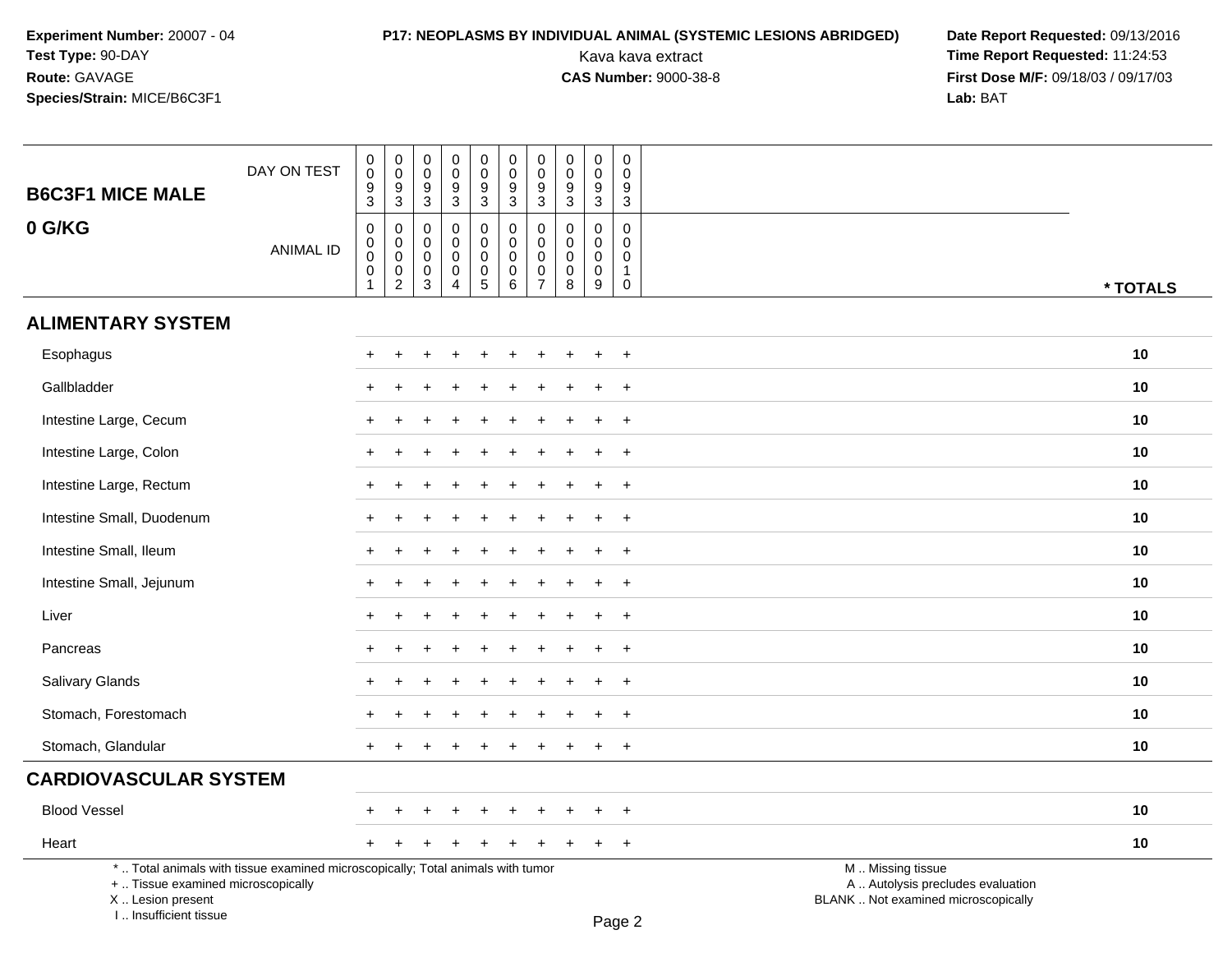## **P17: NEOPLASMS BY INDIVIDUAL ANIMAL (SYSTEMIC LESIONS ABRIDGED) Date Report Requested: 09/13/2016<br>Kava kava extract <b>Time Report Requested:** 11:24:53

Kava kava extract **Time Report Requested:** 11:24:53<br>**CAS Number:** 9000-38-8 **Time Report Requested:** 11:24:53 **First Dose M/F:** 09/18/03 / 09/17/03<br>Lab: BAT **Lab:** BAT

| <b>B6C3F1 MICE MALE</b>            | DAY ON TEST                                                                     | $\pmb{0}$<br>$\mathbf 0$<br>$\boldsymbol{9}$<br>3          | $\pmb{0}$<br>$\mathsf{O}\xspace$<br>$\boldsymbol{9}$<br>$\mathbf{3}$   | $\pmb{0}$<br>$\mathsf 0$<br>9<br>3 | $\pmb{0}$<br>$\pmb{0}$<br>9<br>$\mathsf 3$ | $_{\rm 0}^{\rm 0}$<br>$\boldsymbol{9}$<br>$\mathbf{3}$             | $\pmb{0}$<br>$\pmb{0}$<br>$\boldsymbol{9}$<br>$\overline{3}$    | $\pmb{0}$<br>$\mathbf 0$<br>9<br>$\mathbf{3}$                              | $\mathbf 0$<br>$\mathbf 0$<br>9<br>$\mathbf{3}$ | $\pmb{0}$<br>$\pmb{0}$<br>$\boldsymbol{9}$<br>$\overline{3}$                     | $\pmb{0}$<br>$\mathbf 0$<br>9<br>3            |                                                        |                |
|------------------------------------|---------------------------------------------------------------------------------|------------------------------------------------------------|------------------------------------------------------------------------|------------------------------------|--------------------------------------------|--------------------------------------------------------------------|-----------------------------------------------------------------|----------------------------------------------------------------------------|-------------------------------------------------|----------------------------------------------------------------------------------|-----------------------------------------------|--------------------------------------------------------|----------------|
| 0 G/KG                             | <b>ANIMAL ID</b>                                                                | 0<br>$\pmb{0}$<br>$\mathbf 0$<br>$\pmb{0}$<br>$\mathbf{1}$ | 0<br>$\mathbf 0$<br>$\mathsf{O}\xspace$<br>$\pmb{0}$<br>$\overline{c}$ | 0<br>0<br>0<br>0<br>3              | $\mathbf 0$<br>0<br>0<br>$\pmb{0}$<br>4    | $\pmb{0}$<br>$\pmb{0}$<br>$\pmb{0}$<br>$\pmb{0}$<br>$\overline{5}$ | $\mathbf 0$<br>$\pmb{0}$<br>$\mathbf 0$<br>$\pmb{0}$<br>$\,6\,$ | $\mathbf 0$<br>$\mathbf 0$<br>$\mathbf 0$<br>$\mathbf 0$<br>$\overline{7}$ | 0<br>$\mathbf 0$<br>$\mathbf 0$<br>0<br>8       | $\mathbf 0$<br>$\pmb{0}$<br>$\mathsf{O}\xspace$<br>$\pmb{0}$<br>$\boldsymbol{9}$ | $\Omega$<br>$\Omega$<br>$\mathbf 0$<br>1<br>0 |                                                        | * TOTALS       |
| <b>ENDOCRINE SYSTEM</b>            |                                                                                 |                                                            |                                                                        |                                    |                                            |                                                                    |                                                                 |                                                                            |                                                 |                                                                                  |                                               |                                                        |                |
| <b>Adrenal Cortex</b>              |                                                                                 | $\pm$                                                      |                                                                        | ÷                                  |                                            | ÷                                                                  | $\ddot{}$                                                       |                                                                            |                                                 | $+$                                                                              | $+$                                           |                                                        | 10             |
| Adrenal Medulla                    |                                                                                 |                                                            |                                                                        |                                    |                                            |                                                                    |                                                                 |                                                                            |                                                 |                                                                                  | $\overline{1}$                                |                                                        | 10             |
| Islets, Pancreatic                 |                                                                                 | ÷                                                          |                                                                        |                                    |                                            |                                                                    |                                                                 |                                                                            |                                                 |                                                                                  | $\div$                                        |                                                        | 10             |
| Parathyroid Gland                  |                                                                                 | M                                                          | $\ddot{}$                                                              | М                                  | $+$                                        | $\overline{ }$                                                     | $+$                                                             | $+$                                                                        | M                                               | $+$                                                                              | $+$                                           |                                                        | $\overline{7}$ |
| <b>Pituitary Gland</b>             |                                                                                 |                                                            |                                                                        |                                    |                                            |                                                                    |                                                                 |                                                                            |                                                 |                                                                                  | $\ddot{}$                                     |                                                        | 10             |
| <b>Thyroid Gland</b>               |                                                                                 |                                                            |                                                                        |                                    |                                            |                                                                    |                                                                 |                                                                            |                                                 |                                                                                  | $+$                                           |                                                        | 10             |
| <b>GENERAL BODY SYSTEM</b>         |                                                                                 |                                                            |                                                                        |                                    |                                            |                                                                    |                                                                 |                                                                            |                                                 |                                                                                  |                                               |                                                        |                |
| <b>NONE</b>                        |                                                                                 |                                                            |                                                                        |                                    |                                            |                                                                    |                                                                 |                                                                            |                                                 |                                                                                  |                                               |                                                        |                |
| <b>GENITAL SYSTEM</b>              |                                                                                 |                                                            |                                                                        |                                    |                                            |                                                                    |                                                                 |                                                                            |                                                 |                                                                                  |                                               |                                                        |                |
| Epididymis                         |                                                                                 |                                                            |                                                                        |                                    |                                            |                                                                    |                                                                 |                                                                            |                                                 |                                                                                  | $\pm$                                         |                                                        | 10             |
| <b>Preputial Gland</b>             |                                                                                 |                                                            |                                                                        |                                    |                                            |                                                                    |                                                                 |                                                                            |                                                 |                                                                                  | $\ddot{}$                                     |                                                        | 10             |
| Prostate                           |                                                                                 | $+$                                                        |                                                                        |                                    |                                            |                                                                    |                                                                 |                                                                            |                                                 |                                                                                  | $\overline{+}$                                |                                                        | 10             |
| Seminal Vesicle                    |                                                                                 |                                                            |                                                                        |                                    |                                            |                                                                    |                                                                 |                                                                            |                                                 |                                                                                  | $\overline{1}$                                |                                                        | 10             |
| <b>Testes</b>                      |                                                                                 |                                                            |                                                                        |                                    |                                            |                                                                    |                                                                 |                                                                            |                                                 |                                                                                  | $+$                                           |                                                        | 10             |
| <b>HEMATOPOIETIC SYSTEM</b>        |                                                                                 |                                                            |                                                                        |                                    |                                            |                                                                    |                                                                 |                                                                            |                                                 |                                                                                  |                                               |                                                        |                |
| <b>Bone Marrow</b>                 |                                                                                 | $\pm$                                                      |                                                                        |                                    |                                            |                                                                    |                                                                 |                                                                            |                                                 |                                                                                  | $+$                                           |                                                        | 10             |
| +  Tissue examined microscopically | *  Total animals with tissue examined microscopically; Total animals with tumor |                                                            |                                                                        |                                    |                                            |                                                                    |                                                                 |                                                                            |                                                 |                                                                                  |                                               | M  Missing tissue<br>A  Autolysis precludes evaluation |                |

X .. Lesion present

I .. Insufficient tissue

Lesion present BLANK .. Not examined microscopically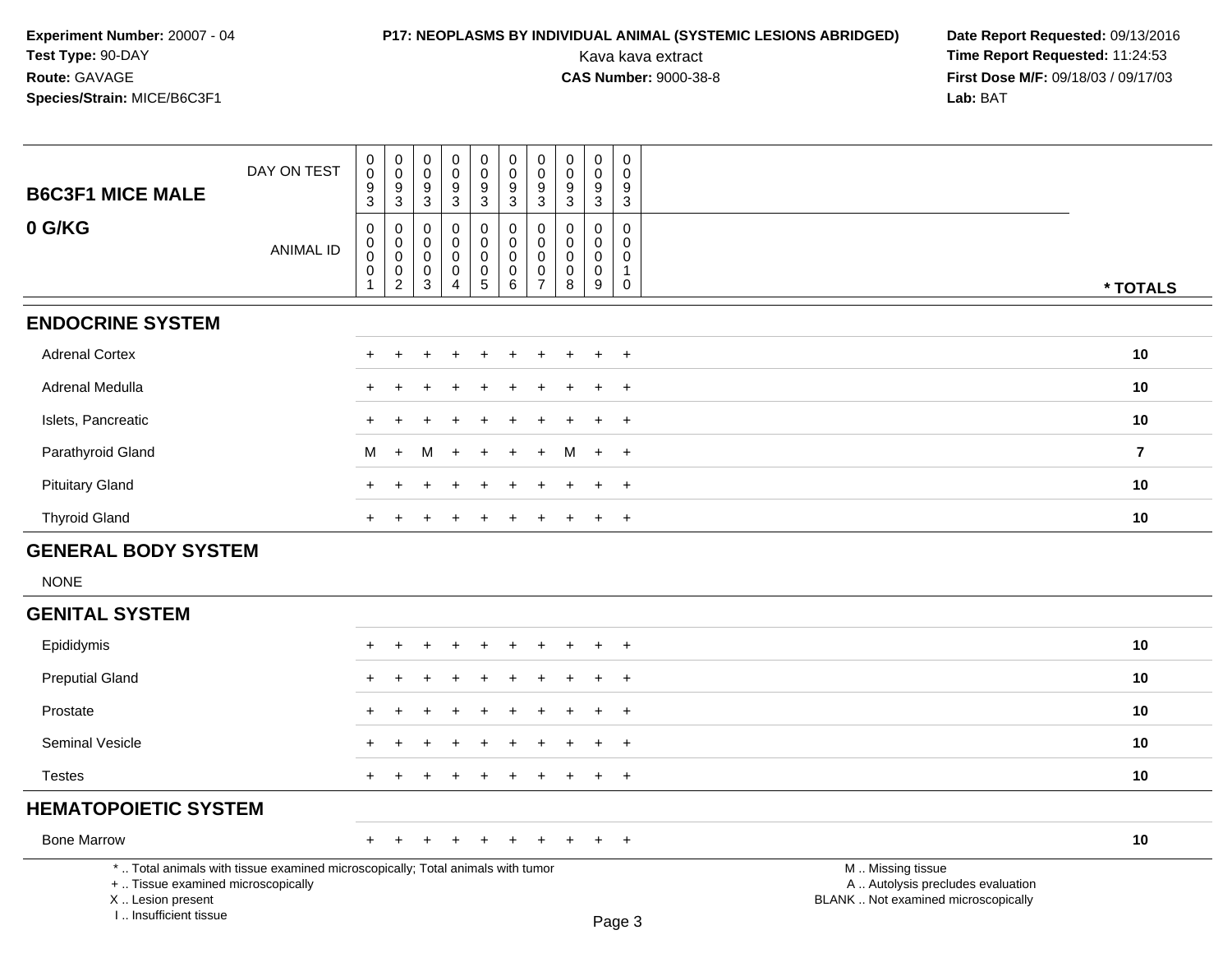# **P17: NEOPLASMS BY INDIVIDUAL ANIMAL (SYSTEMIC LESIONS ABRIDGED) Date Report Requested: 09/13/2016<br>Kava kava extract <b>Time Report Requested:** 11:24:53

| <b>B6C3F1 MICE MALE</b>                                                          | DAY ON TEST                                                                     | $\pmb{0}$<br>0<br>9<br>$\overline{3}$                | $\boldsymbol{0}$<br>$\mathsf 0$<br>9<br>$\overline{3}$ | $\pmb{0}$<br>$\ddot{\mathbf{0}}$<br>$\frac{9}{3}$              | $\pmb{0}$<br>$\ddot{\mathbf{0}}$<br>$\frac{9}{3}$              | $\mathsf 0$<br>$\ddot{\mathbf{0}}$<br>$\frac{9}{3}$                 | $\pmb{0}$<br>$\mathbf 0$<br>$9\,$<br>$\overline{3}$                 | $\pmb{0}$<br>$\mathbf 0$<br>$9\,$<br>$\sqrt{3}$                  | $\pmb{0}$<br>$\mathbf 0$<br>9<br>$\overline{3}$             | $\pmb{0}$<br>$\overline{0}$<br>$\frac{9}{3}$                       | $\pmb{0}$<br>$\Omega$<br>9<br>$\overline{3}$                             |                                                                                               |             |
|----------------------------------------------------------------------------------|---------------------------------------------------------------------------------|------------------------------------------------------|--------------------------------------------------------|----------------------------------------------------------------|----------------------------------------------------------------|---------------------------------------------------------------------|---------------------------------------------------------------------|------------------------------------------------------------------|-------------------------------------------------------------|--------------------------------------------------------------------|--------------------------------------------------------------------------|-----------------------------------------------------------------------------------------------|-------------|
| 0 G/KG                                                                           | <b>ANIMAL ID</b>                                                                | $\mathbf 0$<br>0<br>$\mathbf 0$<br>0<br>$\mathbf{1}$ | $\mathbf 0$<br>0<br>$\mathbf 0$<br>0<br>$\overline{c}$ | $\mathbf 0$<br>0<br>$\mathbf 0$<br>$\pmb{0}$<br>$\mathfrak{S}$ | $\mathbf 0$<br>0<br>$\mathbf 0$<br>$\pmb{0}$<br>$\overline{4}$ | 0<br>$\mathbf 0$<br>$\mathbf 0$<br>$\begin{matrix}0\\5\end{matrix}$ | $\mathbf 0$<br>$\mathbf 0$<br>$\mathbf 0$<br>$\mathbf 0$<br>$\,6\,$ | $\mathbf 0$<br>$\mathbf 0$<br>$\mathbf 0$<br>0<br>$\overline{7}$ | $\mathbf 0$<br>$\mathbf 0$<br>$\mathbf 0$<br>$\pmb{0}$<br>8 | $\mathbf{0}$<br>$\mathbf 0$<br>$\mathbf 0$<br>$\mathbf 0$<br>$9\,$ | $\mathbf 0$<br>$\mathbf 0$<br>$\mathbf 0$<br>$\mathbf{1}$<br>$\mathbf 0$ |                                                                                               | * TOTALS    |
| Lymph Node, Mandibular                                                           |                                                                                 | $\ddot{}$                                            | ÷                                                      |                                                                | $\overline{ }$                                                 | ÷                                                                   |                                                                     | ÷                                                                |                                                             | $\ddot{}$                                                          | $+$                                                                      |                                                                                               | 10          |
| Lymph Node, Mesenteric                                                           |                                                                                 |                                                      |                                                        |                                                                |                                                                |                                                                     |                                                                     |                                                                  |                                                             |                                                                    | $\ddot{}$                                                                |                                                                                               | 10          |
| Spleen                                                                           |                                                                                 |                                                      |                                                        |                                                                |                                                                |                                                                     |                                                                     |                                                                  |                                                             | $\ddot{}$                                                          | $\ddot{}$                                                                |                                                                                               | 10          |
| Thymus                                                                           |                                                                                 | $+$                                                  |                                                        |                                                                |                                                                |                                                                     |                                                                     |                                                                  |                                                             | $\ddot{}$                                                          | $+$                                                                      |                                                                                               | 10          |
| <b>INTEGUMENTARY SYSTEM</b>                                                      |                                                                                 |                                                      |                                                        |                                                                |                                                                |                                                                     |                                                                     |                                                                  |                                                             |                                                                    |                                                                          |                                                                                               |             |
| Mammary Gland                                                                    |                                                                                 | М                                                    | М                                                      | M                                                              | M                                                              | M                                                                   | M                                                                   |                                                                  | M M M M                                                     |                                                                    |                                                                          |                                                                                               | $\mathbf 0$ |
| Skin                                                                             |                                                                                 | $+$                                                  | $\ddot{}$                                              |                                                                | $\div$                                                         | $\ddot{}$                                                           | $\ddot{}$                                                           | $\ddot{}$                                                        |                                                             | $\ddot{}$                                                          | $+$                                                                      |                                                                                               | 10          |
| <b>MUSCULOSKELETAL SYSTEM</b>                                                    |                                                                                 |                                                      |                                                        |                                                                |                                                                |                                                                     |                                                                     |                                                                  |                                                             |                                                                    |                                                                          |                                                                                               |             |
| Bone                                                                             |                                                                                 | $+$                                                  | $\ddot{}$                                              |                                                                | $\ddot{}$                                                      | $\ddot{}$                                                           | $\ddot{}$                                                           | $\ddot{}$                                                        | $\ddot{}$                                                   | $\ddot{}$                                                          | $+$                                                                      |                                                                                               | 10          |
| <b>NERVOUS SYSTEM</b>                                                            |                                                                                 |                                                      |                                                        |                                                                |                                                                |                                                                     |                                                                     |                                                                  |                                                             |                                                                    |                                                                          |                                                                                               |             |
| <b>Brain</b>                                                                     |                                                                                 |                                                      |                                                        |                                                                |                                                                |                                                                     |                                                                     |                                                                  |                                                             | $\div$                                                             | $\ddot{}$                                                                |                                                                                               | 10          |
| <b>RESPIRATORY SYSTEM</b>                                                        |                                                                                 |                                                      |                                                        |                                                                |                                                                |                                                                     |                                                                     |                                                                  |                                                             |                                                                    |                                                                          |                                                                                               |             |
| Lung                                                                             |                                                                                 |                                                      |                                                        |                                                                |                                                                |                                                                     |                                                                     |                                                                  |                                                             | $\ddot{}$                                                          | $\ddot{}$                                                                |                                                                                               | 10          |
| Nose                                                                             |                                                                                 |                                                      |                                                        |                                                                |                                                                |                                                                     |                                                                     |                                                                  |                                                             |                                                                    | $\overline{ }$                                                           |                                                                                               | 10          |
| Trachea                                                                          |                                                                                 | $+$                                                  | $\div$                                                 |                                                                | $\ddot{}$                                                      | $\overline{1}$                                                      |                                                                     |                                                                  |                                                             | $\ddot{}$                                                          | $+$                                                                      |                                                                                               | 10          |
| <b>SPECIAL SENSES SYSTEM</b>                                                     |                                                                                 |                                                      |                                                        |                                                                |                                                                |                                                                     |                                                                     |                                                                  |                                                             |                                                                    |                                                                          |                                                                                               |             |
| Eye                                                                              |                                                                                 | $+$                                                  | $\ddot{}$                                              | $\pm$                                                          | $+$                                                            | $+$                                                                 | $+$                                                                 | $\pm$                                                            | $\pm$                                                       | $+$                                                                | $+$                                                                      |                                                                                               | 10          |
| +  Tissue examined microscopically<br>X  Lesion present<br>I Insufficient tissue | *  Total animals with tissue examined microscopically; Total animals with tumor |                                                      |                                                        |                                                                |                                                                |                                                                     |                                                                     |                                                                  |                                                             |                                                                    | $P$ ane $\Lambda$                                                        | M  Missing tissue<br>A  Autolysis precludes evaluation<br>BLANK  Not examined microscopically |             |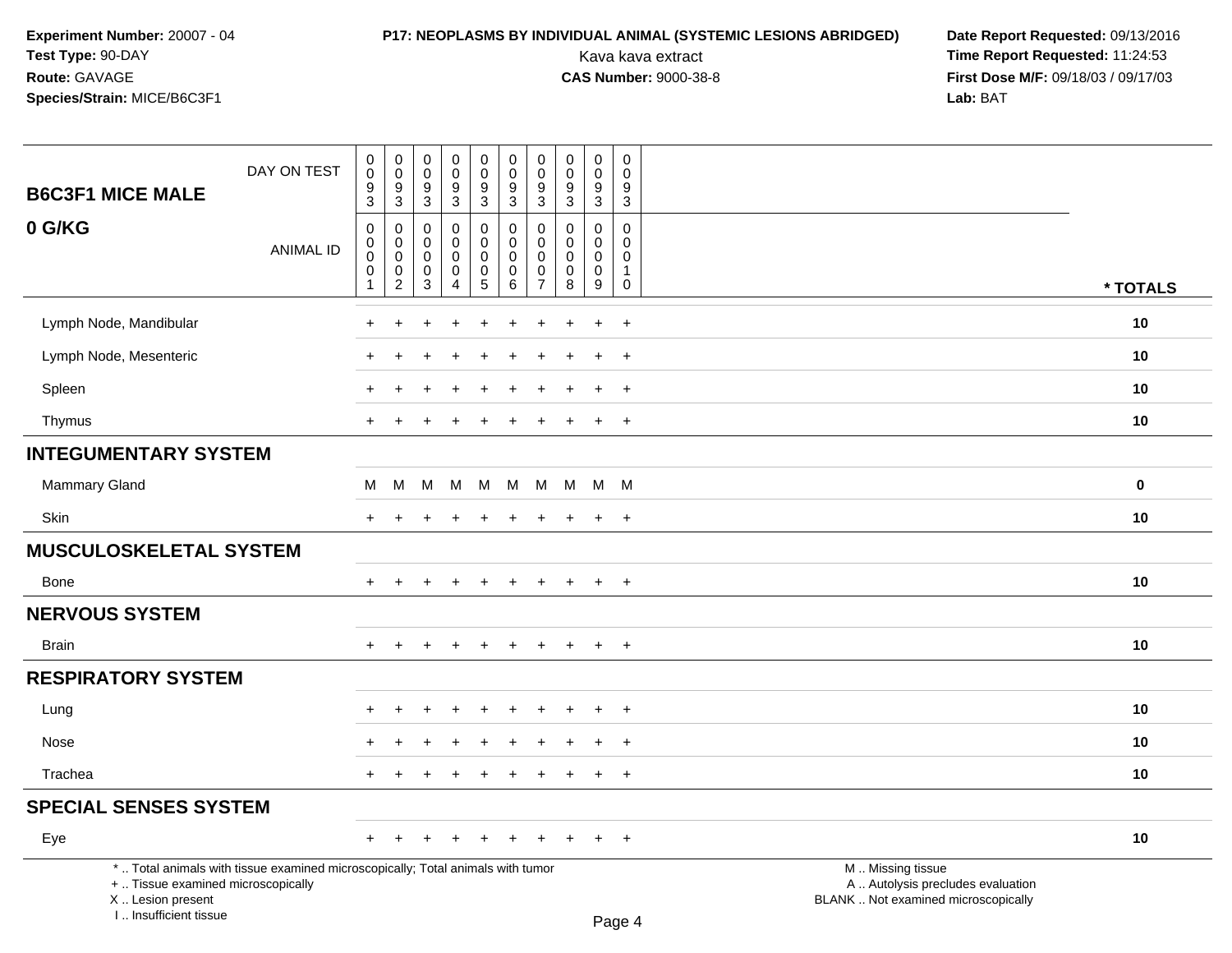### **P17: NEOPLASMS BY INDIVIDUAL ANIMAL (SYSTEMIC LESIONS ABRIDGED)** Date Report Requested: 09/13/2016<br>Kava kava extract **Time Report Requested:** 11:24:53

| <b>B6C3F1 MICE MALE</b> | DAY ON TEST      | $\begin{smallmatrix} 0\\0 \end{smallmatrix}$<br>$\boldsymbol{9}$<br>$\sqrt{3}$ | $_{\rm 0}^{\rm 0}$<br>9<br>3                                         | $\begin{smallmatrix}0\\0\end{smallmatrix}$<br>$\boldsymbol{9}$<br>3              | $\mathbf 0$<br>$\mathsf{O}\xspace$<br>$\boldsymbol{9}$<br>3 | $\begin{smallmatrix}0\0\0\end{smallmatrix}$<br>9<br>3 | $\begin{smallmatrix} 0\\0 \end{smallmatrix}$<br>$\boldsymbol{9}$<br>3 | $\begin{smallmatrix} 0\\0 \end{smallmatrix}$<br>$\boldsymbol{9}$<br>$\mathbf{3}$ | $\begin{smallmatrix}0\0\0\9\end{smallmatrix}$<br>3         | 0<br>0<br>9<br>3      | $\overline{0}$<br>0<br>9<br>3 |          |
|-------------------------|------------------|--------------------------------------------------------------------------------|----------------------------------------------------------------------|----------------------------------------------------------------------------------|-------------------------------------------------------------|-------------------------------------------------------|-----------------------------------------------------------------------|----------------------------------------------------------------------------------|------------------------------------------------------------|-----------------------|-------------------------------|----------|
| 0 G/KG                  | <b>ANIMAL ID</b> | 0<br>$\pmb{0}$<br>$\pmb{0}$<br>$\pmb{0}$                                       | $\begin{matrix}0\\0\\0\end{matrix}$<br>$\mathsf 0$<br>$\overline{c}$ | $\boldsymbol{0}$<br>$\begin{smallmatrix}0\\0\end{smallmatrix}$<br>$\pmb{0}$<br>3 | 0<br>$\pmb{0}$<br>$\pmb{0}$<br>$\pmb{0}$<br>4               | 0<br>0<br>$\mathbf 0$<br>$\mathbf 0$<br>5             | 0<br>$\pmb{0}$<br>$\pmb{0}$<br>$\mathbf 0$<br>6                       | $\pmb{0}$<br>$\pmb{0}$<br>$\pmb{0}$<br>$\rightarrow$                             | 0<br>$\begin{smallmatrix}0\0\0\end{smallmatrix}$<br>0<br>8 | 0<br>0<br>0<br>0<br>9 | 0<br>0<br>0                   | * TOTALS |
| Harderian Gland         |                  | $\ddot{}$                                                                      |                                                                      | $+$                                                                              | $\div$                                                      | $+$                                                   | $+$                                                                   | $+$                                                                              | $+$                                                        | $+$                   | $+$                           | 10       |
| <b>URINARY SYSTEM</b>   |                  |                                                                                |                                                                      |                                                                                  |                                                             |                                                       |                                                                       |                                                                                  |                                                            |                       |                               |          |
| Kidney                  |                  |                                                                                |                                                                      |                                                                                  |                                                             | $+$                                                   | $\div$                                                                | $+$                                                                              | $\div$                                                     | $+$                   | $+$                           | 10       |
| <b>Urinary Bladder</b>  |                  |                                                                                |                                                                      |                                                                                  |                                                             | $+$                                                   | $\pm$                                                                 | $+$                                                                              | $+$                                                        | $\ddot{}$             | $+$                           | 10       |
| <b>SYSTEMIC LESIONS</b> |                  |                                                                                |                                                                      |                                                                                  |                                                             |                                                       |                                                                       |                                                                                  |                                                            |                       |                               |          |
| Multiple Organ          |                  |                                                                                |                                                                      |                                                                                  |                                                             | $+$                                                   | $\div$                                                                |                                                                                  |                                                            | $\ddot{}$             | $+$                           | 10       |

I .. Insufficient tissue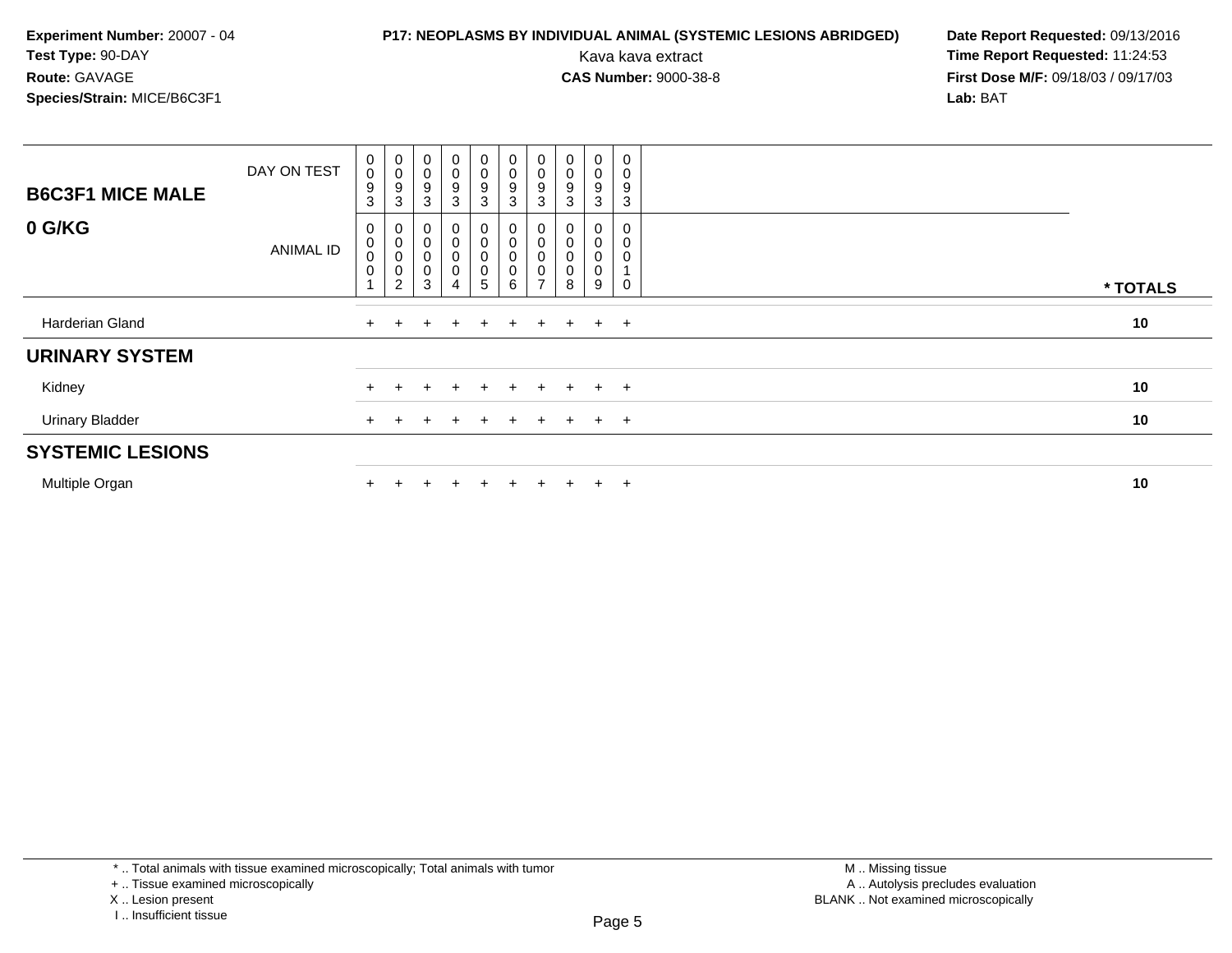### **P17: NEOPLASMS BY INDIVIDUAL ANIMAL (SYSTEMIC LESIONS ABRIDGED)** Date Report Requested: 09/13/2016<br>Kava kava extract **Time Report Requested:** 11:24:53

Kava kava extract **Time Report Requested:** 11:24:53<br>**CAS Number:** 9000-38-8 **Time Report Requested:** 11:24:53 **First Dose M/F:** 09/18/03 / 09/17/03<br>**Lab:** BAT **Lab:** BAT

| <b>B6C3F1 MICE MALE</b>      | DAY ON TEST      | 0<br>0<br>9<br>3                   | $\pmb{0}$<br>$\pmb{0}$<br>$\frac{9}{3}$                 | $\pmb{0}$<br>0<br>9<br>$\mathbf{3}$ | 0<br>0<br>9<br>$\mathbf{3}$        | $\mathbf 0$<br>0<br>9<br>$\mathbf{3}$ | $\pmb{0}$<br>0<br>9<br>3                    | $\mathbf 0$<br>$\mathbf 0$<br>9<br>$\mathbf{3}$                        | $\pmb{0}$<br>0<br>9<br>3 | $\mathbf 0$<br>0<br>9<br>3       | $\pmb{0}$<br>0<br>9<br>$\sqrt{3}$                               |          |
|------------------------------|------------------|------------------------------------|---------------------------------------------------------|-------------------------------------|------------------------------------|---------------------------------------|---------------------------------------------|------------------------------------------------------------------------|--------------------------|----------------------------------|-----------------------------------------------------------------|----------|
| 0.125 G/KG                   | <b>ANIMAL ID</b> | 0<br>0<br>$\pmb{0}$<br>$\mathbf 1$ | 0<br>0<br>$\mathbf 0$<br>$\mathbf{1}$<br>$\overline{2}$ | 0<br>0<br>0<br>$\mathbf{1}$<br>3    | 0<br>0<br>0<br>$\overline{1}$<br>4 | 0<br>0<br>0<br>$\mathbf 1$<br>5       | 0<br>$\mathbf 0$<br>$\pmb{0}$<br>1<br>$\,6$ | 0<br>$\mathbf 0$<br>$\boldsymbol{0}$<br>$\mathbf{1}$<br>$\overline{7}$ | 0<br>0<br>0<br>1<br>8    | 0<br>0<br>0<br>$\mathbf{1}$<br>9 | 0<br>$\mathbf 0$<br>0<br>$\overline{\mathbf{c}}$<br>$\mathbf 0$ | * TOTALS |
| <b>ALIMENTARY SYSTEM</b>     |                  |                                    |                                                         |                                     |                                    |                                       |                                             |                                                                        |                          |                                  |                                                                 |          |
| Liver                        |                  | +                                  |                                                         |                                     |                                    |                                       |                                             |                                                                        |                          | $+$                              | $+$                                                             | 10       |
| <b>CARDIOVASCULAR SYSTEM</b> |                  |                                    |                                                         |                                     |                                    |                                       |                                             |                                                                        |                          |                                  |                                                                 |          |
| <b>NONE</b>                  |                  |                                    |                                                         |                                     |                                    |                                       |                                             |                                                                        |                          |                                  |                                                                 |          |
| <b>ENDOCRINE SYSTEM</b>      |                  |                                    |                                                         |                                     |                                    |                                       |                                             |                                                                        |                          |                                  |                                                                 |          |
| <b>NONE</b>                  |                  |                                    |                                                         |                                     |                                    |                                       |                                             |                                                                        |                          |                                  |                                                                 |          |
| <b>GENERAL BODY SYSTEM</b>   |                  |                                    |                                                         |                                     |                                    |                                       |                                             |                                                                        |                          |                                  |                                                                 |          |
| <b>NONE</b>                  |                  |                                    |                                                         |                                     |                                    |                                       |                                             |                                                                        |                          |                                  |                                                                 |          |
| <b>GENITAL SYSTEM</b>        |                  |                                    |                                                         |                                     |                                    |                                       |                                             |                                                                        |                          |                                  |                                                                 |          |
| <b>NONE</b>                  |                  |                                    |                                                         |                                     |                                    |                                       |                                             |                                                                        |                          |                                  |                                                                 |          |
| <b>HEMATOPOIETIC SYSTEM</b>  |                  |                                    |                                                         |                                     |                                    |                                       |                                             |                                                                        |                          |                                  |                                                                 |          |
| <b>Bone Marrow</b>           |                  | +                                  |                                                         |                                     |                                    |                                       |                                             |                                                                        |                          |                                  | $\overline{1}$                                                  | 10       |
| Spleen                       |                  |                                    |                                                         |                                     |                                    |                                       |                                             |                                                                        |                          |                                  | $\overline{1}$                                                  | 10       |
| Thymus                       |                  | $\pm$                              |                                                         |                                     |                                    |                                       | $\ddot{}$                                   |                                                                        | $\pm$                    | $+$                              | $+$                                                             | 10       |
| <b>INTEGUMENTARY SYSTEM</b>  |                  |                                    |                                                         |                                     |                                    |                                       |                                             |                                                                        |                          |                                  |                                                                 |          |
| <b>NONE</b>                  |                  |                                    |                                                         |                                     |                                    |                                       |                                             |                                                                        |                          |                                  |                                                                 |          |
| MURAULAALELETAL AVATEM       |                  |                                    |                                                         |                                     |                                    |                                       |                                             |                                                                        |                          |                                  |                                                                 |          |

#### **MUSCULOSKELETAL SYSTEM**

\* .. Total animals with tissue examined microscopically; Total animals with tumor

+ .. Tissue examined microscopically

X .. Lesion present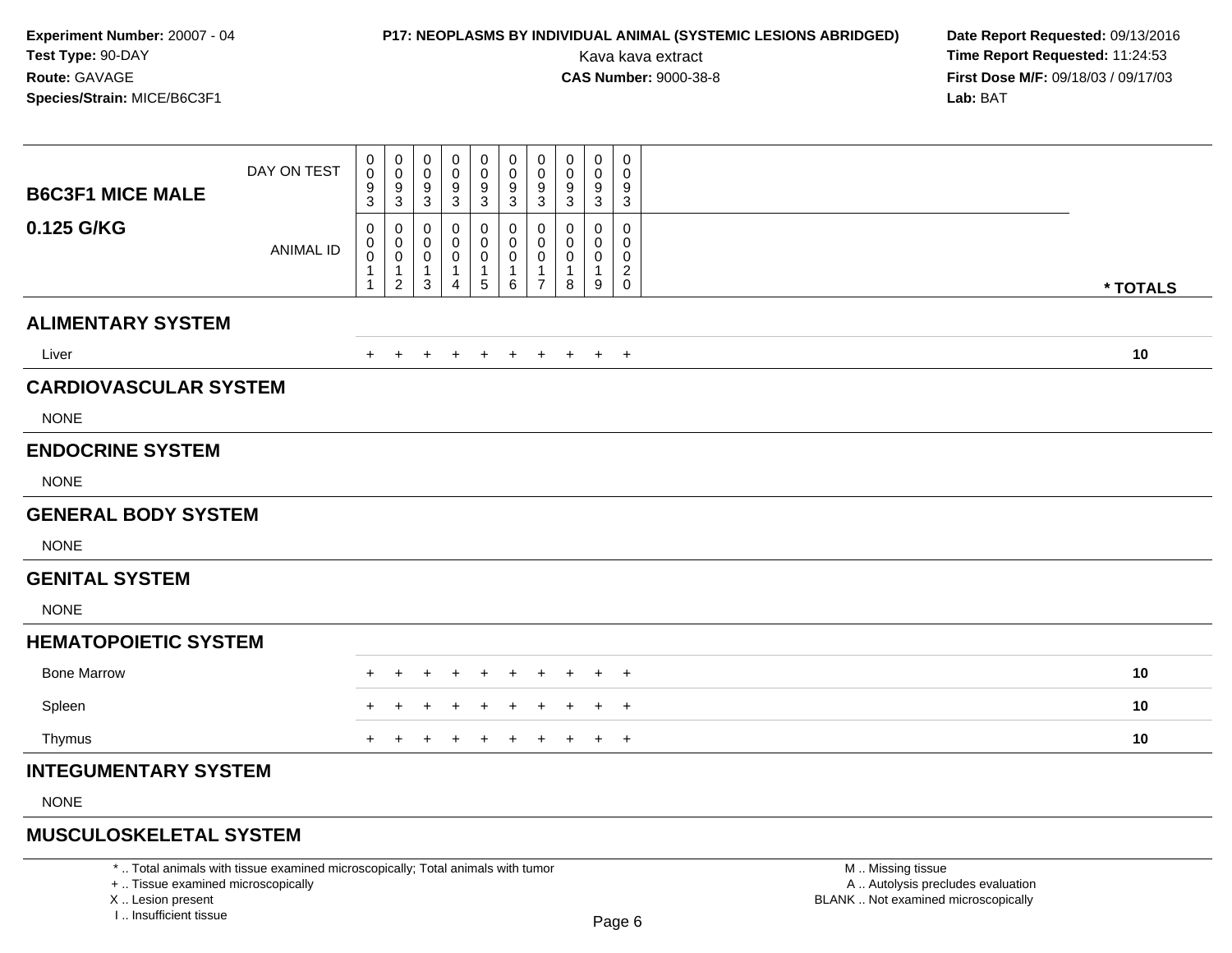### **P17: NEOPLASMS BY INDIVIDUAL ANIMAL (SYSTEMIC LESIONS ABRIDGED)** Date Report Requested: 09/13/2016<br>Kava kava extract **Time Report Requested:** 11:24:53

Kava kava extract **Time Report Requested:** 11:24:53<br>**CAS Number:** 9000-38-8 **Time Report Requested:** 11:24:53 **First Dose M/F:** 09/18/03 / 09/17/03<br>**Lab:** BAT **Lab:** BAT

| <b>B6C3F1 MICE MALE</b>      | DAY ON TEST | 0<br>0<br>9<br>3 | $\begin{smallmatrix} 0\\0 \end{smallmatrix}$<br>9<br>3 | 0<br>0<br>$\frac{9}{3}$                 | 0<br>9<br>$\mathbf{3}$ | 0<br>0<br>9<br>$\sqrt{3}$ | 0<br>$\pmb{0}$<br>9<br>3 | 0<br>0<br>9<br>3              | 0<br>0<br>9<br>3 | $\pmb{0}$<br>9<br>3 | 0<br>0<br>9<br>$\ensuremath{\mathsf{3}}$             |          |
|------------------------------|-------------|------------------|--------------------------------------------------------|-----------------------------------------|------------------------|---------------------------|--------------------------|-------------------------------|------------------|---------------------|------------------------------------------------------|----------|
| 0.125 G/KG                   | ANIMAL ID   | 0<br>0<br>0      | 0<br>$\pmb{0}$<br>2                                    | 0<br>$\boldsymbol{0}$<br>$\pmb{0}$<br>3 | 0<br>0<br>4            | 0<br>0<br>0<br>5          | 0<br>0<br>0<br>6         | 0<br>0<br>0<br>$\overline{7}$ | 0<br>0<br>8      | 0<br>0<br>9         | 0<br>0<br>$\pmb{0}$<br>$\overline{c}$<br>$\mathbf 0$ | * TOTALS |
| <b>NONE</b>                  |             |                  |                                                        |                                         |                        |                           |                          |                               |                  |                     |                                                      |          |
| <b>NERVOUS SYSTEM</b>        |             |                  |                                                        |                                         |                        |                           |                          |                               |                  |                     |                                                      |          |
| <b>NONE</b>                  |             |                  |                                                        |                                         |                        |                           |                          |                               |                  |                     |                                                      |          |
| <b>RESPIRATORY SYSTEM</b>    |             |                  |                                                        |                                         |                        |                           |                          |                               |                  |                     |                                                      |          |
| <b>NONE</b>                  |             |                  |                                                        |                                         |                        |                           |                          |                               |                  |                     |                                                      |          |
| <b>SPECIAL SENSES SYSTEM</b> |             |                  |                                                        |                                         |                        |                           |                          |                               |                  |                     |                                                      |          |
| <b>NONE</b>                  |             |                  |                                                        |                                         |                        |                           |                          |                               |                  |                     |                                                      |          |
| <b>URINARY SYSTEM</b>        |             |                  |                                                        |                                         |                        |                           |                          |                               |                  |                     |                                                      |          |
| <b>NONE</b>                  |             |                  |                                                        |                                         |                        |                           |                          |                               |                  |                     |                                                      |          |

#### **SYSTEMIC LESIONS**

Multiple Organ

n  $+$ <sup>+</sup> <sup>+</sup> <sup>+</sup> <sup>+</sup> <sup>+</sup> <sup>+</sup> <sup>+</sup> <sup>+</sup> <sup>+</sup> **<sup>10</sup>**

+ .. Tissue examined microscopically

X .. Lesion present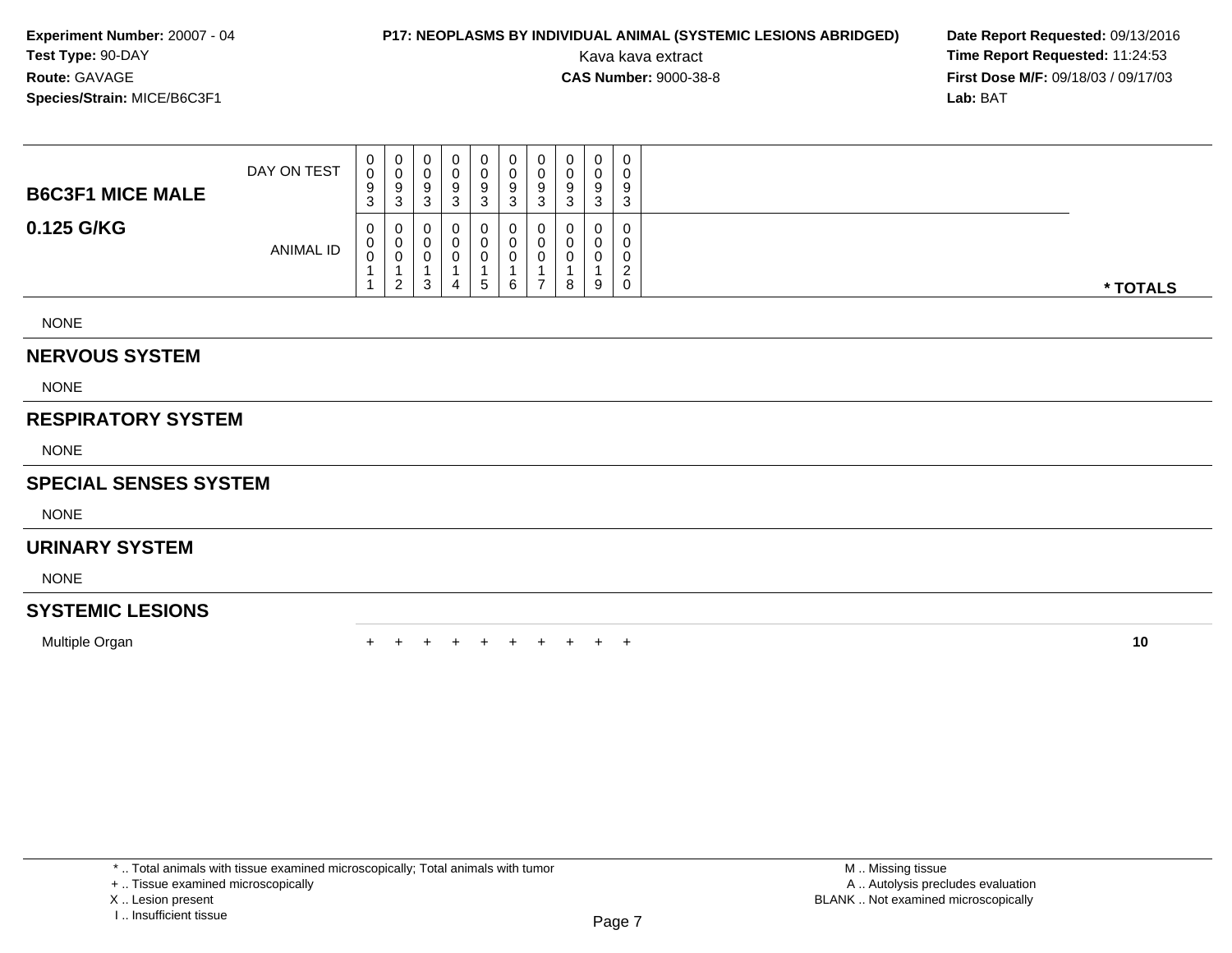### **P17: NEOPLASMS BY INDIVIDUAL ANIMAL (SYSTEMIC LESIONS ABRIDGED)** Date Report Requested: 09/13/2016<br>Kava kava extract **Time Report Requested:** 11:24:53

Kava kava extract **Time Report Requested:** 11:24:53<br>**CAS Number:** 9000-38-8 **Time Report Requested:** 11:24:53 **First Dose M/F:** 09/18/03 / 09/17/03<br>**Lab:** BAT **Lab:** BAT

| <b>B6C3F1 MICE MALE</b>      | DAY ON TEST      | 0<br>0<br>9<br>$\mathbf{3}$           | $\boldsymbol{0}$<br>$\mathbf 0$<br>$\boldsymbol{9}$<br>$\mathbf{3}$ | 0<br>$\mathbf 0$<br>$9\,$<br>$\mathbf{3}$ | 0<br>0<br>9<br>$\mathbf{3}$  | 0<br>0<br>9<br>3             | 0<br>0<br>9<br>$\mathbf{3}$  | $\pmb{0}$<br>$\mathbf 0$<br>9<br>3               | $\pmb{0}$<br>0<br>9<br>3                             | $\mathbf 0$<br>0<br>9<br>$\mathbf{3}$     | $\pmb{0}$<br>0<br>9<br>$\sqrt{3}$                  |          |
|------------------------------|------------------|---------------------------------------|---------------------------------------------------------------------|-------------------------------------------|------------------------------|------------------------------|------------------------------|--------------------------------------------------|------------------------------------------------------|-------------------------------------------|----------------------------------------------------|----------|
| 0.25 G/KG                    | <b>ANIMAL ID</b> | 0<br>0<br>$\pmb{0}$<br>$\overline{c}$ | 0<br>0<br>$\pmb{0}$<br>$\frac{2}{2}$                                | 0<br>0<br>$\mathbf 0$<br>$\frac{2}{3}$    | 0<br>0<br>0<br>$\frac{2}{4}$ | 0<br>0<br>0<br>$\frac{2}{5}$ | 0<br>0<br>0<br>$\frac{2}{6}$ | 0<br>$\mathbf 0$<br>$\mathbf 0$<br>$\frac{2}{7}$ | 0<br>$\mathbf 0$<br>$\pmb{0}$<br>$\overline{c}$<br>8 | $\Omega$<br>0<br>0<br>$\overline{2}$<br>9 | $\pmb{0}$<br>0<br>0<br>$\mathbf{3}$<br>$\mathsf 0$ | * TOTALS |
| <b>ALIMENTARY SYSTEM</b>     |                  |                                       |                                                                     |                                           |                              |                              |                              |                                                  |                                                      |                                           |                                                    |          |
| Liver                        |                  | $\ddot{}$                             | $\ddot{}$                                                           |                                           |                              |                              | $\ddot{}$                    | $\ddot{}$                                        | $\pm$                                                |                                           | $+$ $+$                                            | 10       |
| <b>CARDIOVASCULAR SYSTEM</b> |                  |                                       |                                                                     |                                           |                              |                              |                              |                                                  |                                                      |                                           |                                                    |          |
| <b>NONE</b>                  |                  |                                       |                                                                     |                                           |                              |                              |                              |                                                  |                                                      |                                           |                                                    |          |
| <b>ENDOCRINE SYSTEM</b>      |                  |                                       |                                                                     |                                           |                              |                              |                              |                                                  |                                                      |                                           |                                                    |          |
| <b>NONE</b>                  |                  |                                       |                                                                     |                                           |                              |                              |                              |                                                  |                                                      |                                           |                                                    |          |
| <b>GENERAL BODY SYSTEM</b>   |                  |                                       |                                                                     |                                           |                              |                              |                              |                                                  |                                                      |                                           |                                                    |          |
| <b>NONE</b>                  |                  |                                       |                                                                     |                                           |                              |                              |                              |                                                  |                                                      |                                           |                                                    |          |
| <b>GENITAL SYSTEM</b>        |                  |                                       |                                                                     |                                           |                              |                              |                              |                                                  |                                                      |                                           |                                                    |          |
| <b>NONE</b>                  |                  |                                       |                                                                     |                                           |                              |                              |                              |                                                  |                                                      |                                           |                                                    |          |
| <b>HEMATOPOIETIC SYSTEM</b>  |                  |                                       |                                                                     |                                           |                              |                              |                              |                                                  |                                                      |                                           |                                                    |          |
| <b>Bone Marrow</b>           |                  |                                       |                                                                     |                                           |                              |                              |                              |                                                  |                                                      |                                           | $\overline{ }$                                     | 10       |
| Spleen                       |                  |                                       |                                                                     |                                           |                              |                              |                              |                                                  |                                                      |                                           | $\overline{ }$                                     | 10       |
| Thymus                       |                  |                                       |                                                                     |                                           |                              |                              |                              |                                                  |                                                      |                                           | $\overline{+}$                                     | 10       |
| <b>INTEGUMENTARY SYSTEM</b>  |                  |                                       |                                                                     |                                           |                              |                              |                              |                                                  |                                                      |                                           |                                                    |          |
| <b>NONE</b>                  |                  |                                       |                                                                     |                                           |                              |                              |                              |                                                  |                                                      |                                           |                                                    |          |
|                              |                  |                                       |                                                                     |                                           |                              |                              |                              |                                                  |                                                      |                                           |                                                    |          |

#### **MUSCULOSKELETAL SYSTEM**

\* .. Total animals with tissue examined microscopically; Total animals with tumor

+ .. Tissue examined microscopically

X .. Lesion present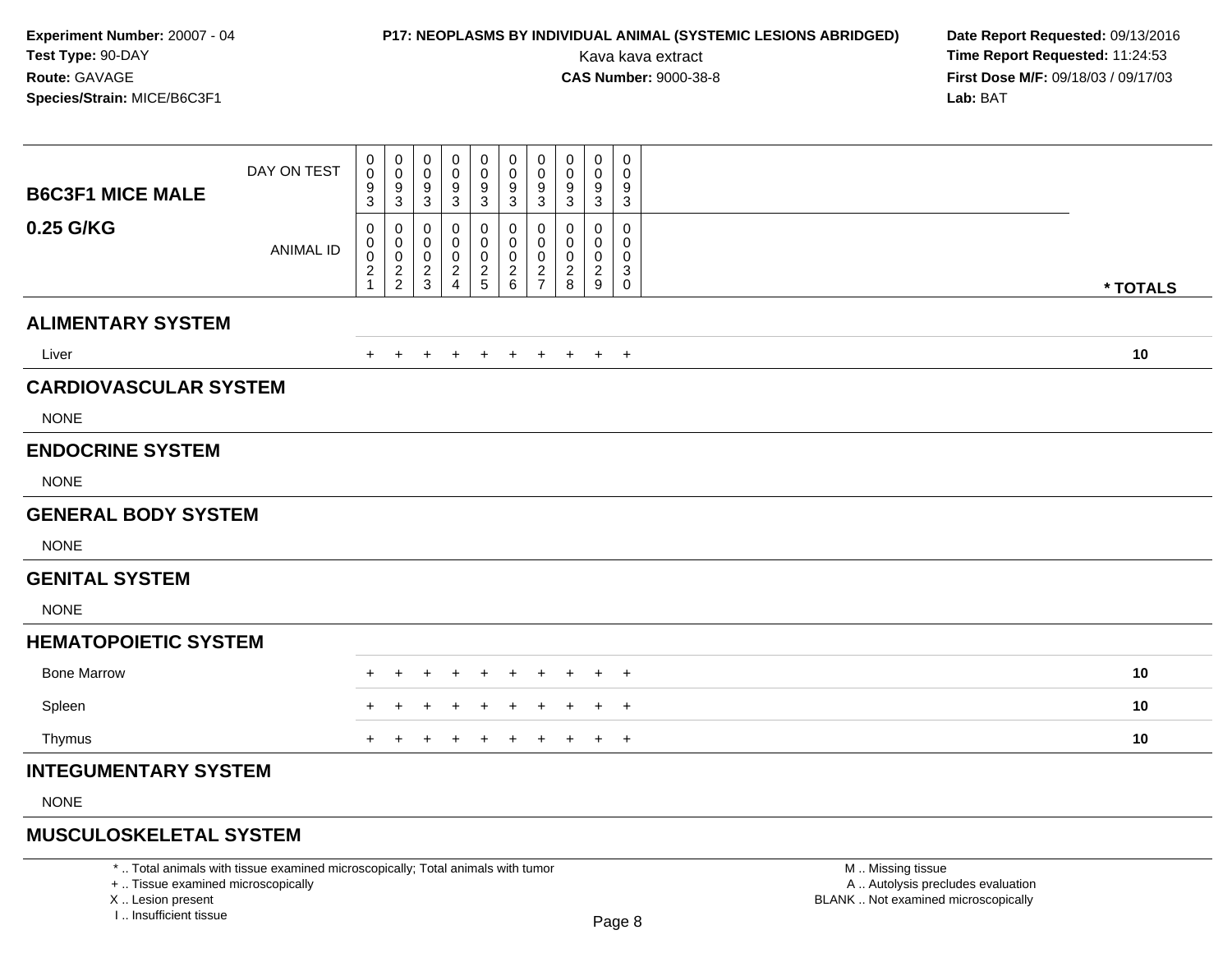### **P17: NEOPLASMS BY INDIVIDUAL ANIMAL (SYSTEMIC LESIONS ABRIDGED)** Date Report Requested: 09/13/2016<br>Kava kava extract **Time Report Requested:** 11:24:53

Kava kava extract **Time Report Requested:** 11:24:53<br>**CAS Number:** 9000-38-8 **Time Report Requested:** 11:24:53 **First Dose M/F:** 09/18/03 / 09/17/03<br>**Lab:** BAT **Lab:** BAT

| <b>B6C3F1 MICE MALE</b>      | DAY ON TEST | 0<br>0<br>9<br>3              | 0<br>$\mathbf 0$<br>$\boldsymbol{9}$<br>$\sqrt{3}$ | 0<br>0<br>$\boldsymbol{9}$<br>3             | 0<br>0<br>$\boldsymbol{9}$<br>3                                   | 0<br>0<br>9<br>3             | 0<br>0<br>9<br>3                                     | 0<br>0<br>$\boldsymbol{9}$<br>3                                | 0<br>0<br>9<br>3                            | 0<br>0<br>9<br>3         | 0<br>0<br>$\boldsymbol{9}$<br>$\sqrt{3}$ |          |
|------------------------------|-------------|-------------------------------|----------------------------------------------------|---------------------------------------------|-------------------------------------------------------------------|------------------------------|------------------------------------------------------|----------------------------------------------------------------|---------------------------------------------|--------------------------|------------------------------------------|----------|
| 0.25 G/KG                    | ANIMAL ID   | 0<br>0<br>0<br>$\overline{c}$ | 0<br>$\mathbf 0$<br>$\pmb{0}$<br>$\frac{2}{2}$     | 0<br>$\boldsymbol{0}$<br>0<br>$\frac{2}{3}$ | 0<br>$\pmb{0}$<br>$\pmb{0}$<br>$\boldsymbol{2}$<br>$\overline{4}$ | 0<br>0<br>0<br>$\frac{2}{5}$ | 0<br>0<br>0<br>$\begin{array}{c} 2 \\ 6 \end{array}$ | 0<br>$\boldsymbol{0}$<br>0<br>$\overline{c}$<br>$\overline{7}$ | 0<br>0<br>0<br>$\overline{\mathbf{c}}$<br>8 | 0<br>$\overline{c}$<br>9 | 0<br>0<br>0<br>$\sqrt{3}$<br>0           | * TOTALS |
| <b>NONE</b>                  |             |                               |                                                    |                                             |                                                                   |                              |                                                      |                                                                |                                             |                          |                                          |          |
| <b>NERVOUS SYSTEM</b>        |             |                               |                                                    |                                             |                                                                   |                              |                                                      |                                                                |                                             |                          |                                          |          |
| <b>NONE</b>                  |             |                               |                                                    |                                             |                                                                   |                              |                                                      |                                                                |                                             |                          |                                          |          |
| <b>RESPIRATORY SYSTEM</b>    |             |                               |                                                    |                                             |                                                                   |                              |                                                      |                                                                |                                             |                          |                                          |          |
| <b>NONE</b>                  |             |                               |                                                    |                                             |                                                                   |                              |                                                      |                                                                |                                             |                          |                                          |          |
| <b>SPECIAL SENSES SYSTEM</b> |             |                               |                                                    |                                             |                                                                   |                              |                                                      |                                                                |                                             |                          |                                          |          |
| <b>NONE</b>                  |             |                               |                                                    |                                             |                                                                   |                              |                                                      |                                                                |                                             |                          |                                          |          |
| <b>URINARY SYSTEM</b>        |             |                               |                                                    |                                             |                                                                   |                              |                                                      |                                                                |                                             |                          |                                          |          |

NONE

#### **SYSTEMIC LESIONS**

Multiple Organ

n  $+$ <sup>+</sup> <sup>+</sup> <sup>+</sup> <sup>+</sup> <sup>+</sup> <sup>+</sup> <sup>+</sup> <sup>+</sup> <sup>+</sup> **<sup>10</sup>**

\* .. Total animals with tissue examined microscopically; Total animals with tumor

+ .. Tissue examined microscopically

X .. Lesion present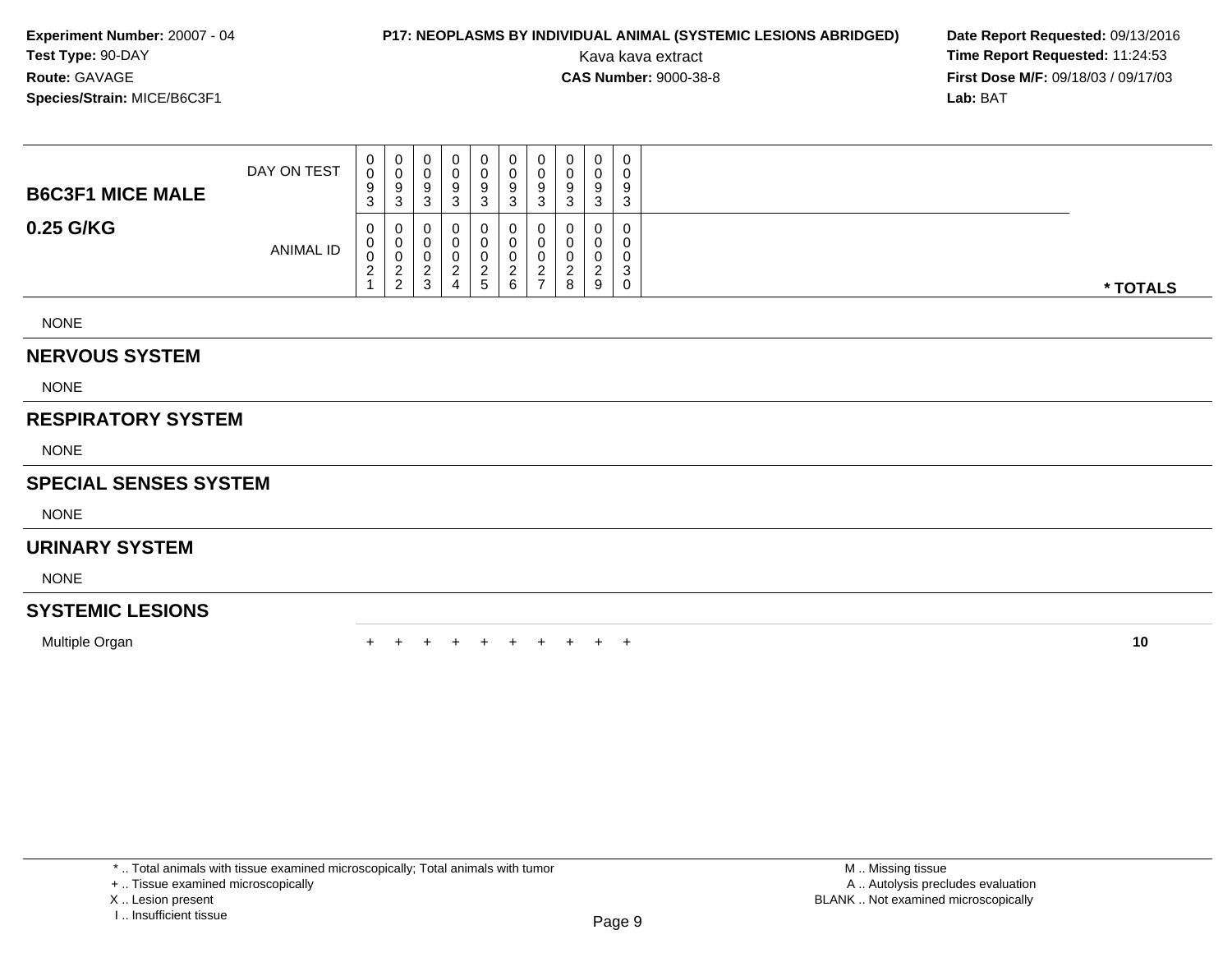### **P17: NEOPLASMS BY INDIVIDUAL ANIMAL (SYSTEMIC LESIONS ABRIDGED)** Date Report Requested: 09/13/2016<br>Kava kava extract **Time Report Requested:** 11:24:53

Kava kava extract **Time Report Requested:** 11:24:53<br>**CAS Number:** 9000-38-8 **Time Report Requested:** 11:24:53 **First Dose M/F:** 09/18/03 / 09/17/03<br>**Lab:** BAT **Lab:** BAT

| <b>B6C3F1 MICE MALE</b>      | DAY ON TEST      | 0<br>$\pmb{0}$<br>$\frac{9}{3}$                       | 0<br>$\mathbf 0$<br>$\boldsymbol{9}$<br>$\mathbf{3}$ | $\pmb{0}$<br>0<br>$\boldsymbol{9}$<br>$\mathbf{3}$ | 0<br>0<br>9<br>3               | 0<br>0<br>9<br>$\mathbf{3}$  | 0<br>0<br>9<br>3                                                          | 0<br>$\mathbf 0$<br>9<br>$\ensuremath{\mathsf{3}}$    | $\mathbf 0$<br>0<br>9<br>$\mathbf{3}$ | $\pmb{0}$<br>0<br>9<br>$\sqrt{3}$ | $\mathbf 0$<br>$\mathbf 0$<br>9<br>$\mathbf{3}$        |          |
|------------------------------|------------------|-------------------------------------------------------|------------------------------------------------------|----------------------------------------------------|--------------------------------|------------------------------|---------------------------------------------------------------------------|-------------------------------------------------------|---------------------------------------|-----------------------------------|--------------------------------------------------------|----------|
| 0.5 G/KG                     | <b>ANIMAL ID</b> | 0<br>0<br>$\pmb{0}$<br>$\ensuremath{\mathsf{3}}$<br>1 | 0<br>$\mathbf 0$<br>$\mathbf 0$<br>$\frac{3}{2}$     | 0<br>0<br>$\mathbf 0$<br>$\frac{3}{3}$             | 0<br>0<br>0<br>$\sqrt{3}$<br>4 | 0<br>0<br>0<br>$\frac{3}{5}$ | 0<br>$\boldsymbol{0}$<br>0<br>$\ensuremath{\mathsf{3}}$<br>$6\phantom{a}$ | 0<br>$\pmb{0}$<br>0<br>$\mathbf{3}$<br>$\overline{7}$ | 0<br>0<br>0<br>$\sqrt{3}$<br>8        | 0<br>0<br>0<br>$\frac{3}{9}$      | 0<br>0<br>$\mathbf 0$<br>$\overline{4}$<br>$\mathbf 0$ |          |
|                              |                  |                                                       |                                                      |                                                    |                                |                              |                                                                           |                                                       |                                       |                                   |                                                        | * TOTALS |
| <b>ALIMENTARY SYSTEM</b>     |                  |                                                       |                                                      |                                                    |                                |                              |                                                                           |                                                       |                                       |                                   |                                                        |          |
| Liver                        |                  | $\ddot{}$                                             | $\ddot{}$                                            | $\div$                                             |                                |                              | $\ddot{}$                                                                 | $+$                                                   | $+$                                   |                                   | $+$ $+$                                                | 10       |
| <b>CARDIOVASCULAR SYSTEM</b> |                  |                                                       |                                                      |                                                    |                                |                              |                                                                           |                                                       |                                       |                                   |                                                        |          |
| <b>NONE</b>                  |                  |                                                       |                                                      |                                                    |                                |                              |                                                                           |                                                       |                                       |                                   |                                                        |          |
| <b>ENDOCRINE SYSTEM</b>      |                  |                                                       |                                                      |                                                    |                                |                              |                                                                           |                                                       |                                       |                                   |                                                        |          |
| <b>NONE</b>                  |                  |                                                       |                                                      |                                                    |                                |                              |                                                                           |                                                       |                                       |                                   |                                                        |          |
| <b>GENERAL BODY SYSTEM</b>   |                  |                                                       |                                                      |                                                    |                                |                              |                                                                           |                                                       |                                       |                                   |                                                        |          |
| <b>NONE</b>                  |                  |                                                       |                                                      |                                                    |                                |                              |                                                                           |                                                       |                                       |                                   |                                                        |          |
| <b>GENITAL SYSTEM</b>        |                  |                                                       |                                                      |                                                    |                                |                              |                                                                           |                                                       |                                       |                                   |                                                        |          |
| <b>NONE</b>                  |                  |                                                       |                                                      |                                                    |                                |                              |                                                                           |                                                       |                                       |                                   |                                                        |          |
| <b>HEMATOPOIETIC SYSTEM</b>  |                  |                                                       |                                                      |                                                    |                                |                              |                                                                           |                                                       |                                       |                                   |                                                        |          |
| <b>Bone Marrow</b>           |                  | $\div$                                                |                                                      |                                                    |                                |                              | $\div$                                                                    |                                                       | $\ddot{}$                             | $+$                               | $^{+}$                                                 | 10       |
| Spleen                       |                  |                                                       |                                                      |                                                    |                                |                              |                                                                           |                                                       |                                       |                                   | $\overline{1}$                                         | 10       |
| Thymus                       |                  | $+$                                                   | $\pm$                                                |                                                    |                                |                              | $\div$                                                                    | $\pm$                                                 | $+$                                   | $+$                               | $+$                                                    | 10       |
| <b>INTEGUMENTARY SYSTEM</b>  |                  |                                                       |                                                      |                                                    |                                |                              |                                                                           |                                                       |                                       |                                   |                                                        |          |
| <b>NONE</b>                  |                  |                                                       |                                                      |                                                    |                                |                              |                                                                           |                                                       |                                       |                                   |                                                        |          |
|                              |                  |                                                       |                                                      |                                                    |                                |                              |                                                                           |                                                       |                                       |                                   |                                                        |          |

### **MUSCULOSKELETAL SYSTEM**

\* .. Total animals with tissue examined microscopically; Total animals with tumor

+ .. Tissue examined microscopically

X .. Lesion present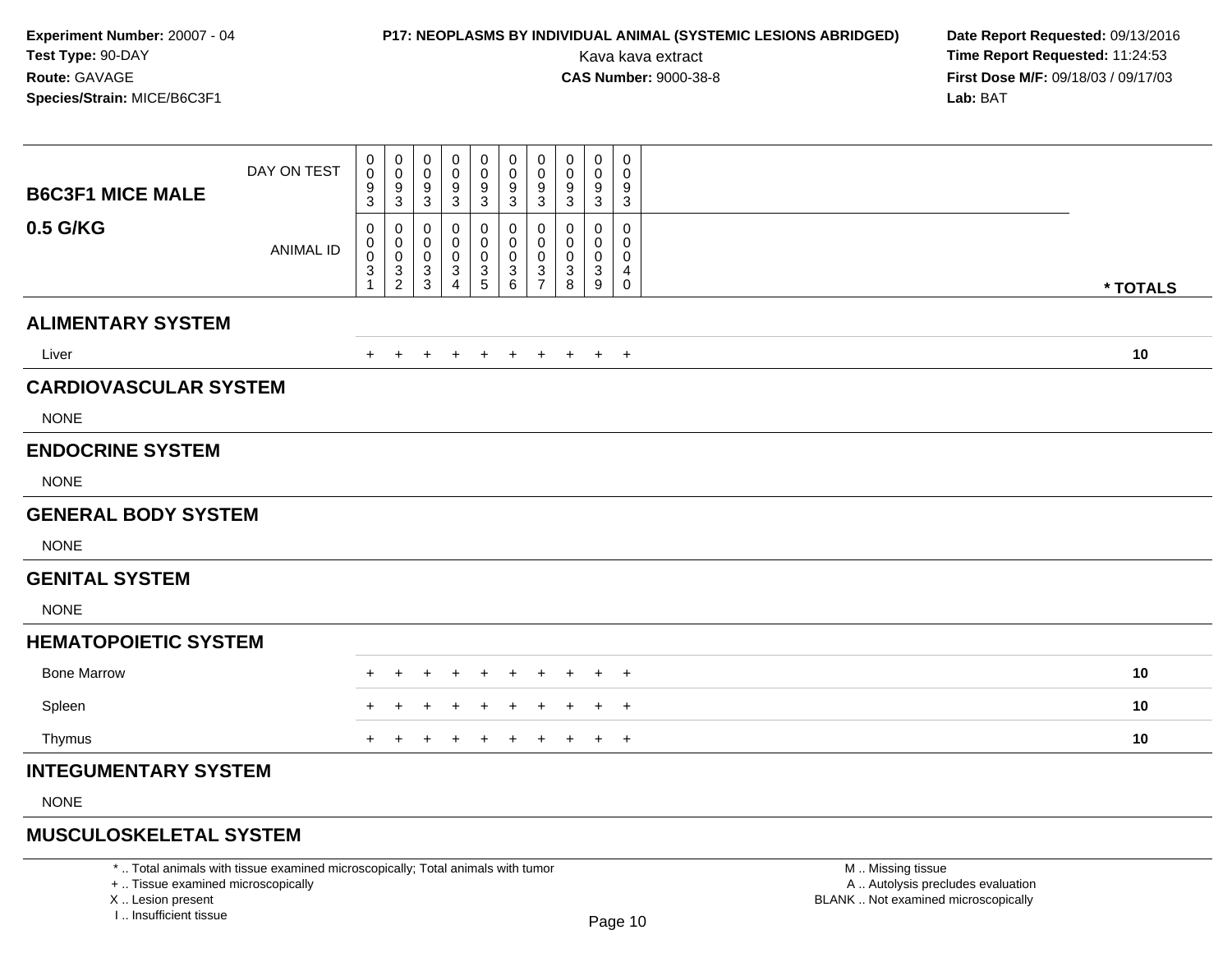### **P17: NEOPLASMS BY INDIVIDUAL ANIMAL (SYSTEMIC LESIONS ABRIDGED)** Date Report Requested: 09/13/2016<br>Kava kava extract **Time Report Requested:** 11:24:53

Kava kava extract **Time Report Requested:** 11:24:53<br>**CAS Number:** 9000-38-8 **Time Report Requested:** 11:24:53 **First Dose M/F:** 09/18/03 / 09/17/03<br>**Lab: BAT Lab:** BAT

|                              | DAY ON TEST | $\mathbf{0}$<br>$\boldsymbol{0}$ | 0<br>$\pmb{0}$                           | $\pmb{0}$               | 0<br>0           |        |        |                | $\mathbf 0$      | 0                 | $\mathbf 0$<br>0           |          |
|------------------------------|-------------|----------------------------------|------------------------------------------|-------------------------|------------------|--------|--------|----------------|------------------|-------------------|----------------------------|----------|
| <b>B6C3F1 MICE MALE</b>      |             | 9<br>3                           | 9<br>3                                   | 9<br>$\mathbf{3}$       | 9<br>3           | 9<br>3 | 9<br>3 | 9<br>3         | 9<br>3           | 9<br>$\mathbf{3}$ | 9<br>$\sqrt{3}$            |          |
| 0.5 G/KG                     | ANIMAL ID   | 0<br>0<br>$\pmb{0}$<br>3         | 0<br>0<br>0<br>$\ensuremath{\mathsf{3}}$ | $\pmb{0}$<br>$\sqrt{3}$ | 0<br>0<br>0<br>3 | 0<br>3 | 0<br>3 | 0<br>3         | 0<br>0<br>0<br>3 | 0<br>3            | 0<br>0<br>$\mathbf 0$<br>4 |          |
|                              |             |                                  | $\overline{c}$                           | 3                       | 4                | 5      | 6      | $\overline{ }$ | 8                | 9                 | $\mathbf 0$                | * TOTALS |
| <b>NONE</b>                  |             |                                  |                                          |                         |                  |        |        |                |                  |                   |                            |          |
| <b>NERVOUS SYSTEM</b>        |             |                                  |                                          |                         |                  |        |        |                |                  |                   |                            |          |
| <b>NONE</b>                  |             |                                  |                                          |                         |                  |        |        |                |                  |                   |                            |          |
| <b>RESPIRATORY SYSTEM</b>    |             |                                  |                                          |                         |                  |        |        |                |                  |                   |                            |          |
| <b>NONE</b>                  |             |                                  |                                          |                         |                  |        |        |                |                  |                   |                            |          |
| <b>SPECIAL SENSES SYSTEM</b> |             |                                  |                                          |                         |                  |        |        |                |                  |                   |                            |          |

NONE

#### **URINARY SYSTEM**

NONE

#### **SYSTEMIC LESIONS**

Multiple Organ

n  $+$ <sup>+</sup> <sup>+</sup> <sup>+</sup> <sup>+</sup> <sup>+</sup> <sup>+</sup> <sup>+</sup> <sup>+</sup> <sup>+</sup> **<sup>10</sup>**

\* .. Total animals with tissue examined microscopically; Total animals with tumor

+ .. Tissue examined microscopically

X .. Lesion present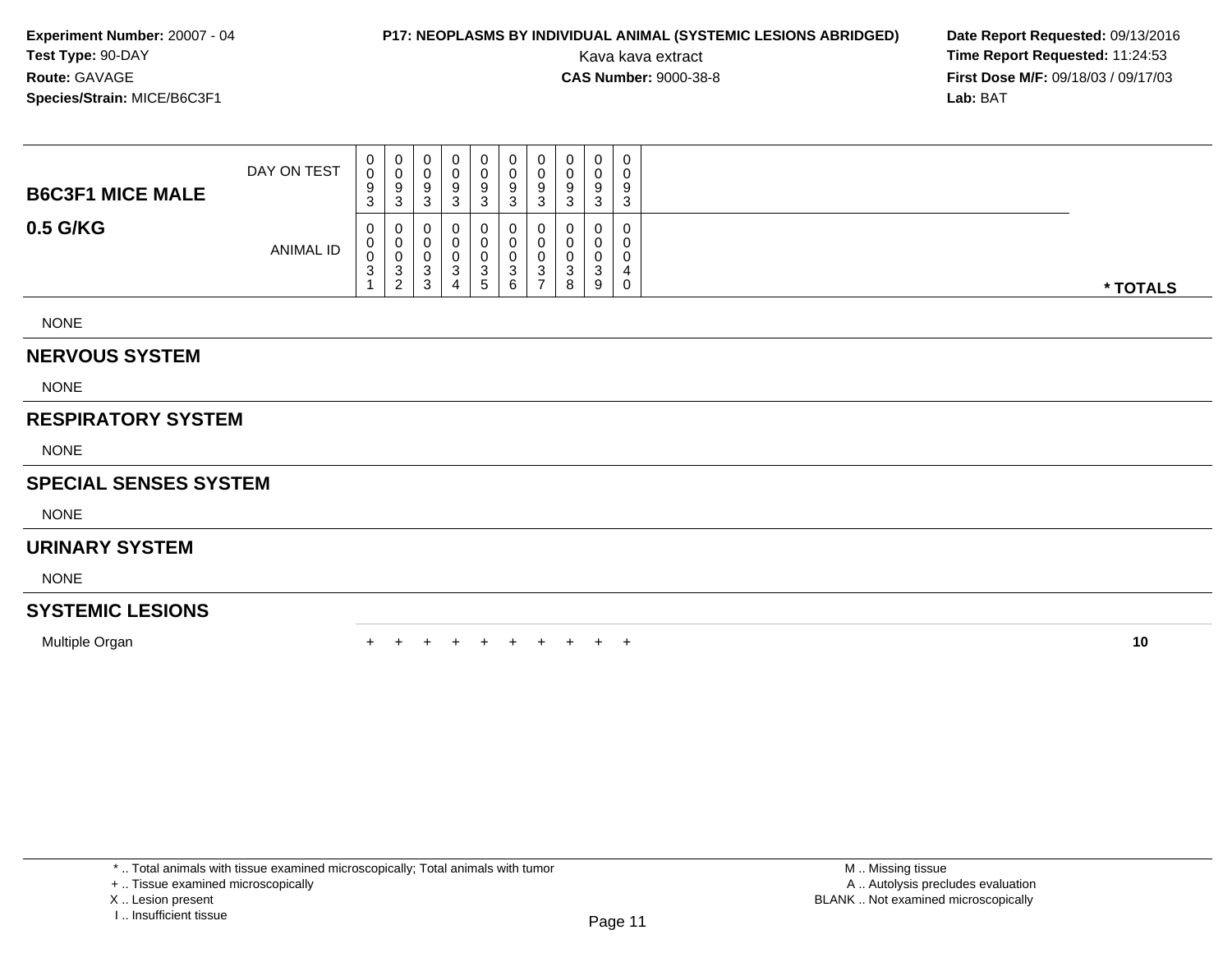### **P17: NEOPLASMS BY INDIVIDUAL ANIMAL (SYSTEMIC LESIONS ABRIDGED)** Date Report Requested: 09/13/2016<br>Kava kava extract **Time Report Requested:** 11:24:53

Kava kava extract **Time Report Requested:** 11:24:53<br>**CAS Number:** 9000-38-8 **Time Report Requested:** 11:24:53 **First Dose M/F:** 09/18/03 / 09/17/03<br>**Lab:** BAT **Lab:** BAT

| <b>B6C3F1 MICE MALE</b>      | DAY ON TEST      | 0<br>0<br>9<br>$\overline{3}$ | 0<br>$\mathbf 0$<br>9<br>$\sqrt{3}$                       | $\mathbf 0$<br>$\mathbf 0$<br>$\boldsymbol{9}$<br>$\mathbf{3}$ | 0<br>0<br>9<br>$\sqrt{3}$ | 0<br>0<br>9<br>$\sqrt{3}$     | 0<br>0<br>9<br>$\ensuremath{\mathsf{3}}$   | 0<br>$\mathbf 0$<br>9<br>$\sqrt{3}$                     | $\pmb{0}$<br>0<br>9<br>$\mathfrak{S}$ | 0<br>0<br>9<br>$\mathbf{3}$ | $\mathbf 0$<br>$\mathbf 0$<br>9<br>$\sqrt{3}$              |          |
|------------------------------|------------------|-------------------------------|-----------------------------------------------------------|----------------------------------------------------------------|---------------------------|-------------------------------|--------------------------------------------|---------------------------------------------------------|---------------------------------------|-----------------------------|------------------------------------------------------------|----------|
| 1.0 G/KG                     | <b>ANIMAL ID</b> | 0<br>0<br>$\pmb{0}$<br>4<br>1 | 0<br>0<br>$\mathbf 0$<br>$\overline{4}$<br>$\overline{2}$ | 0<br>0<br>$\boldsymbol{0}$<br>$\overline{4}$<br>3              | 0<br>0<br>0<br>4<br>4     | 0<br>0<br>$\pmb{0}$<br>4<br>5 | 0<br>0<br>$\pmb{0}$<br>$\overline{4}$<br>6 | 0<br>0<br>$\pmb{0}$<br>$\overline{4}$<br>$\overline{7}$ | 0<br>0<br>0<br>4<br>8                 | 0<br>0<br>0<br>4<br>9       | $\mathbf 0$<br>0<br>$\pmb{0}$<br>$\sqrt{5}$<br>$\mathbf 0$ | * TOTALS |
| <b>ALIMENTARY SYSTEM</b>     |                  |                               |                                                           |                                                                |                           |                               |                                            |                                                         |                                       |                             |                                                            |          |
|                              |                  |                               |                                                           |                                                                |                           |                               |                                            |                                                         |                                       |                             |                                                            |          |
| Liver                        |                  | $\ddot{}$                     | $+$                                                       | $\overline{+}$                                                 | $\ddot{}$                 | $\pm$                         | $^{+}$                                     | $+$                                                     | $+$                                   |                             | $+$ $+$                                                    | 10       |
| <b>CARDIOVASCULAR SYSTEM</b> |                  |                               |                                                           |                                                                |                           |                               |                                            |                                                         |                                       |                             |                                                            |          |
| <b>NONE</b>                  |                  |                               |                                                           |                                                                |                           |                               |                                            |                                                         |                                       |                             |                                                            |          |
| <b>ENDOCRINE SYSTEM</b>      |                  |                               |                                                           |                                                                |                           |                               |                                            |                                                         |                                       |                             |                                                            |          |
| <b>NONE</b>                  |                  |                               |                                                           |                                                                |                           |                               |                                            |                                                         |                                       |                             |                                                            |          |
| <b>GENERAL BODY SYSTEM</b>   |                  |                               |                                                           |                                                                |                           |                               |                                            |                                                         |                                       |                             |                                                            |          |
| <b>NONE</b>                  |                  |                               |                                                           |                                                                |                           |                               |                                            |                                                         |                                       |                             |                                                            |          |
| <b>GENITAL SYSTEM</b>        |                  |                               |                                                           |                                                                |                           |                               |                                            |                                                         |                                       |                             |                                                            |          |
| <b>NONE</b>                  |                  |                               |                                                           |                                                                |                           |                               |                                            |                                                         |                                       |                             |                                                            |          |
| <b>HEMATOPOIETIC SYSTEM</b>  |                  |                               |                                                           |                                                                |                           |                               |                                            |                                                         |                                       |                             |                                                            |          |
| <b>Bone Marrow</b>           |                  | $\pm$                         |                                                           |                                                                |                           |                               | $\overline{ }$                             | $\pm$                                                   | $+$                                   | $\pm$                       | $+$                                                        | 10       |
| Spleen                       |                  |                               |                                                           |                                                                |                           |                               |                                            |                                                         | ÷                                     | +                           | $+$                                                        | 10       |
| Thymus                       |                  | $+$                           | $\ddot{}$                                                 |                                                                |                           | $\ddot{}$                     | $\ddot{}$                                  | $\pm$                                                   | $+$                                   | $+$                         | $+$                                                        | 10       |
| <b>INTEGUMENTARY SYSTEM</b>  |                  |                               |                                                           |                                                                |                           |                               |                                            |                                                         |                                       |                             |                                                            |          |
| <b>NONE</b>                  |                  |                               |                                                           |                                                                |                           |                               |                                            |                                                         |                                       |                             |                                                            |          |
|                              |                  |                               |                                                           |                                                                |                           |                               |                                            |                                                         |                                       |                             |                                                            |          |

### **MUSCULOSKELETAL SYSTEM**

\* .. Total animals with tissue examined microscopically; Total animals with tumor

+ .. Tissue examined microscopically

X .. Lesion present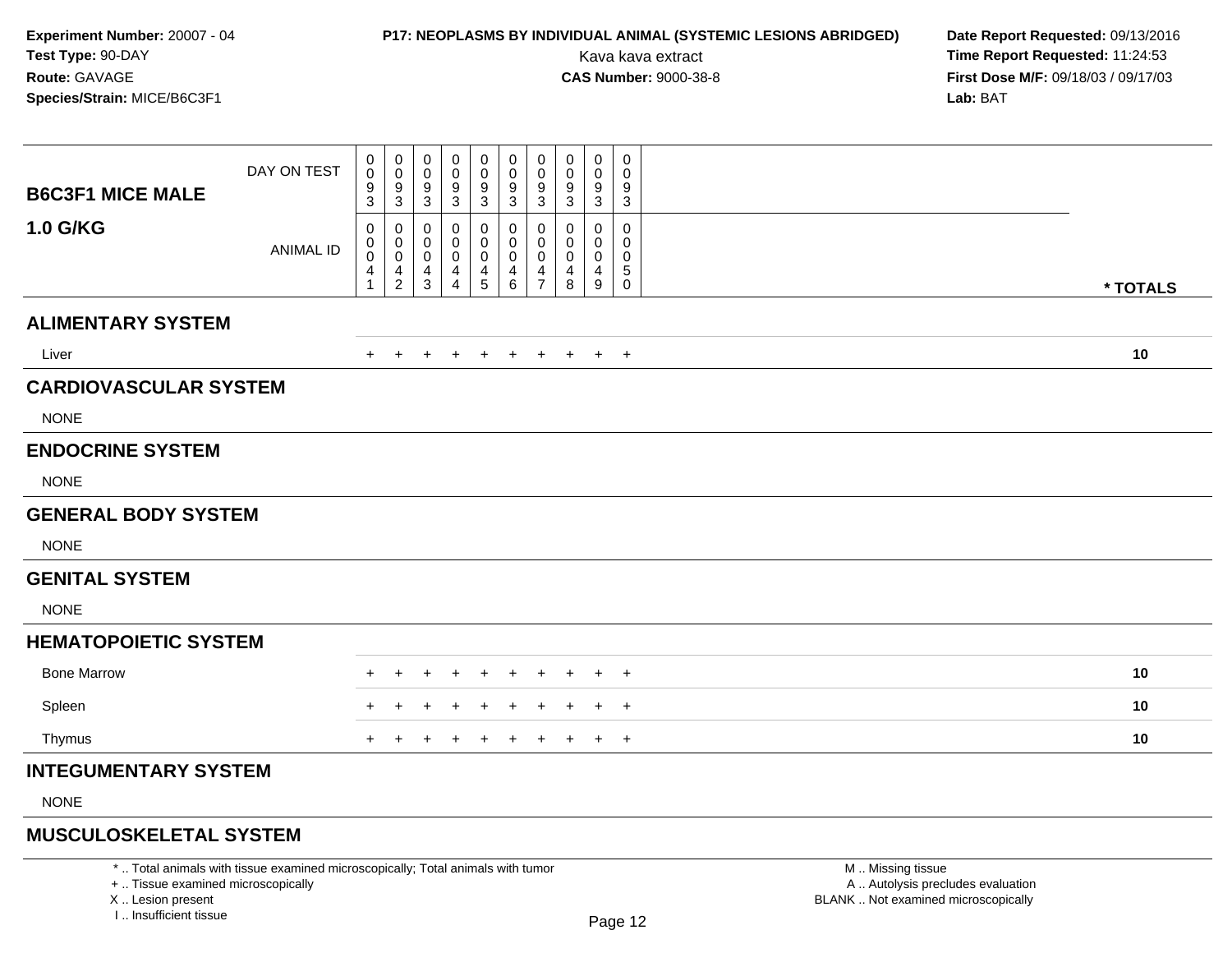### **P17: NEOPLASMS BY INDIVIDUAL ANIMAL (SYSTEMIC LESIONS ABRIDGED)** Date Report Requested: 09/13/2016<br>Kava kava extract **Time Report Requested:** 11:24:53

Kava kava extract **Time Report Requested:** 11:24:53<br>**CAS Number:** 9000-38-8 **Time Report Requested:** 11:24:53 **First Dose M/F:** 09/18/03 / 09/17/03<br>**Lab:** BAT **Lab:** BAT

| <b>B6C3F1 MICE MALE</b>      | DAY ON TEST | 0<br>0<br>9<br>3 | $_0^0$<br>9<br>3                                            | 0<br>$\mathbf 0$<br>9<br>$\mathbf{3}$              | 0<br>0<br>9<br>3 | 0<br>0<br>9<br>3                                          | 0<br>$\pmb{0}$<br>9<br>3 | 0<br>0<br>9<br>3                   | 0<br>$\mathbf 0$<br>9<br>3 | 0<br>9<br>3 | $\pmb{0}$<br>0<br>9<br>$\ensuremath{\mathsf{3}}$ |          |
|------------------------------|-------------|------------------|-------------------------------------------------------------|----------------------------------------------------|------------------|-----------------------------------------------------------|--------------------------|------------------------------------|----------------------------|-------------|--------------------------------------------------|----------|
| <b>1.0 G/KG</b>              | ANIMAL ID   | 0<br>0<br>0<br>4 | 0<br>$\pmb{0}$<br>$\overline{\mathbf{r}}$<br>$\overline{2}$ | $\boldsymbol{0}$<br>$\pmb{0}$<br>4<br>$\mathbf{3}$ | 0<br>0<br>4<br>4 | 0<br>$\boldsymbol{0}$<br>$\pmb{0}$<br>4<br>$\overline{5}$ | 0<br>0<br>0<br>4<br>6    | 0<br>0<br>0<br>4<br>$\overline{z}$ | 0<br>0<br>4<br>8           | 0<br>0<br>9 | 0<br>0<br>0<br>5<br>$\mathbf 0$                  | * TOTALS |
| <b>NONE</b>                  |             |                  |                                                             |                                                    |                  |                                                           |                          |                                    |                            |             |                                                  |          |
| <b>NERVOUS SYSTEM</b>        |             |                  |                                                             |                                                    |                  |                                                           |                          |                                    |                            |             |                                                  |          |
| <b>NONE</b>                  |             |                  |                                                             |                                                    |                  |                                                           |                          |                                    |                            |             |                                                  |          |
| <b>RESPIRATORY SYSTEM</b>    |             |                  |                                                             |                                                    |                  |                                                           |                          |                                    |                            |             |                                                  |          |
| <b>NONE</b>                  |             |                  |                                                             |                                                    |                  |                                                           |                          |                                    |                            |             |                                                  |          |
| <b>SPECIAL SENSES SYSTEM</b> |             |                  |                                                             |                                                    |                  |                                                           |                          |                                    |                            |             |                                                  |          |
| <b>NONE</b>                  |             |                  |                                                             |                                                    |                  |                                                           |                          |                                    |                            |             |                                                  |          |
| <b>URINARY SYSTEM</b>        |             |                  |                                                             |                                                    |                  |                                                           |                          |                                    |                            |             |                                                  |          |
| <b>NONE</b>                  |             |                  |                                                             |                                                    |                  |                                                           |                          |                                    |                            |             |                                                  |          |

#### **SYSTEMIC LESIONS**

Multiple Organ

n  $+$ <sup>+</sup> <sup>+</sup> <sup>+</sup> <sup>+</sup> <sup>+</sup> <sup>+</sup> <sup>+</sup> <sup>+</sup> <sup>+</sup> **<sup>10</sup>**

\* .. Total animals with tissue examined microscopically; Total animals with tumor

+ .. Tissue examined microscopically

X .. Lesion present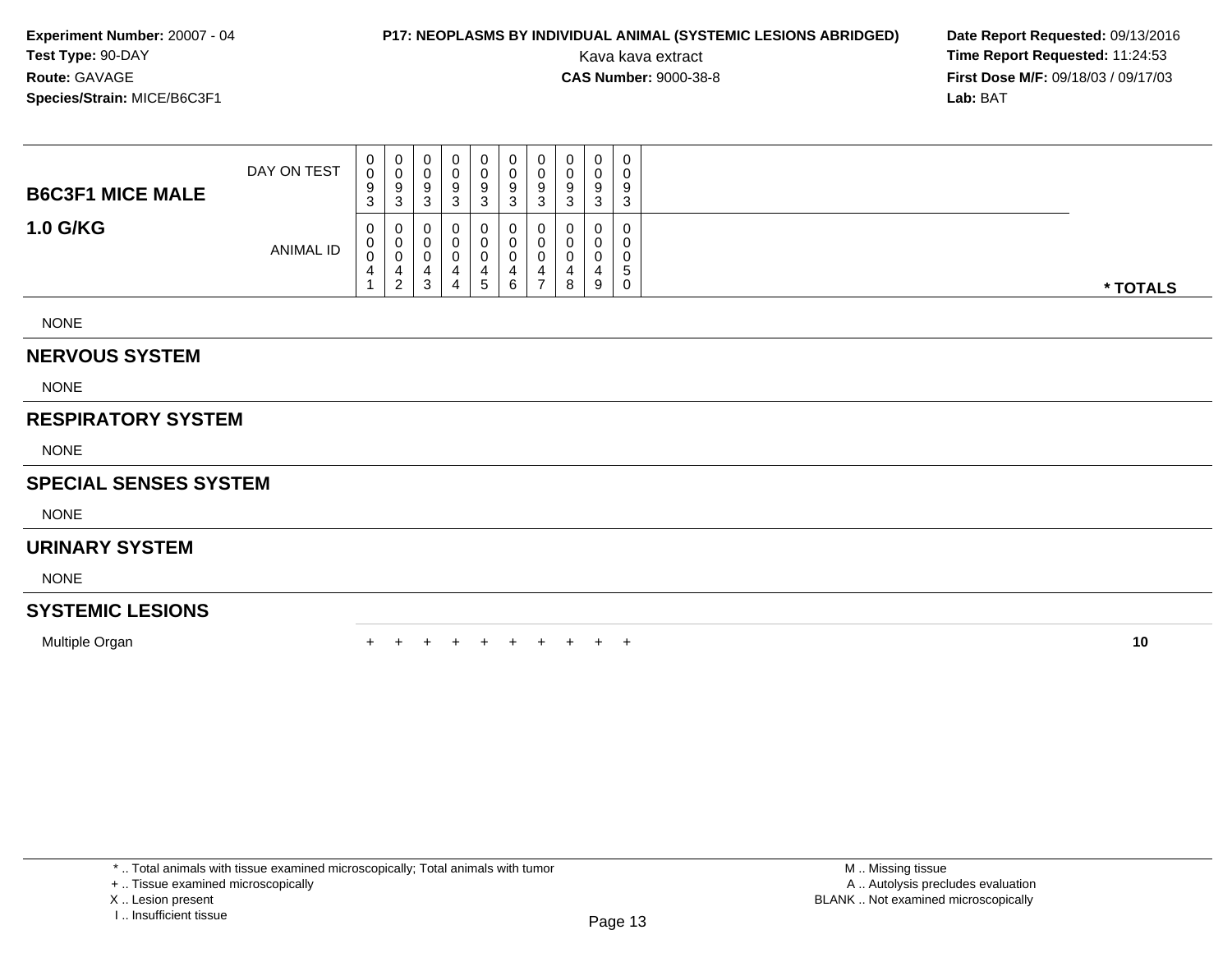I .. Insufficient tissue

## **P17: NEOPLASMS BY INDIVIDUAL ANIMAL (SYSTEMIC LESIONS ABRIDGED) Date Report Requested: 09/13/2016<br>Kava kava extract <b>Time Report Requested:** 11:24:53

| <b>B6C3F1 MICE MALE</b>                                                                                                                    | DAY ON TEST      | $\pmb{0}$<br>$\pmb{0}$<br>$\mathbf 0$<br>$\overline{2}$    | $_{\rm 0}^{\rm 0}$<br>$\pmb{0}$<br>$\mathbf{3}$      | $\,0\,$<br>$\mathbf 0$<br>$\mathbf 0$<br>3                 | $\pmb{0}$<br>$\pmb{0}$<br>$\mathbf 0$<br>6                       | $\pmb{0}$<br>$\mathsf{O}\xspace$<br>$\overline{9}$<br>3                       | $\pmb{0}$<br>$\mathsf{O}\xspace$<br>$\boldsymbol{9}$<br>$\mathbf{3}$ | $\pmb{0}$<br>$\mathbf 0$<br>9<br>3           | $\pmb{0}$<br>$\pmb{0}$<br>$\frac{9}{3}$                        | $\mathbf 0$<br>$\mathbf 0$<br>9<br>$\mathbf{3}$                         | $\pmb{0}$<br>$\mathbf 0$<br>9<br>3                     |                                                                                               |
|--------------------------------------------------------------------------------------------------------------------------------------------|------------------|------------------------------------------------------------|------------------------------------------------------|------------------------------------------------------------|------------------------------------------------------------------|-------------------------------------------------------------------------------|----------------------------------------------------------------------|----------------------------------------------|----------------------------------------------------------------|-------------------------------------------------------------------------|--------------------------------------------------------|-----------------------------------------------------------------------------------------------|
| <b>2.0 G/KG</b>                                                                                                                            | <b>ANIMAL ID</b> | $\mathbf 0$<br>$\mathbf 0$<br>$\mathsf 0$<br>$\frac{5}{7}$ | $\mathbf 0$<br>$\pmb{0}$<br>$\overline{0}$<br>5<br>9 | $\mathbf 0$<br>$\mathbf 0$<br>$\mathbf 0$<br>6<br>$\Omega$ | $\mathbf 0$<br>$\mathbf 0$<br>$\mathbf 0$<br>5<br>$\overline{6}$ | $\mathbf 0$<br>$\mathsf{O}\xspace$<br>$\pmb{0}$<br>$\sqrt{5}$<br>$\mathbf{1}$ | $\boldsymbol{0}$<br>$\mathbf 0$<br>$\pmb{0}$<br>$\frac{5}{2}$        | 0<br>$\pmb{0}$<br>$\pmb{0}$<br>$\frac{5}{3}$ | 0<br>$\mathbf 0$<br>$\pmb{0}$<br>$\,$ 5 $\,$<br>$\overline{4}$ | $\pmb{0}$<br>$\mathbf 0$<br>$\mathbf 0$<br>$\sqrt{5}$<br>$\overline{5}$ | $\mathbf 0$<br>0<br>$\mathbf 0$<br>5<br>$\overline{8}$ | * TOTALS                                                                                      |
| <b>ALIMENTARY SYSTEM</b>                                                                                                                   |                  |                                                            |                                                      |                                                            |                                                                  |                                                                               |                                                                      |                                              |                                                                |                                                                         |                                                        |                                                                                               |
| Esophagus                                                                                                                                  |                  |                                                            |                                                      |                                                            |                                                                  |                                                                               |                                                                      |                                              |                                                                |                                                                         | $\ddot{}$                                              | 10                                                                                            |
| Gallbladder                                                                                                                                |                  |                                                            |                                                      |                                                            |                                                                  |                                                                               |                                                                      |                                              |                                                                |                                                                         | $\ddot{}$                                              | 10                                                                                            |
| Intestine Large, Cecum                                                                                                                     |                  |                                                            |                                                      |                                                            |                                                                  |                                                                               |                                                                      |                                              |                                                                | ÷                                                                       | $\overline{+}$                                         | 10                                                                                            |
| Intestine Large, Colon                                                                                                                     |                  |                                                            |                                                      |                                                            |                                                                  |                                                                               |                                                                      |                                              |                                                                |                                                                         | $\ddot{}$                                              | 10                                                                                            |
| Intestine Large, Rectum                                                                                                                    |                  |                                                            |                                                      |                                                            |                                                                  |                                                                               |                                                                      |                                              |                                                                |                                                                         | $\ddot{}$                                              | 10                                                                                            |
| Intestine Small, Duodenum                                                                                                                  |                  | $\div$                                                     |                                                      |                                                            |                                                                  |                                                                               |                                                                      |                                              |                                                                | $\ddot{}$                                                               | $+$                                                    | 10                                                                                            |
| Intestine Small, Ileum                                                                                                                     |                  |                                                            |                                                      |                                                            |                                                                  |                                                                               |                                                                      |                                              |                                                                |                                                                         | $\overline{+}$                                         | 10                                                                                            |
| Intestine Small, Jejunum                                                                                                                   |                  |                                                            |                                                      |                                                            |                                                                  |                                                                               |                                                                      |                                              |                                                                |                                                                         | $+$                                                    | 10                                                                                            |
| Liver                                                                                                                                      |                  |                                                            |                                                      |                                                            |                                                                  |                                                                               |                                                                      |                                              |                                                                |                                                                         | $\overline{+}$                                         | 10                                                                                            |
| Pancreas                                                                                                                                   |                  |                                                            |                                                      |                                                            |                                                                  |                                                                               |                                                                      |                                              |                                                                |                                                                         | $\overline{+}$                                         | 10                                                                                            |
| Salivary Glands                                                                                                                            |                  |                                                            |                                                      |                                                            |                                                                  |                                                                               |                                                                      |                                              |                                                                | ÷.                                                                      | $+$                                                    | 10                                                                                            |
| Stomach, Forestomach                                                                                                                       |                  |                                                            |                                                      |                                                            |                                                                  |                                                                               |                                                                      |                                              |                                                                |                                                                         | $\ddot{}$                                              | 10                                                                                            |
| Stomach, Glandular                                                                                                                         |                  |                                                            |                                                      |                                                            |                                                                  |                                                                               |                                                                      |                                              |                                                                |                                                                         | $+$                                                    | 10                                                                                            |
| <b>CARDIOVASCULAR SYSTEM</b>                                                                                                               |                  |                                                            |                                                      |                                                            |                                                                  |                                                                               |                                                                      |                                              |                                                                |                                                                         |                                                        |                                                                                               |
| <b>Blood Vessel</b>                                                                                                                        |                  |                                                            |                                                      |                                                            |                                                                  |                                                                               |                                                                      |                                              |                                                                |                                                                         | $\ddot{}$                                              | 10                                                                                            |
| Heart                                                                                                                                      |                  |                                                            |                                                      |                                                            |                                                                  |                                                                               |                                                                      |                                              |                                                                | $\ddot{}$                                                               | $+$                                                    | 10                                                                                            |
| *  Total animals with tissue examined microscopically; Total animals with tumor<br>+  Tissue examined microscopically<br>X  Lesion present |                  |                                                            |                                                      |                                                            |                                                                  |                                                                               |                                                                      |                                              |                                                                |                                                                         |                                                        | M  Missing tissue<br>A  Autolysis precludes evaluation<br>BLANK  Not examined microscopically |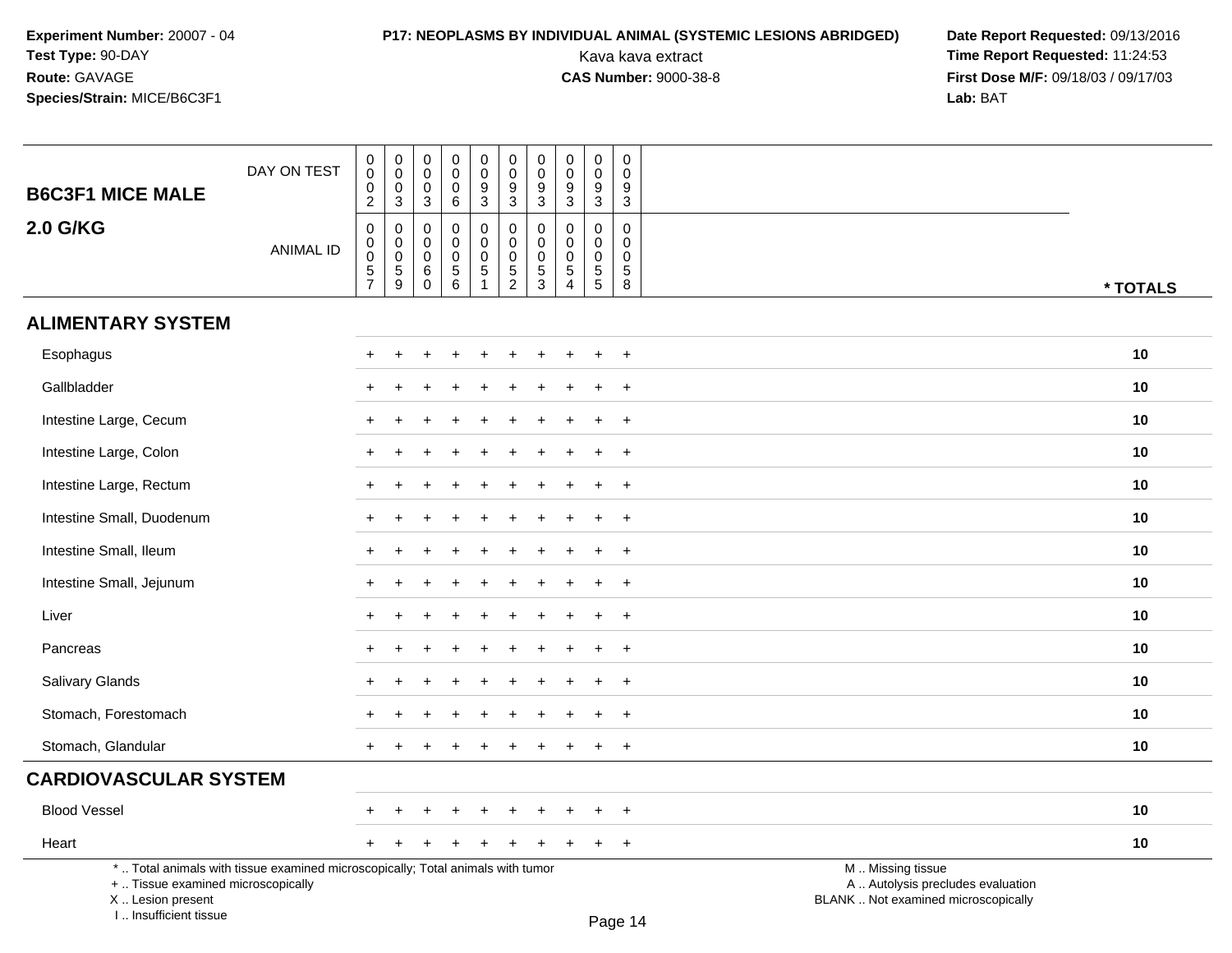### **P17: NEOPLASMS BY INDIVIDUAL ANIMAL (SYSTEMIC LESIONS ABRIDGED)** Date Report Requested: 09/13/2016<br>Kava kava extract **Time Report Requested:** 11:24:53

Kava kava extract **Time Report Requested:** 11:24:53<br>**CAS Number:** 9000-38-8 **Time Report Requested:** 11:24:53 **First Dose M/F:** 09/18/03 / 09/17/03<br>**Lab:** BAT **Lab:** BAT

| <b>B6C3F1 MICE MALE</b>                   | DAY ON TEST      | $\pmb{0}$<br>$\overline{0}$<br>$\pmb{0}$<br>$\overline{2}$                               | $\begin{smallmatrix}0\0\0\end{smallmatrix}$<br>$\frac{0}{3}$                  | $\mathbf 0$<br>$\mathsf{O}\xspace$<br>$\mathbf 0$<br>3 | $\boldsymbol{0}$<br>$\pmb{0}$<br>$\pmb{0}$<br>6                          | $_{\rm 0}^{\rm 0}$<br>$\frac{9}{3}$               | $\begin{matrix} 0 \\ 0 \\ 9 \\ 3 \end{matrix}$              | $\begin{smallmatrix} 0\\0 \end{smallmatrix}$<br>$\frac{9}{3}$ | 0<br>$\pmb{0}$<br>$\frac{9}{3}$              | $\mathbf 0$<br>$\mathbf 0$<br>$\frac{9}{3}$                 | $\mathbf 0$<br>$\mathbf 0$<br>9<br>$\mathbf{3}$          |                |
|-------------------------------------------|------------------|------------------------------------------------------------------------------------------|-------------------------------------------------------------------------------|--------------------------------------------------------|--------------------------------------------------------------------------|---------------------------------------------------|-------------------------------------------------------------|---------------------------------------------------------------|----------------------------------------------|-------------------------------------------------------------|----------------------------------------------------------|----------------|
| <b>2.0 G/KG</b>                           | <b>ANIMAL ID</b> | $\pmb{0}$<br>$\begin{smallmatrix}0\\0\end{smallmatrix}$<br>$\mathbf 5$<br>$\overline{7}$ | $\pmb{0}$<br>$\begin{smallmatrix} 0\\0 \end{smallmatrix}$<br>$\,$ 5 $\,$<br>9 | 0<br>0<br>0<br>$\,6$<br>0                              | $\mathbf 0$<br>0<br>$\mathbf 0$<br>$\begin{array}{c} 5 \\ 6 \end{array}$ | $\pmb{0}$<br>$\pmb{0}$<br>$\pmb{0}$<br>$\sqrt{5}$ | $\pmb{0}$<br>$\begin{matrix} 0 \\ 0 \\ 5 \\ 2 \end{matrix}$ | $\pmb{0}$<br>$\mathbf 0$<br>$\mathbf 0$<br>$\frac{5}{3}$      | $\mathbf 0$<br>0<br>0<br>5<br>$\overline{4}$ | $\pmb{0}$<br>0<br>$\pmb{0}$<br>$\overline{5}$<br>$\sqrt{5}$ | $\mathbf 0$<br>0<br>$\mathbf 0$<br>$\sqrt{5}$<br>$\bf 8$ | * TOTALS       |
| <b>ENDOCRINE SYSTEM</b>                   |                  |                                                                                          |                                                                               |                                                        |                                                                          |                                                   |                                                             |                                                               |                                              |                                                             |                                                          |                |
| <b>Adrenal Cortex</b>                     |                  | ÷                                                                                        |                                                                               |                                                        |                                                                          |                                                   |                                                             |                                                               |                                              |                                                             | $+$                                                      | 10             |
| Adrenal Medulla                           |                  | ÷                                                                                        |                                                                               |                                                        |                                                                          |                                                   |                                                             |                                                               |                                              |                                                             | $\overline{ }$                                           | 10             |
| Islets, Pancreatic                        |                  | $\pm$                                                                                    |                                                                               |                                                        |                                                                          |                                                   |                                                             |                                                               |                                              |                                                             | $\overline{+}$                                           | 10             |
| Parathyroid Gland                         |                  | M                                                                                        |                                                                               |                                                        |                                                                          |                                                   | $+$                                                         | $\ddot{}$                                                     | M                                            |                                                             | $M +$                                                    | $\overline{7}$ |
| <b>Pituitary Gland</b>                    |                  | $+$                                                                                      |                                                                               |                                                        |                                                                          |                                                   |                                                             |                                                               |                                              |                                                             | $\overline{+}$                                           | 10             |
| <b>Thyroid Gland</b>                      |                  | $+$                                                                                      | $\div$                                                                        | $\div$                                                 |                                                                          | $\overline{ }$                                    | $\ddot{}$                                                   | $\ddot{}$                                                     | $\ddot{}$                                    | $+$                                                         | $+$                                                      | 10             |
| <b>GENERAL BODY SYSTEM</b><br><b>NONE</b> |                  |                                                                                          |                                                                               |                                                        |                                                                          |                                                   |                                                             |                                                               |                                              |                                                             |                                                          |                |
| <b>GENITAL SYSTEM</b>                     |                  |                                                                                          |                                                                               |                                                        |                                                                          |                                                   |                                                             |                                                               |                                              |                                                             |                                                          |                |
| Epididymis                                |                  | $\pm$                                                                                    |                                                                               |                                                        |                                                                          |                                                   |                                                             |                                                               |                                              |                                                             | $\overline{1}$                                           | 10             |
| <b>Preputial Gland</b>                    |                  |                                                                                          |                                                                               |                                                        |                                                                          |                                                   |                                                             |                                                               |                                              |                                                             | $\overline{1}$                                           | 10             |
| Prostate                                  |                  | $\pm$                                                                                    |                                                                               | ÷                                                      |                                                                          |                                                   |                                                             |                                                               |                                              |                                                             | $\div$                                                   | 10             |
| Seminal Vesicle                           |                  | $\pm$                                                                                    |                                                                               | $\div$                                                 |                                                                          |                                                   | $\ddot{}$                                                   | ÷                                                             | ÷                                            | $+$                                                         | $+$                                                      | 10             |
| <b>Testes</b>                             |                  | $\ddot{}$                                                                                |                                                                               |                                                        |                                                                          |                                                   |                                                             |                                                               | ÷                                            | $+$                                                         | $+$                                                      | 10             |
| <b>HEMATOPOIETIC SYSTEM</b>               |                  |                                                                                          |                                                                               |                                                        |                                                                          |                                                   |                                                             |                                                               |                                              |                                                             |                                                          |                |

Bone Marrow<sup>+</sup> <sup>+</sup> <sup>+</sup> <sup>+</sup> <sup>+</sup> <sup>+</sup> <sup>+</sup> <sup>+</sup> <sup>+</sup> <sup>+</sup> **<sup>10</sup>**

\* .. Total animals with tissue examined microscopically; Total animals with tumor

+ .. Tissue examined microscopically

 Lesion present BLANK .. Not examined microscopicallyX .. Lesion present

I .. Insufficient tissue

M .. Missing tissue

y the contract of the contract of the contract of the contract of the contract of  $\mathsf A$  . Autolysis precludes evaluation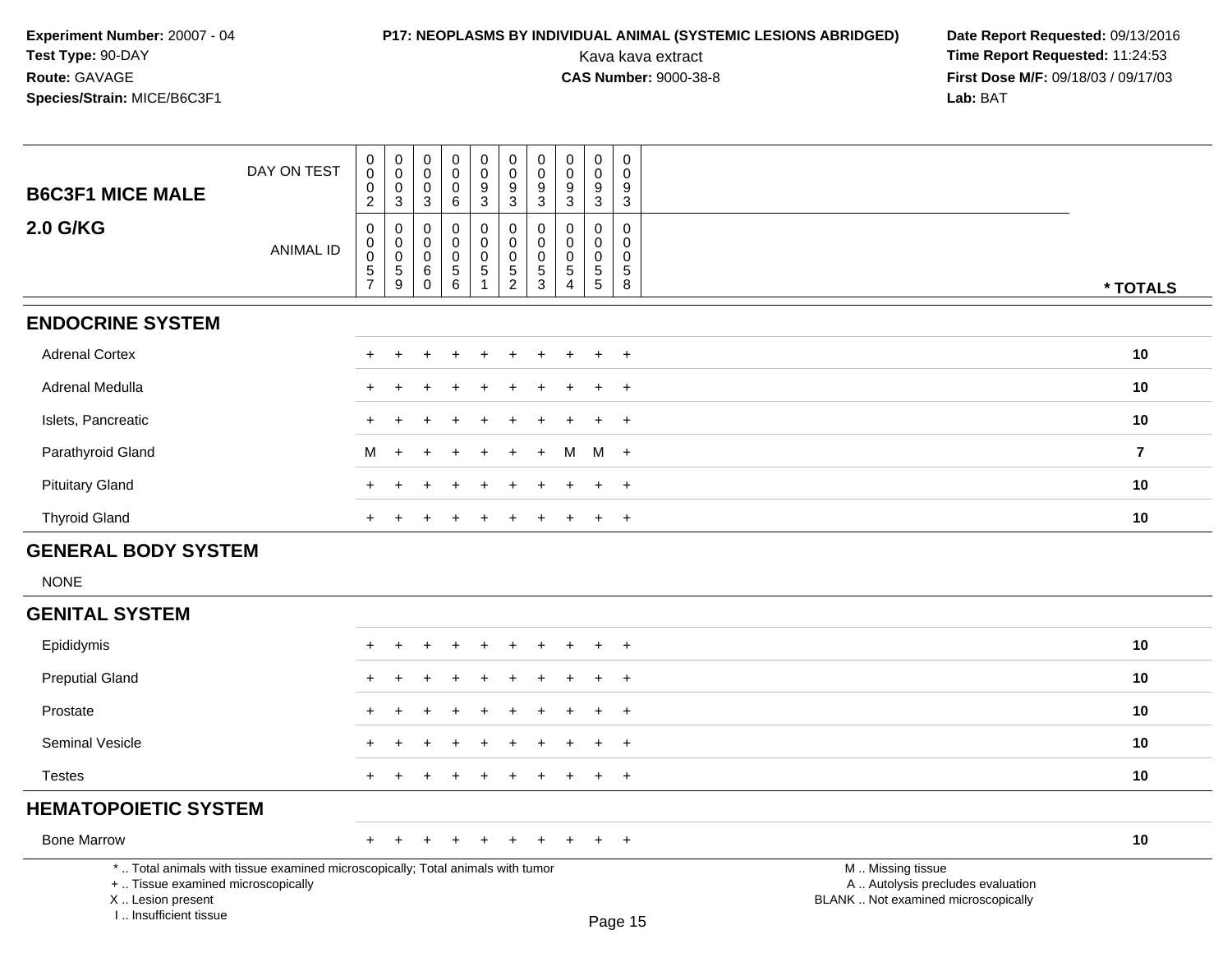# **P17: NEOPLASMS BY INDIVIDUAL ANIMAL (SYSTEMIC LESIONS ABRIDGED) Date Report Requested: 09/13/2016<br>Kava kava extract <b>Time Report Requested:** 11:24:53

| DAY ON TEST<br><b>B6C3F1 MICE MALE</b>                                                                                                                              | $\pmb{0}$<br>0<br>0                                                | $\pmb{0}$<br>$\mathbf 0$<br>$\mathbf 0$                  | $\pmb{0}$<br>$\mathbf 0$<br>0                             | $\mathsf 0$<br>$\mathbf 0$<br>0 | $\pmb{0}$<br>$\mathsf{O}\xspace$<br>$\frac{9}{3}$     | $\pmb{0}$<br>$\mathbf 0$<br>$9\,$              | 0<br>$\mathbf 0$<br>$\boldsymbol{9}$                         | $\mathsf{O}\xspace$<br>$\Omega$<br>9                           | $\pmb{0}$<br>0<br>$\boldsymbol{9}$  | $\mathsf 0$<br>$\Omega$<br>9                               |                                                                                               |             |
|---------------------------------------------------------------------------------------------------------------------------------------------------------------------|--------------------------------------------------------------------|----------------------------------------------------------|-----------------------------------------------------------|---------------------------------|-------------------------------------------------------|------------------------------------------------|--------------------------------------------------------------|----------------------------------------------------------------|-------------------------------------|------------------------------------------------------------|-----------------------------------------------------------------------------------------------|-------------|
|                                                                                                                                                                     | $\overline{2}$                                                     | $\mathbf{3}$                                             | $\mathsf 3$                                               | 6                               |                                                       | $\overline{3}$                                 | $\mathbf{3}$                                                 | $\mathbf{3}$                                                   | $\overline{3}$                      | $\sqrt{3}$                                                 |                                                                                               |             |
| <b>2.0 G/KG</b><br><b>ANIMAL ID</b>                                                                                                                                 | $\mathbf 0$<br>$\mathsf{O}\xspace$<br>$\mathbf 0$<br>$\frac{5}{7}$ | $\mathbf 0$<br>$\mathbf 0$<br>$\pmb{0}$<br>$\frac{5}{9}$ | 0<br>$\mathbf 0$<br>$\mathbf 0$<br>$\,6\,$<br>$\mathbf 0$ | 0<br>0<br>0<br>$\frac{5}{6}$    | 0<br>$\mathbf 0$<br>$\mathsf{O}\xspace$<br>$\sqrt{5}$ | 0<br>$\pmb{0}$<br>$\mathbf 0$<br>$\frac{5}{2}$ | $\mathbf{0}$<br>$\mathbf 0$<br>0<br>$\sqrt{5}$<br>$\sqrt{3}$ | $\Omega$<br>$\Omega$<br>$\mathbf 0$<br>$\mathbf 5$<br>$\Delta$ | $\Omega$<br>0<br>0<br>$\frac{5}{5}$ | $\mathbf 0$<br>$\mathbf 0$<br>$\mathbf 0$<br>$\frac{5}{8}$ |                                                                                               | * TOTALS    |
|                                                                                                                                                                     |                                                                    |                                                          |                                                           |                                 |                                                       |                                                |                                                              |                                                                |                                     |                                                            |                                                                                               |             |
| Lymph Node, Mandibular                                                                                                                                              | $\pm$                                                              | ÷                                                        |                                                           | $\div$                          | $\div$                                                | $\overline{ }$                                 | ÷                                                            | ÷.                                                             | $\ddot{}$                           | $+$                                                        |                                                                                               | 10          |
| Lymph Node, Mesenteric                                                                                                                                              |                                                                    |                                                          |                                                           |                                 |                                                       |                                                |                                                              |                                                                |                                     | $\overline{+}$                                             |                                                                                               | 10          |
| Spleen                                                                                                                                                              |                                                                    |                                                          |                                                           |                                 |                                                       |                                                |                                                              |                                                                | $\ddot{}$                           | $\ddot{}$                                                  |                                                                                               | 10          |
| Thymus                                                                                                                                                              | $+$                                                                | $\ddot{}$                                                |                                                           | $\div$                          | $\pm$                                                 | $\pm$                                          | $\pm$                                                        | ÷                                                              | $+$                                 | $+$                                                        |                                                                                               | 10          |
| <b>INTEGUMENTARY SYSTEM</b>                                                                                                                                         |                                                                    |                                                          |                                                           |                                 |                                                       |                                                |                                                              |                                                                |                                     |                                                            |                                                                                               |             |
| <b>Mammary Gland</b>                                                                                                                                                | м                                                                  | M                                                        | M                                                         | M                               | M                                                     | M                                              | M                                                            |                                                                | M M M                               |                                                            |                                                                                               | $\mathbf 0$ |
| Skin                                                                                                                                                                | $+$                                                                | $\ddot{}$                                                |                                                           | $\div$                          | +                                                     | $\pm$                                          | $\ddot{}$                                                    | $\pm$                                                          | $\ddot{}$                           | $+$                                                        |                                                                                               | 10          |
| <b>MUSCULOSKELETAL SYSTEM</b>                                                                                                                                       |                                                                    |                                                          |                                                           |                                 |                                                       |                                                |                                                              |                                                                |                                     |                                                            |                                                                                               |             |
| Bone                                                                                                                                                                | $+$                                                                |                                                          |                                                           |                                 | $\ddot{}$                                             | $\ddot{}$                                      | $\pm$                                                        | $\ddot{}$                                                      | $\ddot{}$                           | $+$                                                        |                                                                                               | 10          |
| <b>NERVOUS SYSTEM</b>                                                                                                                                               |                                                                    |                                                          |                                                           |                                 |                                                       |                                                |                                                              |                                                                |                                     |                                                            |                                                                                               |             |
| Brain                                                                                                                                                               |                                                                    |                                                          |                                                           |                                 |                                                       |                                                |                                                              |                                                                | $\ddot{}$                           | $+$                                                        |                                                                                               | 10          |
| <b>RESPIRATORY SYSTEM</b>                                                                                                                                           |                                                                    |                                                          |                                                           |                                 |                                                       |                                                |                                                              |                                                                |                                     |                                                            |                                                                                               |             |
| Lung                                                                                                                                                                |                                                                    |                                                          |                                                           |                                 |                                                       |                                                |                                                              |                                                                |                                     | $\ddot{}$                                                  |                                                                                               | 10          |
| Nose                                                                                                                                                                |                                                                    |                                                          |                                                           |                                 |                                                       |                                                |                                                              |                                                                | $\div$                              | $+$                                                        |                                                                                               | 10          |
| Trachea                                                                                                                                                             | $\pm$                                                              | ÷                                                        |                                                           | $\ddot{}$                       | $\ddot{}$                                             | $\pm$                                          | $\pm$                                                        | $\pm$                                                          | $\ddot{}$                           | $+$                                                        |                                                                                               | 10          |
| <b>SPECIAL SENSES SYSTEM</b>                                                                                                                                        |                                                                    |                                                          |                                                           |                                 |                                                       |                                                |                                                              |                                                                |                                     |                                                            |                                                                                               |             |
| Eye                                                                                                                                                                 | $+$                                                                | $\pm$                                                    |                                                           | $\ddot{}$                       | $\ddot{}$                                             | $\pm$                                          | $\pm$                                                        |                                                                | $\pm$                               | $+$                                                        |                                                                                               | 10          |
| *  Total animals with tissue examined microscopically; Total animals with tumor<br>+  Tissue examined microscopically<br>X  Lesion present<br>I Insufficient tissue |                                                                    |                                                          |                                                           |                                 |                                                       |                                                |                                                              |                                                                |                                     | D <sub>2</sub> 200                                         | M  Missing tissue<br>A  Autolysis precludes evaluation<br>BLANK  Not examined microscopically |             |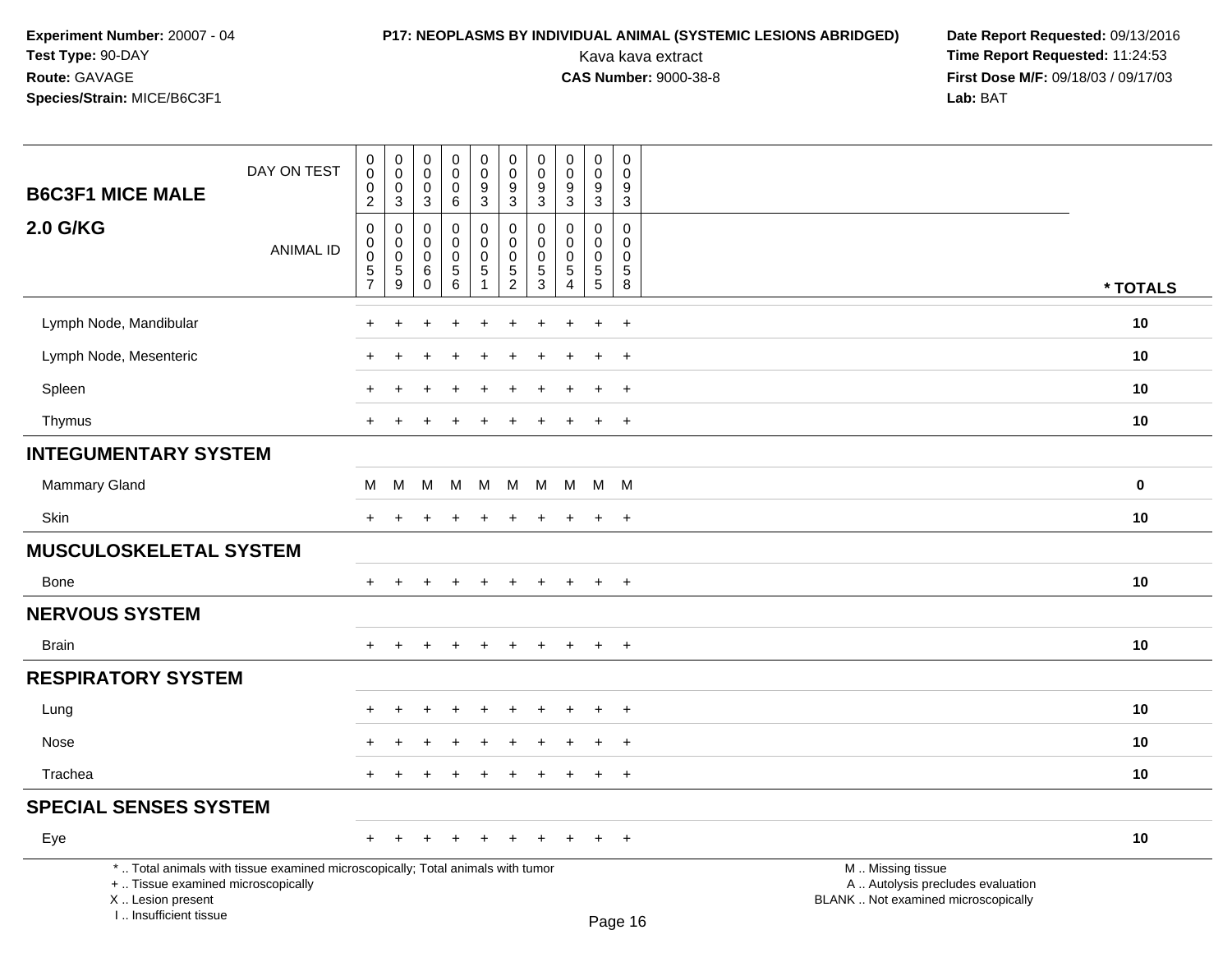### **P17: NEOPLASMS BY INDIVIDUAL ANIMAL (SYSTEMIC LESIONS ABRIDGED)** Date Report Requested: 09/13/2016<br>Kava kava extract **Time Report Requested:** 11:24:53

Kava kava extract **Time Report Requested:** 11:24:53<br>**CAS Number:** 9000-38-8 **Time Report Requested:** 11:24:53 **First Dose M/F:** 09/18/03 / 09/17/03<br>**Lab:** BAT **Lab:** BAT

| <b>B6C3F1 MICE MALE</b> | DAY ON TEST      | $\mathbf 0$<br>$\mathbf 0$<br>$\pmb{0}$<br>$\overline{c}$ | 0<br>0<br>0<br>3 | $\pmb{0}$<br>$\mathbf 0$<br>$\mathbf 0$<br>$\mathbf{3}$ | $\mathbf 0$<br>0<br>0<br>$\,6\,$                     | $\begin{smallmatrix} 0\\0 \end{smallmatrix}$<br>$\mathsf g$<br>3  | $\begin{smallmatrix} 0\\0 \end{smallmatrix}$<br>$\boldsymbol{9}$<br>3                    | $\mathbf 0$<br>$\mathbf 0$<br>9<br>3 | $_{\rm 0}^{\rm 0}$<br>9<br>3 | $\pmb{0}$<br>$\mathbf 0$<br>9<br>3 | 0<br>0<br>9<br>3          |          |
|-------------------------|------------------|-----------------------------------------------------------|------------------|---------------------------------------------------------|------------------------------------------------------|-------------------------------------------------------------------|------------------------------------------------------------------------------------------|--------------------------------------|------------------------------|------------------------------------|---------------------------|----------|
| <b>2.0 G/KG</b>         | <b>ANIMAL ID</b> | 0<br>$\pmb{0}$<br>$\pmb{0}$<br>5<br>$\overline{7}$        | 0<br>0<br>5<br>9 | 0<br>$\mathbf 0$<br>$\mathbf 0$<br>$\,6\,$<br>$\Omega$  | 0<br>0<br>$\begin{array}{c} 0 \\ 5 \end{array}$<br>6 | $\mathbf 0$<br>$\pmb{0}$<br>$\begin{array}{c} 0 \\ 5 \end{array}$ | $\boldsymbol{0}$<br>$\pmb{0}$<br>$\begin{array}{c} 0 \\ 5 \end{array}$<br>$\overline{2}$ | 0<br>$\pmb{0}$<br>5<br>3             |                              | 0<br>0<br>5<br>5                   | 0<br>0<br>0<br>$5\,$<br>8 | * TOTALS |
| Harderian Gland         |                  | $+$                                                       |                  |                                                         | $\ddot{}$                                            | $\pm$                                                             | $+$                                                                                      | $\pm$                                | $+$                          |                                    | $+$ $+$                   | 10       |
| <b>URINARY SYSTEM</b>   |                  |                                                           |                  |                                                         |                                                      |                                                                   |                                                                                          |                                      |                              |                                    |                           |          |
| Kidney                  |                  | $+$                                                       |                  |                                                         | $\ddot{}$                                            | $\ddot{}$                                                         | $+$                                                                                      | $\pm$                                | $+$                          | $+$                                | $+$                       | 10       |
| <b>Urinary Bladder</b>  |                  | $+$                                                       |                  |                                                         | $\div$                                               | $\pm$                                                             | $+$                                                                                      | $\div$                               | $+$                          | $+$                                | $+$                       | 10       |
| <b>SYSTEMIC LESIONS</b> |                  |                                                           |                  |                                                         |                                                      |                                                                   |                                                                                          |                                      |                              |                                    |                           |          |
| Multiple Organ          |                  |                                                           |                  |                                                         |                                                      |                                                                   |                                                                                          |                                      |                              | $+$                                | $\overline{+}$            | 10       |

\*\*\* END OF MALE DATA \*\*\*

\* .. Total animals with tissue examined microscopically; Total animals with tumor

X .. Lesion present

<sup>+ ..</sup> Tissue examined microscopically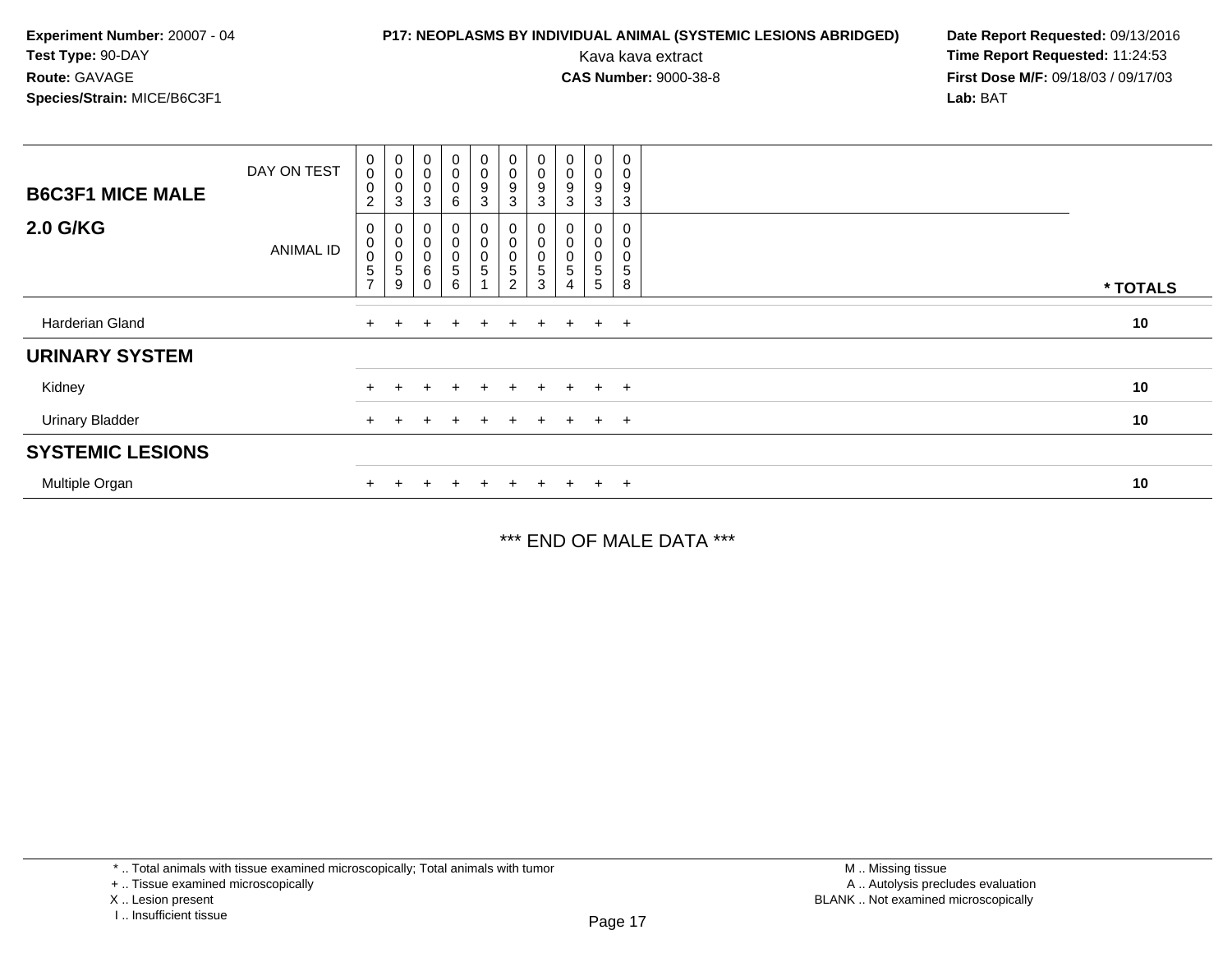I .. Insufficient tissue

## **P17: NEOPLASMS BY INDIVIDUAL ANIMAL (SYSTEMIC LESIONS ABRIDGED) Date Report Requested: 09/13/2016<br>Kava kava extract <b>Time Report Requested:** 11:24:53

| <b>Blood Vessel</b><br>Heart |                  |                                                                   |                                                               |                                                          |                                                                        |                                                   |                                                           |                                                                        |                                                  |                                                           | $\ddot{}$<br>$+$                                                           | 10<br>10 |
|------------------------------|------------------|-------------------------------------------------------------------|---------------------------------------------------------------|----------------------------------------------------------|------------------------------------------------------------------------|---------------------------------------------------|-----------------------------------------------------------|------------------------------------------------------------------------|--------------------------------------------------|-----------------------------------------------------------|----------------------------------------------------------------------------|----------|
| <b>CARDIOVASCULAR SYSTEM</b> |                  |                                                                   |                                                               |                                                          |                                                                        |                                                   |                                                           |                                                                        |                                                  |                                                           |                                                                            |          |
| Stomach, Glandular           |                  | $+$                                                               |                                                               |                                                          |                                                                        |                                                   |                                                           |                                                                        |                                                  |                                                           | $+$                                                                        | 10       |
| Stomach, Forestomach         |                  |                                                                   |                                                               |                                                          |                                                                        |                                                   |                                                           |                                                                        |                                                  |                                                           | $+$                                                                        | 10       |
| Salivary Glands              |                  | $+$                                                               |                                                               |                                                          |                                                                        |                                                   |                                                           |                                                                        |                                                  |                                                           | $+$                                                                        | 10       |
| Pancreas                     |                  |                                                                   |                                                               |                                                          |                                                                        |                                                   |                                                           |                                                                        |                                                  |                                                           | $\ddot{}$                                                                  | 10       |
| Liver                        |                  |                                                                   |                                                               |                                                          |                                                                        |                                                   |                                                           |                                                                        |                                                  |                                                           | $\ddot{}$                                                                  | 10       |
| Intestine Small, Jejunum     |                  |                                                                   |                                                               |                                                          |                                                                        |                                                   |                                                           |                                                                        |                                                  |                                                           | $+$                                                                        | 10       |
| Intestine Small, Ileum       |                  |                                                                   |                                                               |                                                          |                                                                        |                                                   |                                                           |                                                                        |                                                  |                                                           | $+$                                                                        | 10       |
| Intestine Small, Duodenum    |                  |                                                                   |                                                               |                                                          |                                                                        |                                                   |                                                           |                                                                        |                                                  |                                                           | $\ddot{}$                                                                  | 10       |
| Intestine Large, Rectum      |                  |                                                                   |                                                               |                                                          |                                                                        |                                                   |                                                           |                                                                        |                                                  |                                                           | $\ddot{}$                                                                  | 10       |
| Intestine Large, Colon       |                  |                                                                   |                                                               |                                                          |                                                                        |                                                   |                                                           |                                                                        |                                                  |                                                           | $\overline{+}$                                                             | 10       |
| Intestine Large, Cecum       |                  |                                                                   |                                                               |                                                          |                                                                        |                                                   |                                                           |                                                                        |                                                  |                                                           | $+$                                                                        | 10       |
| Gallbladder                  |                  |                                                                   |                                                               |                                                          |                                                                        |                                                   |                                                           |                                                                        |                                                  |                                                           | $\overline{+}$                                                             | 10       |
| Esophagus                    |                  |                                                                   |                                                               |                                                          |                                                                        |                                                   |                                                           |                                                                        |                                                  |                                                           | $\ddot{}$                                                                  | 10       |
| <b>ALIMENTARY SYSTEM</b>     |                  |                                                                   |                                                               |                                                          |                                                                        |                                                   |                                                           |                                                                        |                                                  |                                                           |                                                                            |          |
| 0 G/KG                       | <b>ANIMAL ID</b> | $\pmb{0}$<br>$_{\rm 0}^{\rm 0}$<br>$6\phantom{a}$<br>$\mathbf{1}$ | 0<br>$\pmb{0}$<br>$\mathsf 0$<br>$6\phantom{a}$<br>$\sqrt{2}$ | $\mathbf 0$<br>$\mathbf 0$<br>$\boldsymbol{0}$<br>$^6_3$ | $\mathbf 0$<br>$\mathbf 0$<br>$\mathbf 0$<br>$\,6\,$<br>$\overline{4}$ | 0<br>$\mathbf 0$<br>$\mathbf 0$<br>$\frac{6}{5}$  | $\pmb{0}$<br>$\mathbf 0$<br>$\pmb{0}$<br>$\,6$<br>$\,6\,$ | $\mathbf 0$<br>$\mathbf 0$<br>$\mathbf 0$<br>$\,6\,$<br>$\overline{7}$ | $\mathbf 0$<br>$\mathbf{0}$<br>0<br>$\,6\,$<br>8 | $\mathbf 0$<br>$\mathbf 0$<br>$\mathbf 0$<br>$\,6\,$<br>9 | $\mathbf 0$<br>$\mathbf 0$<br>$\mathbf 0$<br>$\overline{7}$<br>$\mathbf 0$ | * TOTALS |
| <b>B6C3F1 MICE FEMALE</b>    | DAY ON TEST      | $\pmb{0}$<br>$\pmb{0}$<br>$\frac{9}{3}$                           | $_{\rm 0}^{\rm 0}$<br>$\frac{9}{3}$                           | $\boldsymbol{0}$<br>$\mathbf 0$<br>$\frac{9}{3}$         | $\pmb{0}$<br>$\mathbf 0$<br>$\frac{9}{3}$                              | $\pmb{0}$<br>$\mathsf{O}\xspace$<br>$\frac{9}{3}$ | $\pmb{0}$<br>$\mathbf 0$<br>$\frac{9}{3}$                 | $\pmb{0}$<br>$\mathbf 0$<br>$\frac{9}{3}$                              | $\pmb{0}$<br>$\mathbf 0$<br>$\frac{9}{3}$        | $\pmb{0}$<br>$\mathbf 0$<br>9<br>$\overline{3}$           | 0<br>$\mathbf 0$<br>9<br>$\mathbf{3}$                                      |          |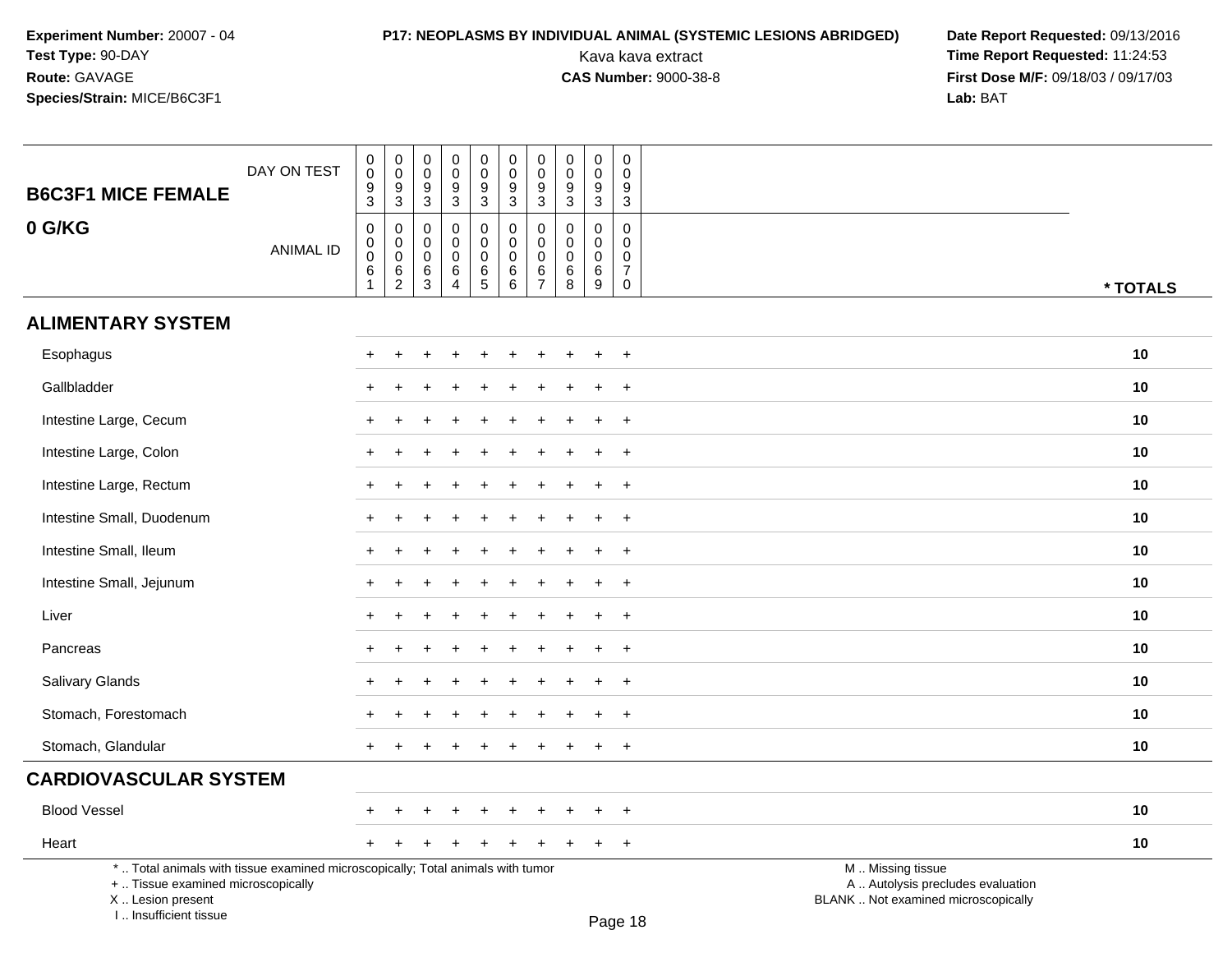# **P17: NEOPLASMS BY INDIVIDUAL ANIMAL (SYSTEMIC LESIONS ABRIDGED)** Date Report Requested: 09/13/2016<br>Kava kava extract **Time Report Requested:** 11:24:53

т ┱ ┯ ┬

| <b>B6C3F1 MICE FEMALE</b>                                                                                                                                           | DAY ON TEST      | 0<br>$\pmb{0}$<br>$\frac{9}{3}$                                  | $\pmb{0}$<br>$\pmb{0}$<br>$\frac{9}{3}$                                 | 0<br>$\mathbf 0$<br>$\frac{9}{3}$  | $\pmb{0}$<br>$\mathbf 0$<br>$\frac{9}{3}$      | $_{\rm 0}^{\rm 0}$<br>$\frac{9}{3}$                         | $\pmb{0}$<br>$\pmb{0}$<br>$\frac{9}{3}$               | $\pmb{0}$<br>$\mathbf 0$<br>$\frac{9}{3}$                                          | $\pmb{0}$<br>$\mathbf 0$<br>9<br>$\overline{3}$        | $\pmb{0}$<br>$\mathbf 0$<br>$\frac{9}{3}$                          | $\pmb{0}$<br>$\Omega$<br>9<br>$\overline{3}$                                    |                                                                                               |  |
|---------------------------------------------------------------------------------------------------------------------------------------------------------------------|------------------|------------------------------------------------------------------|-------------------------------------------------------------------------|------------------------------------|------------------------------------------------|-------------------------------------------------------------|-------------------------------------------------------|------------------------------------------------------------------------------------|--------------------------------------------------------|--------------------------------------------------------------------|---------------------------------------------------------------------------------|-----------------------------------------------------------------------------------------------|--|
| 0 G/KG                                                                                                                                                              | <b>ANIMAL ID</b> | $\mathbf 0$<br>$\pmb{0}$<br>$\mathbf 0$<br>$\,6$<br>$\mathbf{1}$ | $\pmb{0}$<br>$\mathsf{O}$<br>$\ddot{\mathbf{0}}$<br>6<br>$\overline{2}$ | 0<br>0<br>0<br>6<br>$\overline{3}$ | $\mathbf 0$<br>$\pmb{0}$<br>0<br>$\frac{6}{4}$ | $\mathbf 0$<br>$\mathsf 0$<br>$\mathsf{O}\xspace$<br>$^6$ 5 | $\mathbf 0$<br>$\mathbf 0$<br>$\pmb{0}$<br>$^6_{\ 6}$ | $\mathbf 0$<br>$\mathbf 0$<br>$\mathbf 0$<br>$\begin{array}{c} 6 \\ 7 \end{array}$ | 0<br>$\mathbf 0$<br>$\mathbf 0$<br>6<br>$\overline{8}$ | $\mathbf 0$<br>$\pmb{0}$<br>$\pmb{0}$<br>$\,6\,$<br>$\overline{9}$ | $\mathbf 0$<br>$\Omega$<br>$\mathbf 0$<br>$\overline{7}$<br>$\mathsf{O}\xspace$ | * TOTALS                                                                                      |  |
| <b>ENDOCRINE SYSTEM</b>                                                                                                                                             |                  |                                                                  |                                                                         |                                    |                                                |                                                             |                                                       |                                                                                    |                                                        |                                                                    |                                                                                 |                                                                                               |  |
| <b>Adrenal Cortex</b>                                                                                                                                               |                  | ÷                                                                |                                                                         |                                    |                                                |                                                             | $\ddot{}$                                             | ÷                                                                                  |                                                        | $+$                                                                | $+$                                                                             | 10                                                                                            |  |
| Adrenal Medulla                                                                                                                                                     |                  | $\ddot{}$                                                        |                                                                         |                                    |                                                |                                                             |                                                       |                                                                                    | ÷                                                      | $\div$                                                             | $+$                                                                             | 10                                                                                            |  |
| Islets, Pancreatic                                                                                                                                                  |                  | ÷                                                                |                                                                         |                                    |                                                |                                                             |                                                       |                                                                                    |                                                        |                                                                    | $\overline{ }$                                                                  | 10                                                                                            |  |
| Parathyroid Gland                                                                                                                                                   |                  | $\pm$                                                            | M                                                                       | $+$                                | M                                              | $\ddot{}$                                                   | м                                                     |                                                                                    |                                                        |                                                                    | $\ddot{}$                                                                       | $\overline{7}$                                                                                |  |
| <b>Pituitary Gland</b>                                                                                                                                              |                  |                                                                  |                                                                         |                                    |                                                |                                                             |                                                       |                                                                                    |                                                        |                                                                    | $\div$                                                                          | 10                                                                                            |  |
| <b>Thyroid Gland</b>                                                                                                                                                |                  | $\pm$                                                            |                                                                         |                                    |                                                |                                                             |                                                       |                                                                                    |                                                        |                                                                    | $\ddot{}$                                                                       | 10                                                                                            |  |
| <b>GENERAL BODY SYSTEM</b>                                                                                                                                          |                  |                                                                  |                                                                         |                                    |                                                |                                                             |                                                       |                                                                                    |                                                        |                                                                    |                                                                                 |                                                                                               |  |
| <b>NONE</b>                                                                                                                                                         |                  |                                                                  |                                                                         |                                    |                                                |                                                             |                                                       |                                                                                    |                                                        |                                                                    |                                                                                 |                                                                                               |  |
| <b>GENITAL SYSTEM</b>                                                                                                                                               |                  |                                                                  |                                                                         |                                    |                                                |                                                             |                                                       |                                                                                    |                                                        |                                                                    |                                                                                 |                                                                                               |  |
| <b>Clitoral Gland</b>                                                                                                                                               |                  | +                                                                |                                                                         |                                    |                                                |                                                             |                                                       |                                                                                    |                                                        |                                                                    | $+$                                                                             | 10                                                                                            |  |
| Ovary                                                                                                                                                               |                  |                                                                  |                                                                         |                                    |                                                |                                                             |                                                       |                                                                                    |                                                        |                                                                    | $\overline{+}$                                                                  | 10                                                                                            |  |
| <b>Uterus</b>                                                                                                                                                       |                  | $+$                                                              |                                                                         |                                    |                                                |                                                             |                                                       |                                                                                    |                                                        |                                                                    | $\div$                                                                          | 10                                                                                            |  |
| <b>HEMATOPOIETIC SYSTEM</b>                                                                                                                                         |                  |                                                                  |                                                                         |                                    |                                                |                                                             |                                                       |                                                                                    |                                                        |                                                                    |                                                                                 |                                                                                               |  |
| <b>Bone Marrow</b>                                                                                                                                                  |                  |                                                                  |                                                                         |                                    |                                                |                                                             |                                                       |                                                                                    |                                                        |                                                                    | $\overline{1}$                                                                  | 10                                                                                            |  |
| Lymph Node, Mandibular                                                                                                                                              |                  |                                                                  |                                                                         |                                    |                                                |                                                             |                                                       |                                                                                    |                                                        |                                                                    | $\overline{1}$                                                                  | 10                                                                                            |  |
| Lymph Node, Mesenteric                                                                                                                                              |                  |                                                                  |                                                                         |                                    |                                                |                                                             |                                                       |                                                                                    |                                                        |                                                                    | $\overline{1}$                                                                  | 10                                                                                            |  |
| *  Total animals with tissue examined microscopically; Total animals with tumor<br>+  Tissue examined microscopically<br>X  Lesion present<br>I Insufficient tissue |                  |                                                                  |                                                                         |                                    |                                                |                                                             |                                                       |                                                                                    |                                                        |                                                                    | Page 19                                                                         | M  Missing tissue<br>A  Autolysis precludes evaluation<br>BLANK  Not examined microscopically |  |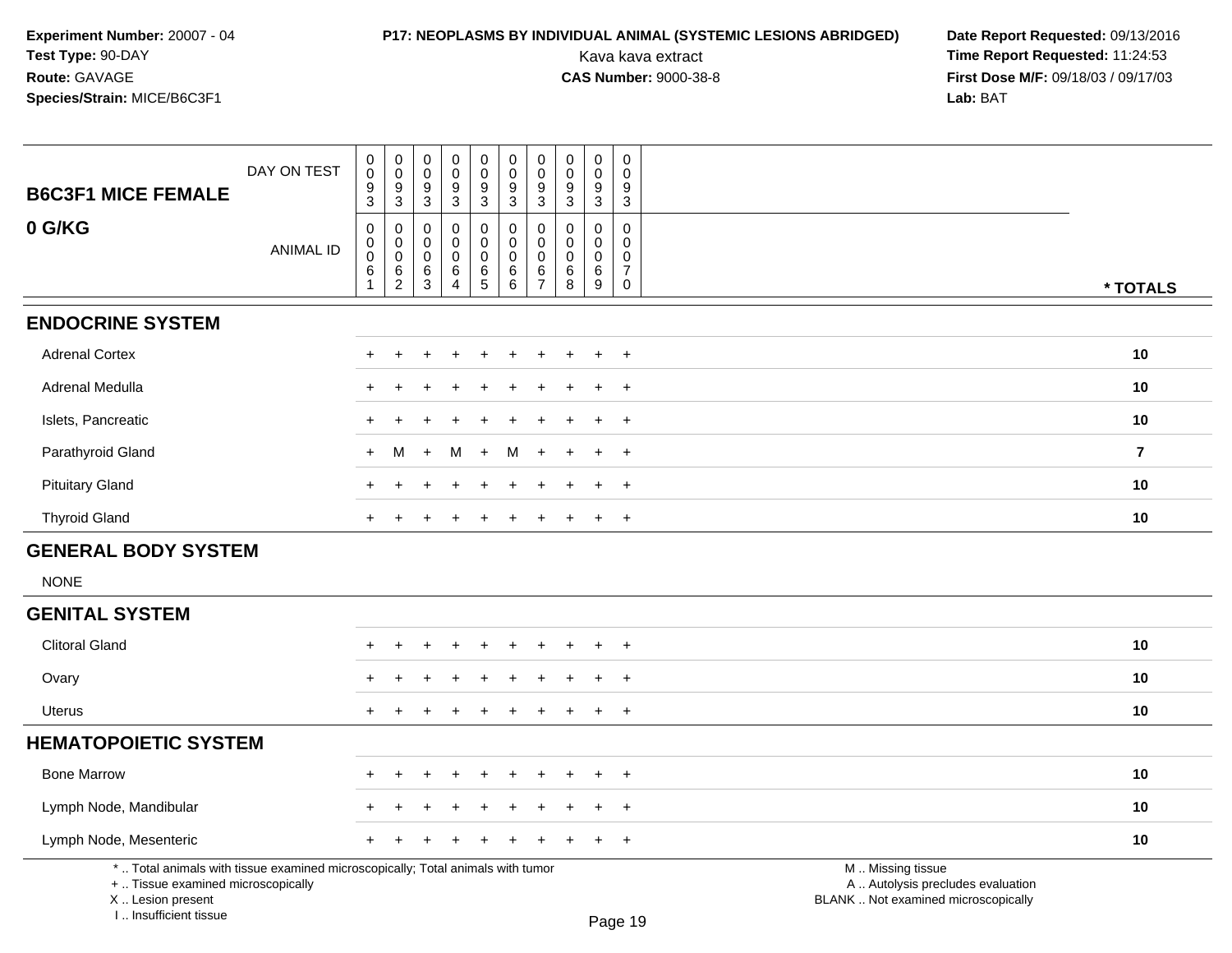## **P17: NEOPLASMS BY INDIVIDUAL ANIMAL (SYSTEMIC LESIONS ABRIDGED) Date Report Requested: 09/13/2016<br>Kava kava extract <b>Time Report Requested:** 11:24:53

Kava kava extract **Time Report Requested:** 11:24:53<br>**CAS Number:** 9000-38-8 **Time Report Requested:** 11:24:53 **First Dose M/F:** 09/18/03 / 09/17/03<br>Lab: BAT **Lab:** BAT

| <b>B6C3F1 MICE FEMALE</b>                                                       | DAY ON TEST | $_{\rm 0}^{\rm 0}$<br>$\frac{9}{3}$                      | $\pmb{0}$<br>$\pmb{0}$<br>9<br>$\sqrt{3}$ | $\boldsymbol{0}$<br>$\pmb{0}$<br>9<br>$\mathfrak{S}$ | 0<br>0<br>9<br>$\mathfrak{S}$         | 0<br>$\pmb{0}$<br>$\boldsymbol{9}$<br>3              | 0<br>$\pmb{0}$<br>$\boldsymbol{9}$<br>3 | $\pmb{0}$<br>0<br>9<br>3     | $\pmb{0}$<br>0<br>9<br>$\mathfrak{Z}$ | $\pmb{0}$<br>$\pmb{0}$<br>9<br>$\mathbf{3}$ | 0<br>$\mathbf 0$<br>9<br>$\mathbf{3}$        |                   |          |
|---------------------------------------------------------------------------------|-------------|----------------------------------------------------------|-------------------------------------------|------------------------------------------------------|---------------------------------------|------------------------------------------------------|-----------------------------------------|------------------------------|---------------------------------------|---------------------------------------------|----------------------------------------------|-------------------|----------|
| 0 G/KG                                                                          | ANIMAL ID   | 0<br>$\pmb{0}$<br>$\mathbf 0$<br>$\,6$<br>$\overline{1}$ | 0<br>0<br>$\pmb{0}$<br>$\frac{6}{2}$      | 0<br>0<br>0<br>$^6_3$                                | 0<br>0<br>$\mathbf 0$<br>$\,6\,$<br>4 | 0<br>0<br>0<br>$\begin{array}{c} 6 \\ 5 \end{array}$ | 0<br>0<br>0<br>$^6_6$                   | 0<br>0<br>0<br>$\frac{6}{7}$ | 0<br>0<br>$^6_8$                      | 0<br>0<br>0<br>$^6_9$                       | 0<br>0<br>0<br>$\overline{7}$<br>$\mathbf 0$ |                   | * TOTALS |
| Spleen                                                                          |             | $+$                                                      | $\ddot{}$                                 | $\ddot{}$                                            | $\ddot{}$                             | $\ddot{}$                                            | $\ddot{}$                               | $\ddot{}$                    | $+$                                   | $\ddot{}$                                   | $+$                                          |                   | 10       |
| Thymus                                                                          |             | $\pm$                                                    |                                           |                                                      |                                       |                                                      |                                         |                              |                                       | $\overline{+}$                              | $+$                                          |                   | 10       |
| <b>INTEGUMENTARY SYSTEM</b>                                                     |             |                                                          |                                           |                                                      |                                       |                                                      |                                         |                              |                                       |                                             |                                              |                   |          |
| Mammary Gland                                                                   |             | $+$                                                      | $\ddot{}$                                 |                                                      | ÷                                     | $\ddot{}$                                            | $\pm$                                   | $\ddot{}$                    | $\ddot{}$                             | $\overline{+}$                              | $+$                                          |                   | 10       |
| Skin                                                                            |             | $+$                                                      | $\ddot{}$                                 |                                                      |                                       | $\ddot{}$                                            | ٠                                       | $\ddot{}$                    | $\ddot{}$                             | $\overline{ }$                              | $+$                                          |                   | 10       |
| <b>MUSCULOSKELETAL SYSTEM</b>                                                   |             |                                                          |                                           |                                                      |                                       |                                                      |                                         |                              |                                       |                                             |                                              |                   |          |
| Bone                                                                            |             | $+$                                                      |                                           |                                                      |                                       | $\ddot{}$                                            |                                         | $\pm$                        | $\pm$                                 | $+$                                         | $+$                                          |                   | 10       |
| <b>NERVOUS SYSTEM</b>                                                           |             |                                                          |                                           |                                                      |                                       |                                                      |                                         |                              |                                       |                                             |                                              |                   |          |
| <b>Brain</b>                                                                    |             | $+$                                                      | $\overline{ }$                            | $\ddot{}$                                            | $\ddot{}$                             | $\ddot{}$                                            | $\ddot{}$                               | $+$                          | $+$                                   | $+$                                         | $+$                                          |                   | 10       |
| <b>RESPIRATORY SYSTEM</b>                                                       |             |                                                          |                                           |                                                      |                                       |                                                      |                                         |                              |                                       |                                             |                                              |                   |          |
| Lung                                                                            |             | +                                                        |                                           |                                                      |                                       |                                                      |                                         |                              |                                       | $\overline{ }$                              | $+$                                          |                   | 10       |
| Nose                                                                            |             | +                                                        |                                           |                                                      |                                       | $\ddot{}$                                            |                                         | $\div$                       |                                       | $\overline{ }$                              | $+$                                          |                   | 10       |
| Trachea                                                                         |             | $+$                                                      |                                           |                                                      |                                       | $\ddot{}$                                            | $\div$                                  | $\ddot{}$                    | $\pm$                                 | $\overline{+}$                              | $+$                                          |                   | 10       |
| <b>SPECIAL SENSES SYSTEM</b>                                                    |             |                                                          |                                           |                                                      |                                       |                                                      |                                         |                              |                                       |                                             |                                              |                   |          |
| Eye                                                                             |             | $+$                                                      | $\ddot{}$                                 |                                                      |                                       | $\ddot{}$                                            | $\div$                                  | $\div$                       | ÷                                     | $\overline{ }$                              | $+$                                          |                   | 10       |
| Harderian Gland                                                                 |             | $+$                                                      | $\ddot{}$                                 | $\ddot{}$                                            | $\ddot{}$                             | $\ddot{}$                                            | $\ddot{}$                               | $\ddot{}$                    | $\ddot{}$                             | $+$                                         | $+$                                          |                   | 10       |
| <b>URINARY SYSTEM</b>                                                           |             |                                                          |                                           |                                                      |                                       |                                                      |                                         |                              |                                       |                                             |                                              |                   |          |
| *  Total animals with tissue examined microscopically; Total animals with tumor |             |                                                          |                                           |                                                      |                                       |                                                      |                                         |                              |                                       |                                             |                                              | M  Missing tissue |          |

+ .. Tissue examined microscopically

X .. Lesion present

I .. Insufficient tissue

y the contract of the contract of the contract of the contract of the contract of  $\mathsf A$  . Autolysis precludes evaluation

Lesion present BLANK .. Not examined microscopically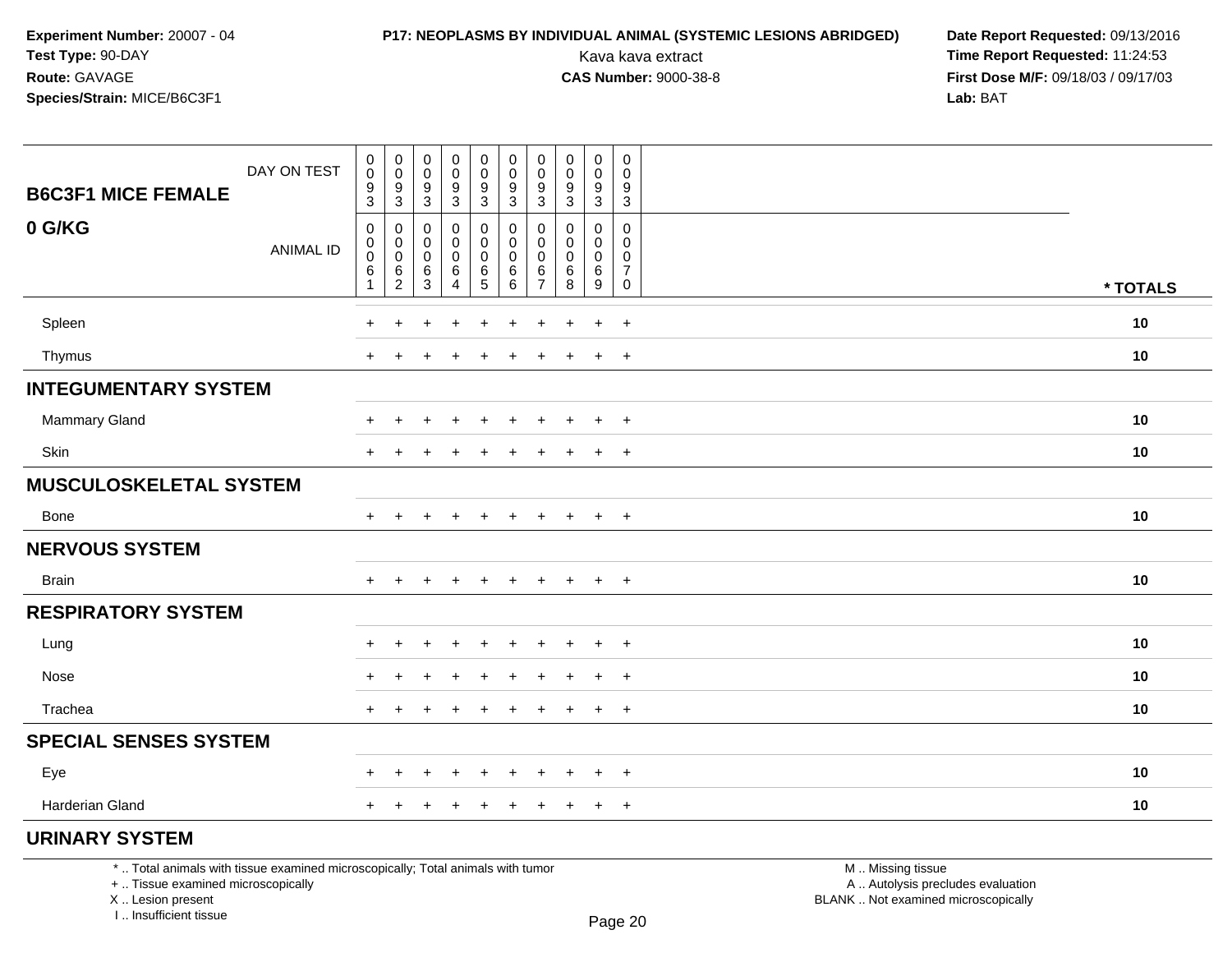### **P17: NEOPLASMS BY INDIVIDUAL ANIMAL (SYSTEMIC LESIONS ABRIDGED)** Date Report Requested: 09/13/2016<br>Kava kava extract **Time Report Requested:** 11:24:53

Kava kava extract **Time Report Requested:** 11:24:53<br>**CAS Number:** 9000-38-8 **Time Report Requested:** 11:24:53 **First Dose M/F:** 09/18/03 / 09/17/03<br>**Lab:** BAT **Lab:** BAT

| <b>SYSTEMIC LESIONS</b>   |                  |                                                          |                       |                                              |                                                           |                                                              |                                               |                       |             |                       |                                    |          |
|---------------------------|------------------|----------------------------------------------------------|-----------------------|----------------------------------------------|-----------------------------------------------------------|--------------------------------------------------------------|-----------------------------------------------|-----------------------|-------------|-----------------------|------------------------------------|----------|
| <b>Urinary Bladder</b>    |                  | $+$                                                      |                       |                                              | $\pm$                                                     | $\pm$                                                        | $+$                                           | $+$                   | $+$         |                       | $+$ $+$                            | 10       |
| Kidney                    |                  |                                                          |                       |                                              | $+$                                                       | $+$                                                          | $+$ $-$                                       | $+$                   | $+$         |                       | $+$ $+$                            | 10       |
| 0 G/KG                    | <b>ANIMAL ID</b> | 0<br>$\pmb{0}$<br>$\pmb{0}$<br>$\,6\,$<br>$\overline{A}$ | 0<br>0<br>6<br>$\sim$ | 0<br>$\mathbf 0$<br>U<br>6<br>3              | 0<br>U<br>U<br>6<br>4                                     | 0<br>0<br>$\begin{array}{c} 0 \\ 6 \\ 5 \end{array}$         | 0<br>$\pmb{0}$<br>$\pmb{0}$<br>$\,6\,$<br>6   | 0<br>U<br>υ<br>6<br>- | 6<br>8      | 0<br>0<br>0<br>6<br>9 | 0<br>0<br>0<br>$\overline{ }$<br>0 | * TOTALS |
| <b>B6C3F1 MICE FEMALE</b> | DAY ON TEST      | 0<br>$\pmb{0}$<br>$\boldsymbol{9}$<br>3                  | 0<br>0<br>9<br>3      | $\overline{0}$<br>0<br>$\boldsymbol{9}$<br>3 | $\overline{0}$<br>0<br>$\boldsymbol{9}$<br>$\mathfrak{Z}$ | $\overline{0}$<br>$\begin{array}{c} 0 \\ 9 \\ 3 \end{array}$ | $\mathbf 0$<br>$_{9}^{\rm 0}$<br>$\mathbf{3}$ | 0<br>0<br>9<br>3      | 0<br>9<br>3 | 0<br>0<br>9<br>3      | 0<br>0<br>9<br>3                   |          |

Multiple Organn  $+$ 

<sup>+</sup> <sup>+</sup> <sup>+</sup> <sup>+</sup> <sup>+</sup> <sup>+</sup> <sup>+</sup> <sup>+</sup> <sup>+</sup> **<sup>10</sup>**

<sup>\* ..</sup> Total animals with tissue examined microscopically; Total animals with tumor

<sup>+ ..</sup> Tissue examined microscopically

X .. Lesion present

I .. Insufficient tissue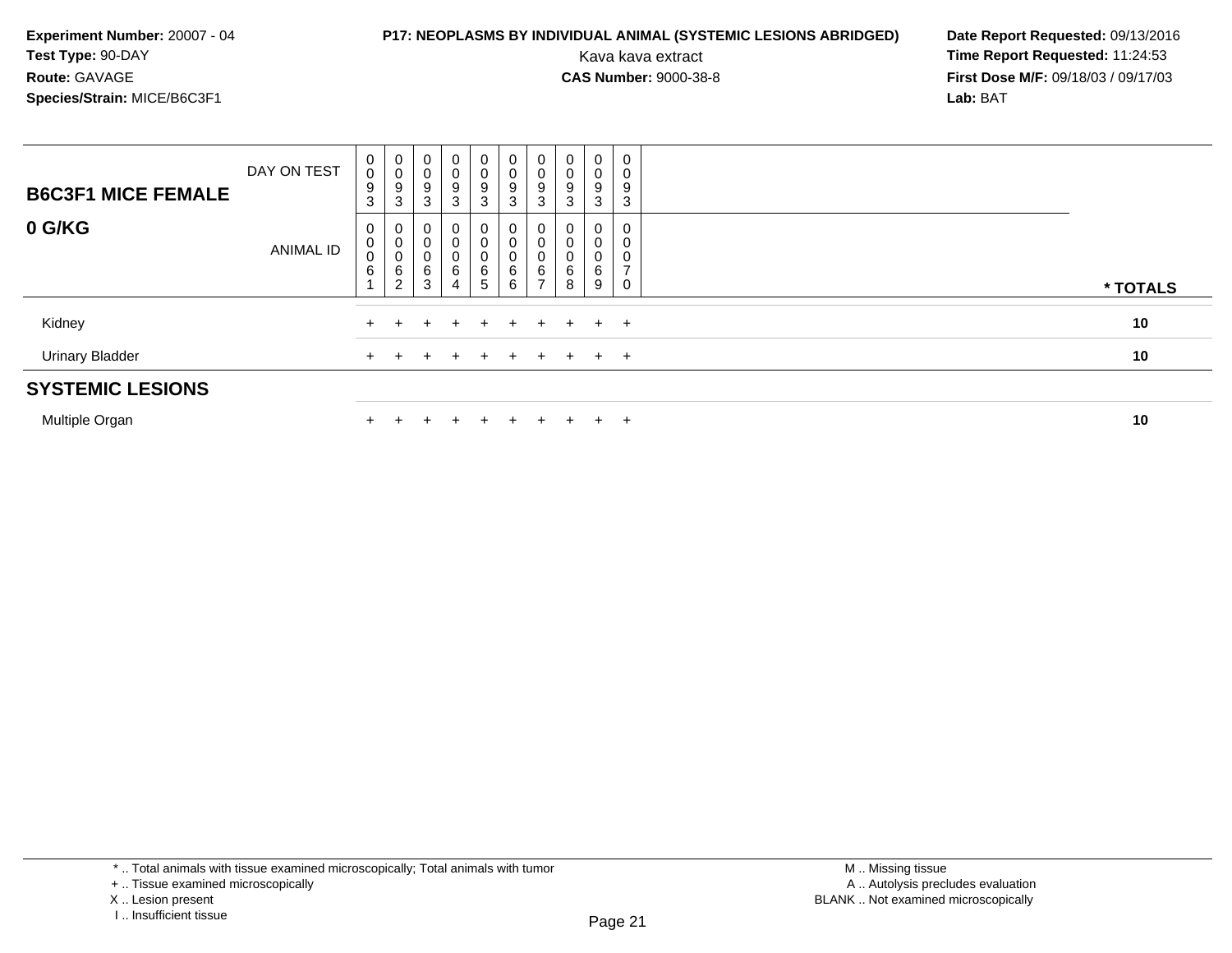### **P17: NEOPLASMS BY INDIVIDUAL ANIMAL (SYSTEMIC LESIONS ABRIDGED)** Date Report Requested: 09/13/2016<br>Kava kava extract **Time Report Requested:** 11:24:53

Kava kava extract **Time Report Requested:** 11:24:53<br>**CAS Number:** 9000-38-8 **Time Report Requested:** 11:24:53 **First Dose M/F:** 09/18/03 / 09/17/03<br>**Lab:** BAT **Lab:** BAT

| <b>B6C3F1 MICE FEMALE</b>    | DAY ON TEST      | 0<br>$\pmb{0}$<br>$\boldsymbol{9}$<br>$\sqrt{3}$      | 0<br>$\mathbf 0$<br>$\boldsymbol{9}$<br>$\mathbf{3}$                  | 0<br>$\mathbf 0$<br>9<br>$\sqrt{3}$                     | 0<br>0<br>9<br>$\ensuremath{\mathsf{3}}$        | 0<br>0<br>9<br>3                   | 0<br>$\pmb{0}$<br>9<br>$\mathbf{3}$        | 0<br>$\mathbf 0$<br>$\boldsymbol{9}$<br>$\sqrt{3}$ | 0<br>$\pmb{0}$<br>9<br>$\ensuremath{\mathsf{3}}$ | 0<br>0<br>9<br>$\mathbf{3}$        | 0<br>$\mathbf 0$<br>9<br>$\sqrt{3}$                     |          |
|------------------------------|------------------|-------------------------------------------------------|-----------------------------------------------------------------------|---------------------------------------------------------|-------------------------------------------------|------------------------------------|--------------------------------------------|----------------------------------------------------|--------------------------------------------------|------------------------------------|---------------------------------------------------------|----------|
| 0.125 G/KG                   | <b>ANIMAL ID</b> | 0<br>0<br>$\pmb{0}$<br>$\overline{7}$<br>$\mathbf{1}$ | 0<br>$\mathbf 0$<br>$\mathbf 0$<br>$\boldsymbol{7}$<br>$\overline{2}$ | 0<br>0<br>$\mathbf 0$<br>$\boldsymbol{7}$<br>$\sqrt{3}$ | 0<br>0<br>0<br>$\overline{7}$<br>$\overline{4}$ | 0<br>0<br>0<br>$\overline{7}$<br>5 | 0<br>0<br>$\pmb{0}$<br>$\overline{7}$<br>6 | 0<br>0<br>0<br>$\overline{7}$<br>$\overline{7}$    | 0<br>0<br>$\pmb{0}$<br>$\overline{7}$<br>$\bf 8$ | 0<br>0<br>0<br>$\overline{7}$<br>9 | $\mathbf 0$<br>0<br>$\pmb{0}$<br>$\bf 8$<br>$\mathbf 0$ | * TOTALS |
| <b>ALIMENTARY SYSTEM</b>     |                  |                                                       |                                                                       |                                                         |                                                 |                                    |                                            |                                                    |                                                  |                                    |                                                         |          |
| Liver                        |                  | $+$                                                   | $+$                                                                   | $\ddot{}$                                               | $\ddot{}$                                       | $\ddot{}$                          | $\ddot{}$                                  | $+$                                                | $+$                                              | $+$                                | $^{+}$                                                  | 10       |
| <b>CARDIOVASCULAR SYSTEM</b> |                  |                                                       |                                                                       |                                                         |                                                 |                                    |                                            |                                                    |                                                  |                                    |                                                         |          |
| <b>NONE</b>                  |                  |                                                       |                                                                       |                                                         |                                                 |                                    |                                            |                                                    |                                                  |                                    |                                                         |          |
| <b>ENDOCRINE SYSTEM</b>      |                  |                                                       |                                                                       |                                                         |                                                 |                                    |                                            |                                                    |                                                  |                                    |                                                         |          |
| <b>NONE</b>                  |                  |                                                       |                                                                       |                                                         |                                                 |                                    |                                            |                                                    |                                                  |                                    |                                                         |          |
| <b>GENERAL BODY SYSTEM</b>   |                  |                                                       |                                                                       |                                                         |                                                 |                                    |                                            |                                                    |                                                  |                                    |                                                         |          |
| <b>NONE</b>                  |                  |                                                       |                                                                       |                                                         |                                                 |                                    |                                            |                                                    |                                                  |                                    |                                                         |          |
| <b>GENITAL SYSTEM</b>        |                  |                                                       |                                                                       |                                                         |                                                 |                                    |                                            |                                                    |                                                  |                                    |                                                         |          |
| <b>NONE</b>                  |                  |                                                       |                                                                       |                                                         |                                                 |                                    |                                            |                                                    |                                                  |                                    |                                                         |          |
| <b>HEMATOPOIETIC SYSTEM</b>  |                  |                                                       |                                                                       |                                                         |                                                 |                                    |                                            |                                                    |                                                  |                                    |                                                         |          |
| <b>Bone Marrow</b>           |                  |                                                       |                                                                       |                                                         |                                                 |                                    |                                            |                                                    |                                                  |                                    | $\overline{1}$                                          | 10       |
| Spleen                       |                  | ÷                                                     |                                                                       |                                                         |                                                 |                                    |                                            |                                                    | $\ddot{}$                                        | $+$                                | $^{+}$                                                  | 10       |
| Thymus                       |                  |                                                       |                                                                       |                                                         |                                                 |                                    |                                            |                                                    | $\pm$                                            | $+$                                | $+$                                                     | 10       |
| <b>INTEGUMENTARY SYSTEM</b>  |                  |                                                       |                                                                       |                                                         |                                                 |                                    |                                            |                                                    |                                                  |                                    |                                                         |          |
| <b>NONE</b>                  |                  |                                                       |                                                                       |                                                         |                                                 |                                    |                                            |                                                    |                                                  |                                    |                                                         |          |

### **MUSCULOSKELETAL SYSTEM**

\* .. Total animals with tissue examined microscopically; Total animals with tumor

+ .. Tissue examined microscopically

X .. Lesion present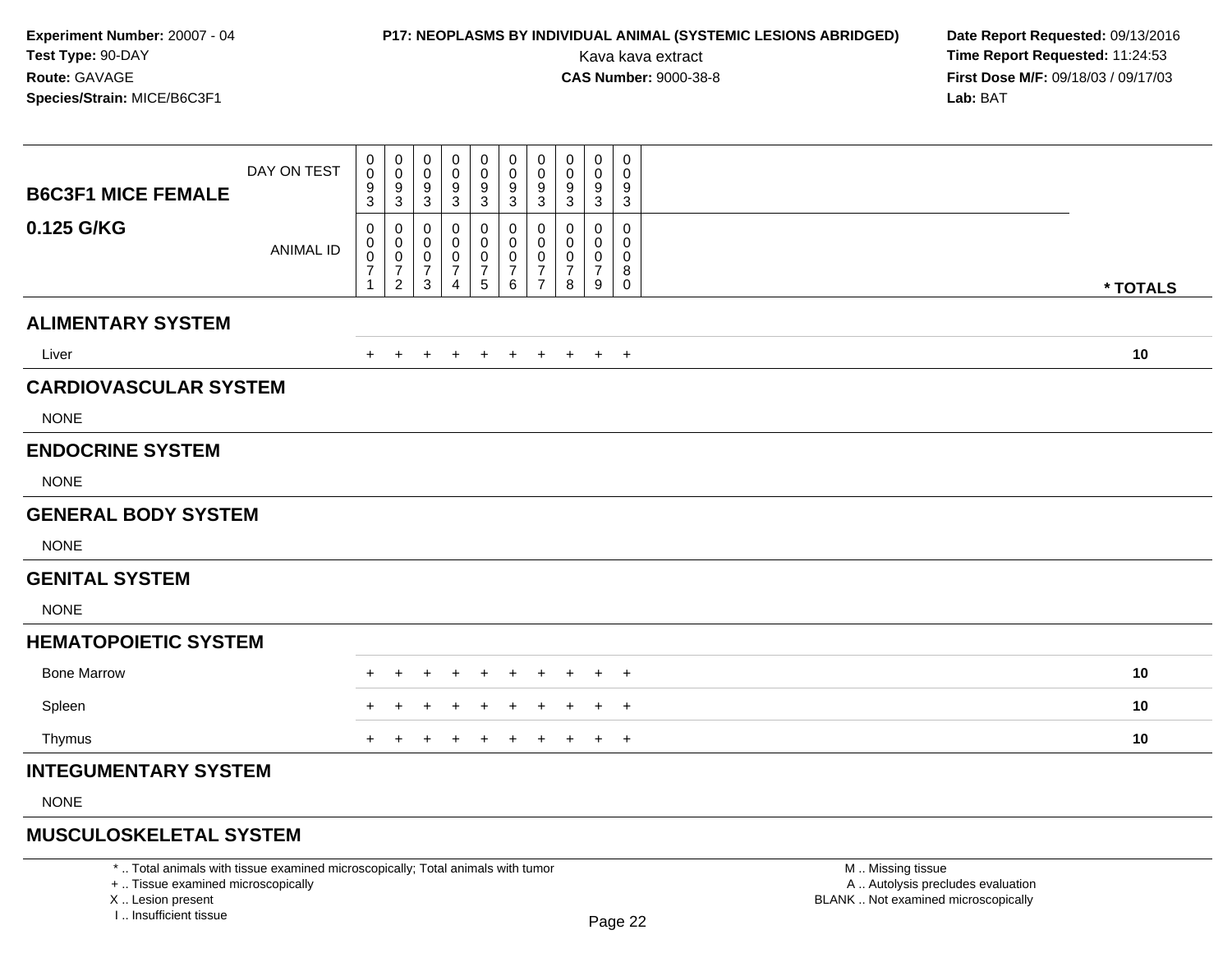### **P17: NEOPLASMS BY INDIVIDUAL ANIMAL (SYSTEMIC LESIONS ABRIDGED)** Date Report Requested: 09/13/2016<br>Kava kava extract **Time Report Requested:** 11:24:53

Kava kava extract **Time Report Requested:** 11:24:53<br>**CAS Number:** 9000-38-8<br>**Time Report Requested:** 11:24:53 **First Dose M/F:** 09/18/03 / 09/17/03<br>**Lab:** BAT **Lab:** BAT

| <b>B6C3F1 MICE FEMALE</b> | DAY ON TEST | $_0^0$<br>9<br>3 | 0<br>0<br>9<br>3              | $\mathbf 0$<br>0<br>9<br>3 | U<br>9<br>3              | U<br>0<br>9<br>3      | 0<br>9<br>3 | 9<br>3         | 0<br>9<br>3 | 0<br>9<br>3 | 0<br>0<br>9<br>3      |          |  |
|---------------------------|-------------|------------------|-------------------------------|----------------------------|--------------------------|-----------------------|-------------|----------------|-------------|-------------|-----------------------|----------|--|
| 0.125 G/KG                | ANIMAL ID   | 0<br>$_0^0$      | U<br>0<br>-<br>$\overline{2}$ | U<br>0<br>0<br>⇁<br>3      | U<br>$\overline{ }$<br>4 | U<br>0<br>0<br>–<br>5 | 0<br>6      | $\overline{ }$ | υ<br>0<br>8 | 0<br>9      | 0<br>0<br>0<br>8<br>0 | * TOTALS |  |
| <b>NONE</b>               |             |                  |                               |                            |                          |                       |             |                |             |             |                       |          |  |
| <b>NERVOUS SYSTEM</b>     |             |                  |                               |                            |                          |                       |             |                |             |             |                       |          |  |
| <b>NONE</b>               |             |                  |                               |                            |                          |                       |             |                |             |             |                       |          |  |
| <b>RESPIRATORY SYSTEM</b> |             |                  |                               |                            |                          |                       |             |                |             |             |                       |          |  |

NONE

#### **SPECIAL SENSES SYSTEM**

NONE

#### **URINARY SYSTEM**

NONE

#### **SYSTEMIC LESIONS**

Multiple Organ

n  $+$ <sup>+</sup> <sup>+</sup> <sup>+</sup> <sup>+</sup> <sup>+</sup> <sup>+</sup> <sup>+</sup> <sup>+</sup> <sup>+</sup> **<sup>10</sup>**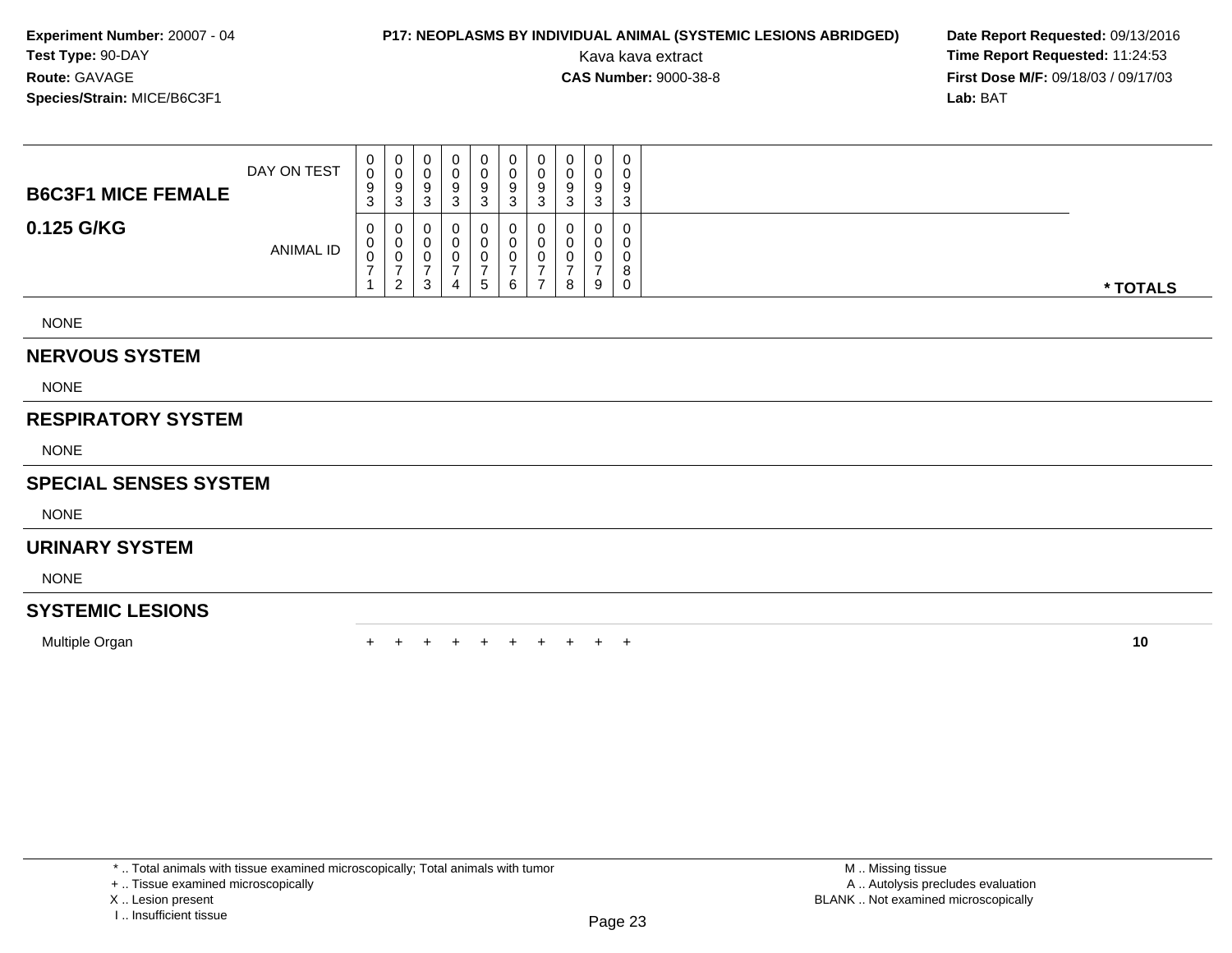### **P17: NEOPLASMS BY INDIVIDUAL ANIMAL (SYSTEMIC LESIONS ABRIDGED)** Date Report Requested: 09/13/2016<br>Kava kava extract **Time Report Requested:** 11:24:53

Kava kava extract **Time Report Requested:** 11:24:53<br>**CAS Number:** 9000-38-8 **Time Report Requested:** 11:24:53 **First Dose M/F:** 09/18/03 / 09/17/03<br>**Lab:** BAT **Lab:** BAT

| <b>B6C3F1 MICE FEMALE</b>                   | DAY ON TEST      | 0<br>$\pmb{0}$<br>$\boldsymbol{9}$<br>$\sqrt{3}$       | 0<br>$\mathbf 0$<br>9<br>3                             | 0<br>$\mathbf 0$<br>$\boldsymbol{9}$<br>$\mathbf{3}$             | 0<br>0<br>9<br>$\sqrt{3}$          | 0<br>0<br>9<br>$\sqrt{3}$                    | 0<br>$\pmb{0}$<br>9<br>3      | 0<br>0<br>9<br>$\sqrt{3}$          | 0<br>$\pmb{0}$<br>9<br>$\ensuremath{\mathsf{3}}$ | 0<br>0<br>9<br>$\mathbf{3}$          | $\mathbf 0$<br>$\mathbf 0$<br>9<br>$\sqrt{3}$                    |          |  |
|---------------------------------------------|------------------|--------------------------------------------------------|--------------------------------------------------------|------------------------------------------------------------------|------------------------------------|----------------------------------------------|-------------------------------|------------------------------------|--------------------------------------------------|--------------------------------------|------------------------------------------------------------------|----------|--|
| 0.25 G/KG                                   | <b>ANIMAL ID</b> | 0<br>0<br>$\pmb{0}$<br>$\bf 8$<br>$\blacktriangleleft$ | 0<br>$\mathbf 0$<br>$\mathbf 0$<br>8<br>$\overline{2}$ | 0<br>$\boldsymbol{0}$<br>$\boldsymbol{0}$<br>8<br>$\overline{3}$ | 0<br>0<br>0<br>8<br>$\overline{4}$ | 0<br>0<br>$\mathbf 0$<br>8<br>$\overline{5}$ | 0<br>0<br>$\pmb{0}$<br>8<br>6 | 0<br>0<br>0<br>8<br>$\overline{7}$ | 0<br>0<br>$\pmb{0}$<br>8<br>$\,8\,$              | 0<br>0<br>0<br>8<br>$\boldsymbol{9}$ | 0<br>$\mathbf 0$<br>$\mathbf 0$<br>$\boldsymbol{9}$<br>$\pmb{0}$ | * TOTALS |  |
| <b>ALIMENTARY SYSTEM</b>                    |                  |                                                        |                                                        |                                                                  |                                    |                                              |                               |                                    |                                                  |                                      |                                                                  |          |  |
| Liver                                       |                  | $+$                                                    | $+$                                                    | $+$                                                              | $\ddot{}$                          | $+$                                          | $+$                           | $+$                                | $+$                                              |                                      | $+$ $+$                                                          | 10       |  |
| <b>CARDIOVASCULAR SYSTEM</b><br><b>NONE</b> |                  |                                                        |                                                        |                                                                  |                                    |                                              |                               |                                    |                                                  |                                      |                                                                  |          |  |
| <b>ENDOCRINE SYSTEM</b>                     |                  |                                                        |                                                        |                                                                  |                                    |                                              |                               |                                    |                                                  |                                      |                                                                  |          |  |
| <b>NONE</b>                                 |                  |                                                        |                                                        |                                                                  |                                    |                                              |                               |                                    |                                                  |                                      |                                                                  |          |  |
| <b>GENERAL BODY SYSTEM</b>                  |                  |                                                        |                                                        |                                                                  |                                    |                                              |                               |                                    |                                                  |                                      |                                                                  |          |  |
| <b>NONE</b>                                 |                  |                                                        |                                                        |                                                                  |                                    |                                              |                               |                                    |                                                  |                                      |                                                                  |          |  |
| <b>GENITAL SYSTEM</b>                       |                  |                                                        |                                                        |                                                                  |                                    |                                              |                               |                                    |                                                  |                                      |                                                                  |          |  |
| <b>NONE</b>                                 |                  |                                                        |                                                        |                                                                  |                                    |                                              |                               |                                    |                                                  |                                      |                                                                  |          |  |
| <b>HEMATOPOIETIC SYSTEM</b>                 |                  |                                                        |                                                        |                                                                  |                                    |                                              |                               |                                    |                                                  |                                      |                                                                  |          |  |
| <b>Bone Marrow</b>                          |                  |                                                        |                                                        |                                                                  | ÷                                  |                                              | $\pm$                         | $\pm$                              | $\ddot{}$                                        | $+$                                  | $^{+}$                                                           | 10       |  |
| Spleen                                      |                  |                                                        |                                                        |                                                                  |                                    |                                              |                               |                                    | $\ddot{}$                                        | $+$                                  | $+$                                                              | 10       |  |
| Thymus                                      |                  | $+$                                                    |                                                        |                                                                  | ÷                                  |                                              | $\ddot{}$                     | $\pm$                              | $\ddot{}$                                        | $+$                                  | $+$                                                              | 10       |  |
| <b>INTEGUMENTARY SYSTEM</b>                 |                  |                                                        |                                                        |                                                                  |                                    |                                              |                               |                                    |                                                  |                                      |                                                                  |          |  |
| <b>NONE</b>                                 |                  |                                                        |                                                        |                                                                  |                                    |                                              |                               |                                    |                                                  |                                      |                                                                  |          |  |
|                                             |                  |                                                        |                                                        |                                                                  |                                    |                                              |                               |                                    |                                                  |                                      |                                                                  |          |  |

### **MUSCULOSKELETAL SYSTEM**

\* .. Total animals with tissue examined microscopically; Total animals with tumor

+ .. Tissue examined microscopically

X .. Lesion present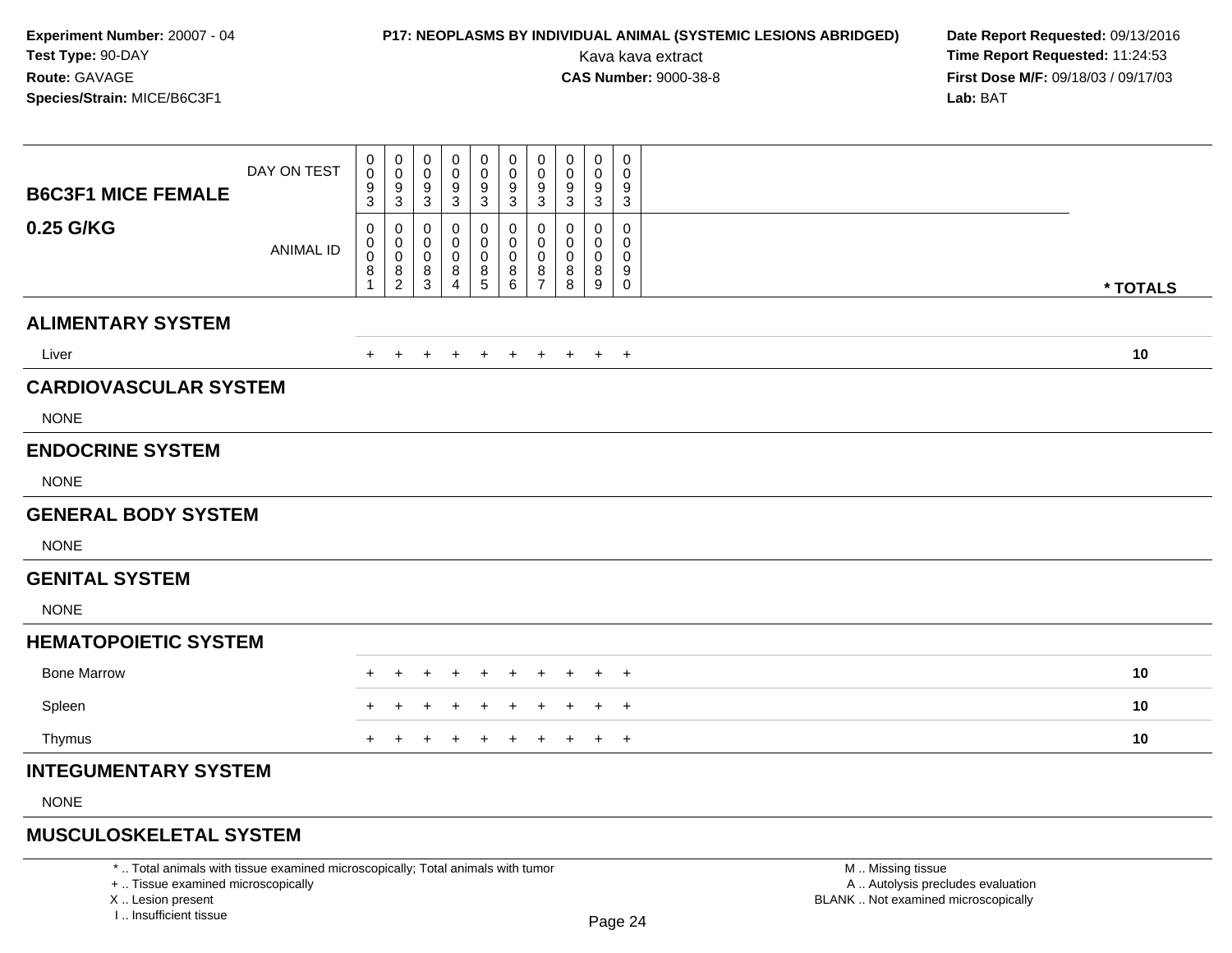### **P17: NEOPLASMS BY INDIVIDUAL ANIMAL (SYSTEMIC LESIONS ABRIDGED)** Date Report Requested: 09/13/2016<br>Kava kava extract **Time Report Requested:** 11:24:53

Kava kava extract **Time Report Requested:** 11:24:53<br>**CAS Number:** 9000-38-8<br>**Time Report Requested:** 11:24:53 **First Dose M/F:** 09/18/03 / 09/17/03<br>**Lab:** BAT **Lab:** BAT

| <b>NONE</b>               |             |                  |                                                 |                                              |                       |                                         |                            |                               |                       |                                 |                       |          |
|---------------------------|-------------|------------------|-------------------------------------------------|----------------------------------------------|-----------------------|-----------------------------------------|----------------------------|-------------------------------|-----------------------|---------------------------------|-----------------------|----------|
| <b>NERVOUS SYSTEM</b>     |             |                  |                                                 |                                              |                       |                                         |                            |                               |                       |                                 |                       |          |
| <b>NONE</b>               |             |                  |                                                 |                                              |                       |                                         |                            |                               |                       |                                 |                       |          |
| 0.25 G/KG                 | ANIMAL ID   | 0<br>$_0^0$<br>8 | 0<br>$\overline{0}$<br>0<br>8<br>$\overline{2}$ | $\mathbf{0}$<br>0<br>0<br>8<br>$\mathbf{3}$  | 0<br>0<br>U<br>8<br>4 | 0<br>$\mathbf{0}$<br>0<br>$\bf 8$<br>5  | 0<br>0<br>0<br>8<br>6      | 8<br>$\overline{\phantom{a}}$ | 0<br>0<br>υ<br>8<br>8 | $\mathbf 0$<br>0<br>0<br>8<br>9 | 0<br>0<br>0<br>9<br>0 | * TOTALS |
| <b>B6C3F1 MICE FEMALE</b> | DAY ON TEST | $_0^0$<br>9<br>3 | 0<br>0<br>9<br>3                                | 0<br>$\overline{0}$<br>$\boldsymbol{9}$<br>3 | U<br>U<br>9<br>3      | 0<br>$\pmb{0}$<br>$\boldsymbol{9}$<br>3 | 0<br>$\sim$<br>υ<br>9<br>3 | 9<br>ົ                        | 0<br>υ<br>9<br>3      | 0<br>9<br>3                     | 0<br>0<br>9<br>3      |          |

#### **RESPIRATORY SYSTEM**

NONE

#### **SPECIAL SENSES SYSTEM**

NONE

#### **URINARY SYSTEM**

NONE

#### **SYSTEMIC LESIONS**

Multiple Organ

n  $+$ <sup>+</sup> <sup>+</sup> <sup>+</sup> <sup>+</sup> <sup>+</sup> <sup>+</sup> <sup>+</sup> <sup>+</sup> <sup>+</sup> **<sup>10</sup>**

\* .. Total animals with tissue examined microscopically; Total animals with tumor

+ .. Tissue examined microscopically

X .. Lesion present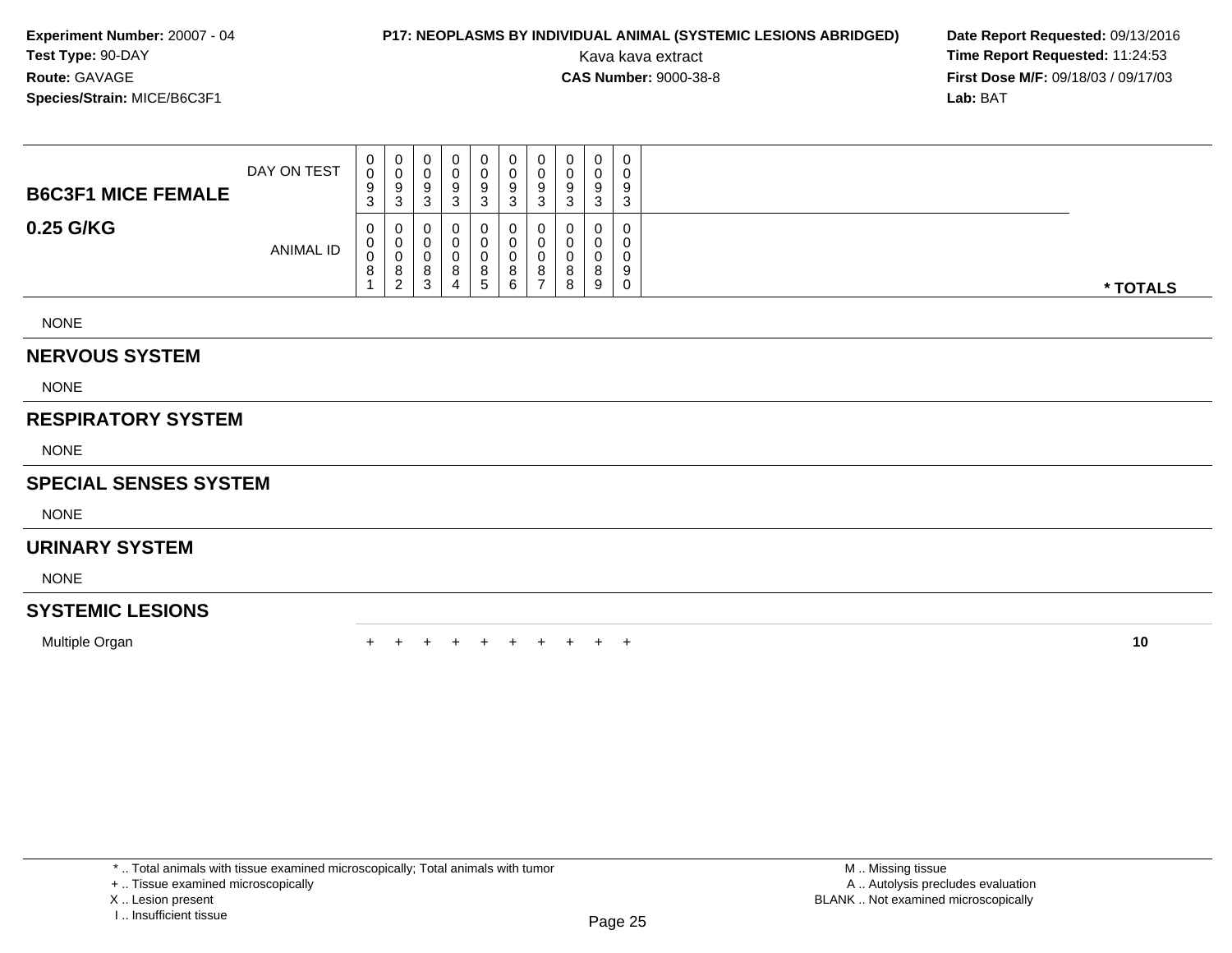### **P17: NEOPLASMS BY INDIVIDUAL ANIMAL (SYSTEMIC LESIONS ABRIDGED)** Date Report Requested: 09/13/2016<br>Kava kava extract **Time Report Requested:** 11:24:53

Kava kava extract **Time Report Requested:** 11:24:53<br>**CAS Number:** 9000-38-8 **Time Report Requested:** 11:24:53 **First Dose M/F:** 09/18/03 / 09/17/03<br>**Lab:** BAT **Lab:** BAT

| <b>B6C3F1 MICE FEMALE</b>    | DAY ON TEST      | 0<br>$\boldsymbol{0}$<br>9<br>3               | 0<br>$\pmb{0}$<br>$\frac{9}{3}$                  | 0<br>$\mathbf 0$<br>$\boldsymbol{9}$<br>$\mathsf 3$                | 0<br>$\mathbf 0$<br>9<br>$\sqrt{3}$ | 0<br>$\mathbf 0$<br>9<br>$\ensuremath{\mathsf{3}}$ | 0<br>$\boldsymbol{0}$<br>9<br>$\mathbf{3}$    | 0<br>$\pmb{0}$<br>9<br>$\sqrt{3}$                    | 0<br>0<br>9<br>3                | 0<br>0<br>9<br>$\sqrt{3}$ | $\mathbf 0$<br>$\mathbf 0$<br>9<br>$\ensuremath{\mathsf{3}}$ |          |
|------------------------------|------------------|-----------------------------------------------|--------------------------------------------------|--------------------------------------------------------------------|-------------------------------------|----------------------------------------------------|-----------------------------------------------|------------------------------------------------------|---------------------------------|---------------------------|--------------------------------------------------------------|----------|
| 0.5 G/KG                     | <b>ANIMAL ID</b> | 0<br>0<br>$\overline{0}$<br>9<br>$\mathbf{1}$ | 0<br>$\mathbf 0$<br>$\mathbf 0$<br>$\frac{9}{2}$ | 0<br>$\mathbf 0$<br>$\mathbf 0$<br>$\boldsymbol{9}$<br>$\mathsf 3$ | 0<br>0<br>0<br>9<br>$\overline{4}$  | 0<br>0<br>$\mathbf 0$<br>9<br>$\sqrt{5}$           | 0<br>$\mathbf 0$<br>$\mathbf 0$<br>9<br>$\,6$ | 0<br>$\pmb{0}$<br>$\mathbf 0$<br>9<br>$\overline{7}$ | 0<br>0<br>$\mathbf 0$<br>9<br>8 | 0<br>0<br>0<br>9<br>$9\,$ | 0<br>0<br>$\overline{1}$<br>$\mathbf 0$<br>$\mathbf 0$       |          |
|                              |                  |                                               |                                                  |                                                                    |                                     |                                                    |                                               |                                                      |                                 |                           |                                                              | * TOTALS |
| <b>ALIMENTARY SYSTEM</b>     |                  |                                               |                                                  |                                                                    |                                     |                                                    |                                               |                                                      |                                 |                           |                                                              |          |
| Liver                        |                  | $+$                                           | $+$                                              | $+$                                                                | $\ddot{}$                           | $+$                                                | $+$                                           | $+$                                                  | $+$                             |                           | $+$ $+$                                                      | 10       |
| <b>CARDIOVASCULAR SYSTEM</b> |                  |                                               |                                                  |                                                                    |                                     |                                                    |                                               |                                                      |                                 |                           |                                                              |          |
| <b>NONE</b>                  |                  |                                               |                                                  |                                                                    |                                     |                                                    |                                               |                                                      |                                 |                           |                                                              |          |
| <b>ENDOCRINE SYSTEM</b>      |                  |                                               |                                                  |                                                                    |                                     |                                                    |                                               |                                                      |                                 |                           |                                                              |          |
| <b>NONE</b>                  |                  |                                               |                                                  |                                                                    |                                     |                                                    |                                               |                                                      |                                 |                           |                                                              |          |
| <b>GENERAL BODY SYSTEM</b>   |                  |                                               |                                                  |                                                                    |                                     |                                                    |                                               |                                                      |                                 |                           |                                                              |          |
| <b>NONE</b>                  |                  |                                               |                                                  |                                                                    |                                     |                                                    |                                               |                                                      |                                 |                           |                                                              |          |
| <b>GENITAL SYSTEM</b>        |                  |                                               |                                                  |                                                                    |                                     |                                                    |                                               |                                                      |                                 |                           |                                                              |          |
| <b>NONE</b>                  |                  |                                               |                                                  |                                                                    |                                     |                                                    |                                               |                                                      |                                 |                           |                                                              |          |
| <b>HEMATOPOIETIC SYSTEM</b>  |                  |                                               |                                                  |                                                                    |                                     |                                                    |                                               |                                                      |                                 |                           |                                                              |          |
| <b>Bone Marrow</b>           |                  | ÷                                             |                                                  |                                                                    |                                     |                                                    | $\pm$                                         |                                                      | $\pm$                           | $+$                       | $^{+}$                                                       | 10       |
| Spleen                       |                  | ÷                                             |                                                  |                                                                    |                                     |                                                    |                                               |                                                      | ÷                               | $\pm$                     | $^{+}$                                                       | 10       |
| Thymus                       |                  | $+$                                           | $+$                                              | $\pm$                                                              | $\ddot{}$                           | $\ddot{}$                                          | $\ddot{}$                                     | $\pm$                                                | $\pm$                           | $+$                       | $+$                                                          | 10       |
| <b>INTEGUMENTARY SYSTEM</b>  |                  |                                               |                                                  |                                                                    |                                     |                                                    |                                               |                                                      |                                 |                           |                                                              |          |
| <b>NONE</b>                  |                  |                                               |                                                  |                                                                    |                                     |                                                    |                                               |                                                      |                                 |                           |                                                              |          |
|                              |                  |                                               |                                                  |                                                                    |                                     |                                                    |                                               |                                                      |                                 |                           |                                                              |          |

### **MUSCULOSKELETAL SYSTEM**

\* .. Total animals with tissue examined microscopically; Total animals with tumor

+ .. Tissue examined microscopically

X .. Lesion present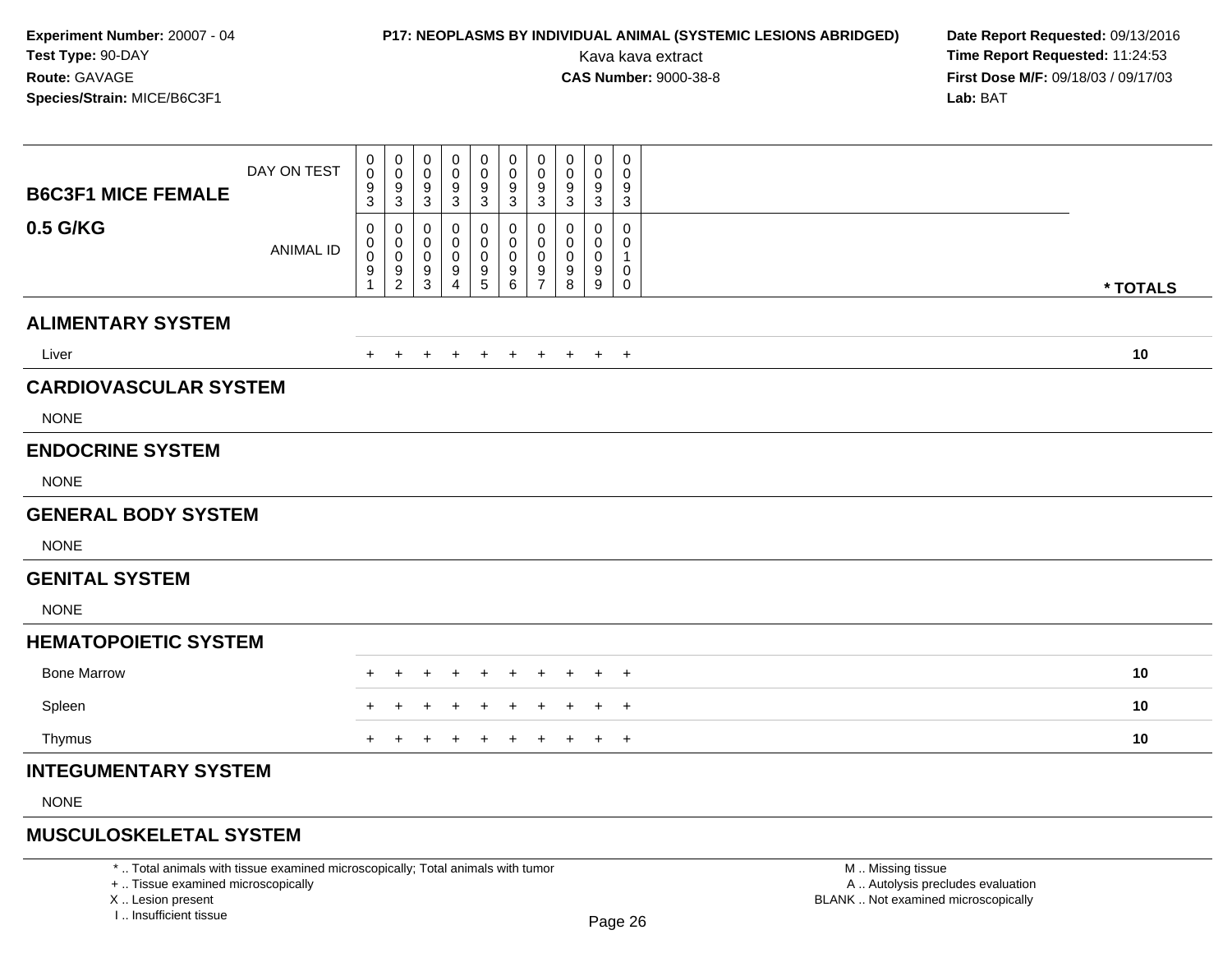### **P17: NEOPLASMS BY INDIVIDUAL ANIMAL (SYSTEMIC LESIONS ABRIDGED) Date Report Requested: 09/13/2016<br>Kava kava extract <b>Time Report Requested:** 11:24:53

Kava kava extract **Time Report Requested:** 11:24:53<br>**CAS Number:** 9000-38-8 **Time Report Requested:** 11:24:53 **First Dose M/F:** 09/18/03 / 09/17/03<br>**Lab:** BAT **Lab:** BAT

| <b>B6C3F1 MICE FEMALE</b> | DAY ON TEST      | 0<br>$\mathbf 0$<br>9<br>3  | 0<br>U<br>9<br>-3                  |   | U<br>υ<br>9<br>3                 | U<br>0<br>9<br>- ఎ | U<br>υ<br>9<br>-3                        | 0<br>0<br>9<br>ົ<br>ັ |             | 0<br>9<br>ົ |          |
|---------------------------|------------------|-----------------------------|------------------------------------|---|----------------------------------|--------------------|------------------------------------------|-----------------------|-------------|-------------|----------|
| 0.5 G/KG                  | <b>ANIMAL ID</b> | $\mathbf{0}$<br>0<br>0<br>9 | 0<br>0<br>U<br>9<br>$\overline{2}$ | 3 | 0<br>U<br>U<br>9<br>$\mathbf{p}$ | 0<br>9<br>6        | 0<br>υ<br>-9<br>$\overline{\phantom{a}}$ | 0<br>0<br>0<br>9<br>8 | 0<br>9<br>9 | 0<br>U<br>0 | * TOTALS |
| <b>NONE</b>               |                  |                             |                                    |   |                                  |                    |                                          |                       |             |             |          |

#### **NERVOUS SYSTEM**

NONE

#### **RESPIRATORY SYSTEM**

NONE

#### **SPECIAL SENSES SYSTEM**

NONE

#### **URINARY SYSTEM**

NONE

#### **SYSTEMIC LESIONS**

Multiple Organ

n  $+$ <sup>+</sup> <sup>+</sup> <sup>+</sup> <sup>+</sup> <sup>+</sup> <sup>+</sup> <sup>+</sup> <sup>+</sup> <sup>+</sup> **<sup>10</sup>**

\* .. Total animals with tissue examined microscopically; Total animals with tumor

+ .. Tissue examined microscopically

X .. Lesion present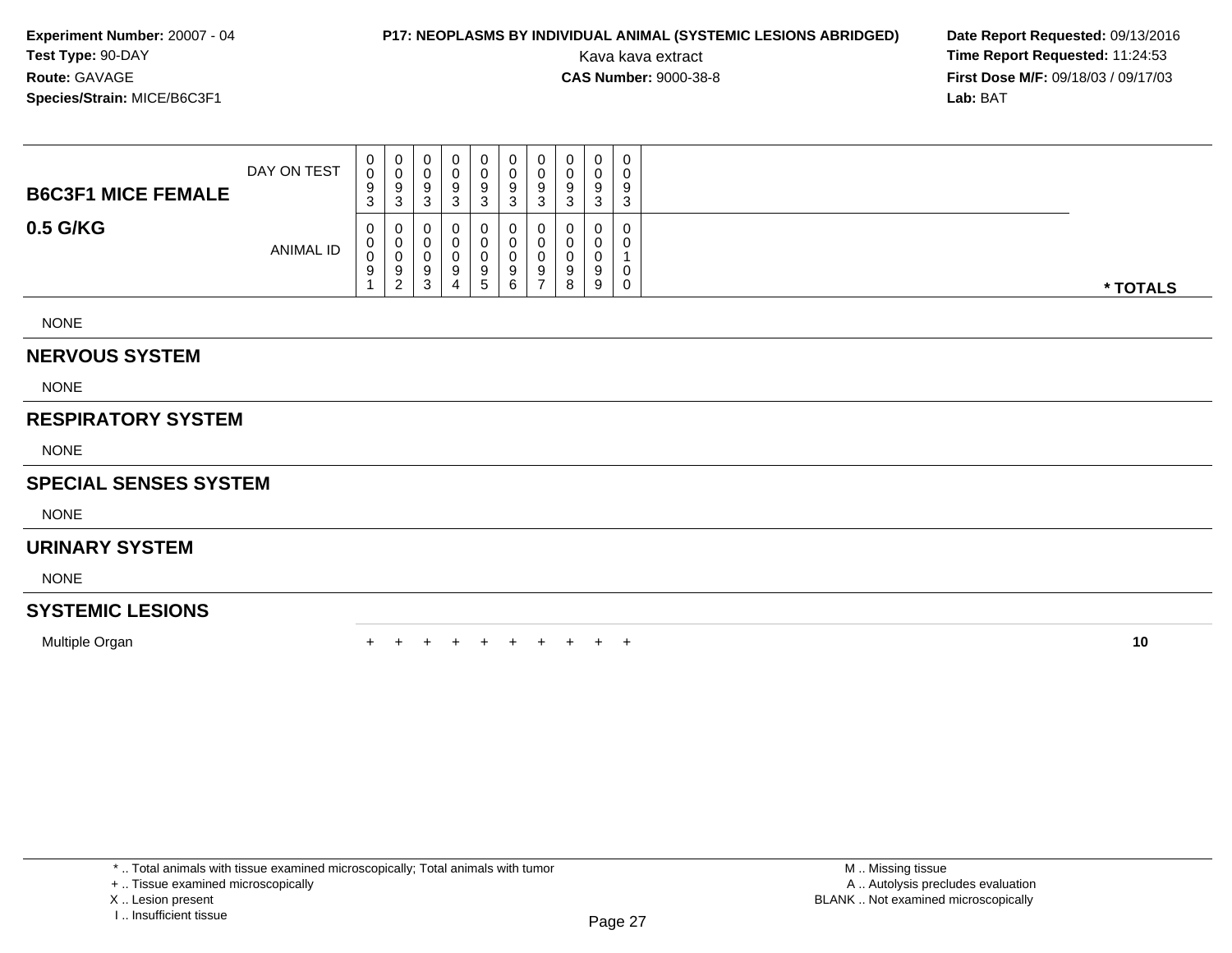### **P17: NEOPLASMS BY INDIVIDUAL ANIMAL (SYSTEMIC LESIONS ABRIDGED)** Date Report Requested: 09/13/2016<br>Kava kava extract **Time Report Requested:** 11:24:53

Kava kava extract **Time Report Requested:** 11:24:53<br>**CAS Number:** 9000-38-8 **Time Report Requested:** 11:24:53 **First Dose M/F:** 09/18/03 / 09/17/03<br>**Lab:** BAT **Lab:** BAT

| <b>B6C3F1 MICE FEMALE</b>    | DAY ON TEST      | 0<br>0<br>9<br>$\overline{3}$                       | 0<br>$\pmb{0}$<br>$\frac{9}{3}$                                                  | 0<br>0<br>9<br>$\mathbf{3}$                | 0<br>0<br>9<br>3                                | 0<br>0<br>9<br>$\mathbf{3}$                       | 0<br>$\pmb{0}$<br>9<br>3                               | 0<br>$\mathbf 0$<br>9<br>3                                        | 0<br>0<br>9<br>3      | $\mathbf 0$<br>0<br>$\frac{9}{3}$ | $\mathbf 0$<br>0<br>9<br>$\mathbf{3}$       |  |          |
|------------------------------|------------------|-----------------------------------------------------|----------------------------------------------------------------------------------|--------------------------------------------|-------------------------------------------------|---------------------------------------------------|--------------------------------------------------------|-------------------------------------------------------------------|-----------------------|-----------------------------------|---------------------------------------------|--|----------|
| <b>1.0 G/KG</b>              | <b>ANIMAL ID</b> | 0<br>0<br>$\mathbf{1}$<br>0<br>$\blacktriangleleft$ | 0<br>$\mathbf 0$<br>$\mathbf{1}$<br>$\begin{smallmatrix} 0\\2 \end{smallmatrix}$ | 0<br>0<br>$\mathbf{1}$<br>$\mathbf 0$<br>3 | 0<br>0<br>$\overline{1}$<br>0<br>$\overline{4}$ | 0<br>0<br>$\mathbf{1}$<br>$\pmb{0}$<br>$\sqrt{5}$ | 0<br>$\pmb{0}$<br>$\mathbf{1}$<br>$\pmb{0}$<br>$\,6\,$ | 0<br>$\mathbf 0$<br>$\mathbf{1}$<br>$\mathbf 0$<br>$\overline{7}$ | 0<br>0<br>1<br>0<br>8 | 0<br>0<br>$\mathbf{1}$<br>0<br>9  | $\mathbf 0$<br>0<br>-1<br>$\mathbf{1}$<br>0 |  |          |
|                              |                  |                                                     |                                                                                  |                                            |                                                 |                                                   |                                                        |                                                                   |                       |                                   |                                             |  | * TOTALS |
| <b>ALIMENTARY SYSTEM</b>     |                  |                                                     |                                                                                  |                                            |                                                 |                                                   |                                                        |                                                                   |                       |                                   |                                             |  |          |
| Liver                        |                  | $+$                                                 | $+$                                                                              | $\pm$                                      | $+$                                             | $^{+}$                                            | $+$                                                    | $+$                                                               | $+$                   |                                   | $+$ $+$                                     |  | 10       |
| <b>CARDIOVASCULAR SYSTEM</b> |                  |                                                     |                                                                                  |                                            |                                                 |                                                   |                                                        |                                                                   |                       |                                   |                                             |  |          |
| <b>NONE</b>                  |                  |                                                     |                                                                                  |                                            |                                                 |                                                   |                                                        |                                                                   |                       |                                   |                                             |  |          |
| <b>ENDOCRINE SYSTEM</b>      |                  |                                                     |                                                                                  |                                            |                                                 |                                                   |                                                        |                                                                   |                       |                                   |                                             |  |          |
| <b>NONE</b>                  |                  |                                                     |                                                                                  |                                            |                                                 |                                                   |                                                        |                                                                   |                       |                                   |                                             |  |          |
| <b>GENERAL BODY SYSTEM</b>   |                  |                                                     |                                                                                  |                                            |                                                 |                                                   |                                                        |                                                                   |                       |                                   |                                             |  |          |
| <b>NONE</b>                  |                  |                                                     |                                                                                  |                                            |                                                 |                                                   |                                                        |                                                                   |                       |                                   |                                             |  |          |
| <b>GENITAL SYSTEM</b>        |                  |                                                     |                                                                                  |                                            |                                                 |                                                   |                                                        |                                                                   |                       |                                   |                                             |  |          |
| <b>NONE</b>                  |                  |                                                     |                                                                                  |                                            |                                                 |                                                   |                                                        |                                                                   |                       |                                   |                                             |  |          |
| <b>HEMATOPOIETIC SYSTEM</b>  |                  |                                                     |                                                                                  |                                            |                                                 |                                                   |                                                        |                                                                   |                       |                                   |                                             |  |          |
| <b>Bone Marrow</b>           |                  |                                                     |                                                                                  |                                            |                                                 |                                                   |                                                        |                                                                   |                       | $^+$                              | $^{+}$                                      |  | 10       |
| Spleen                       |                  |                                                     |                                                                                  |                                            |                                                 |                                                   |                                                        |                                                                   |                       | $\pm$                             | $\overline{+}$                              |  | 10       |
| Thymus                       |                  | $+$                                                 | $+$                                                                              | $\div$                                     | ÷.                                              | $\pm$                                             | $\pm$                                                  | $\pm$                                                             | $+$                   | $+$                               | $+$                                         |  | 10       |
| <b>INTEGUMENTARY SYSTEM</b>  |                  |                                                     |                                                                                  |                                            |                                                 |                                                   |                                                        |                                                                   |                       |                                   |                                             |  |          |
| <b>NONE</b>                  |                  |                                                     |                                                                                  |                                            |                                                 |                                                   |                                                        |                                                                   |                       |                                   |                                             |  |          |
|                              |                  |                                                     |                                                                                  |                                            |                                                 |                                                   |                                                        |                                                                   |                       |                                   |                                             |  |          |

### **MUSCULOSKELETAL SYSTEM**

\* .. Total animals with tissue examined microscopically; Total animals with tumor

+ .. Tissue examined microscopically

X .. Lesion present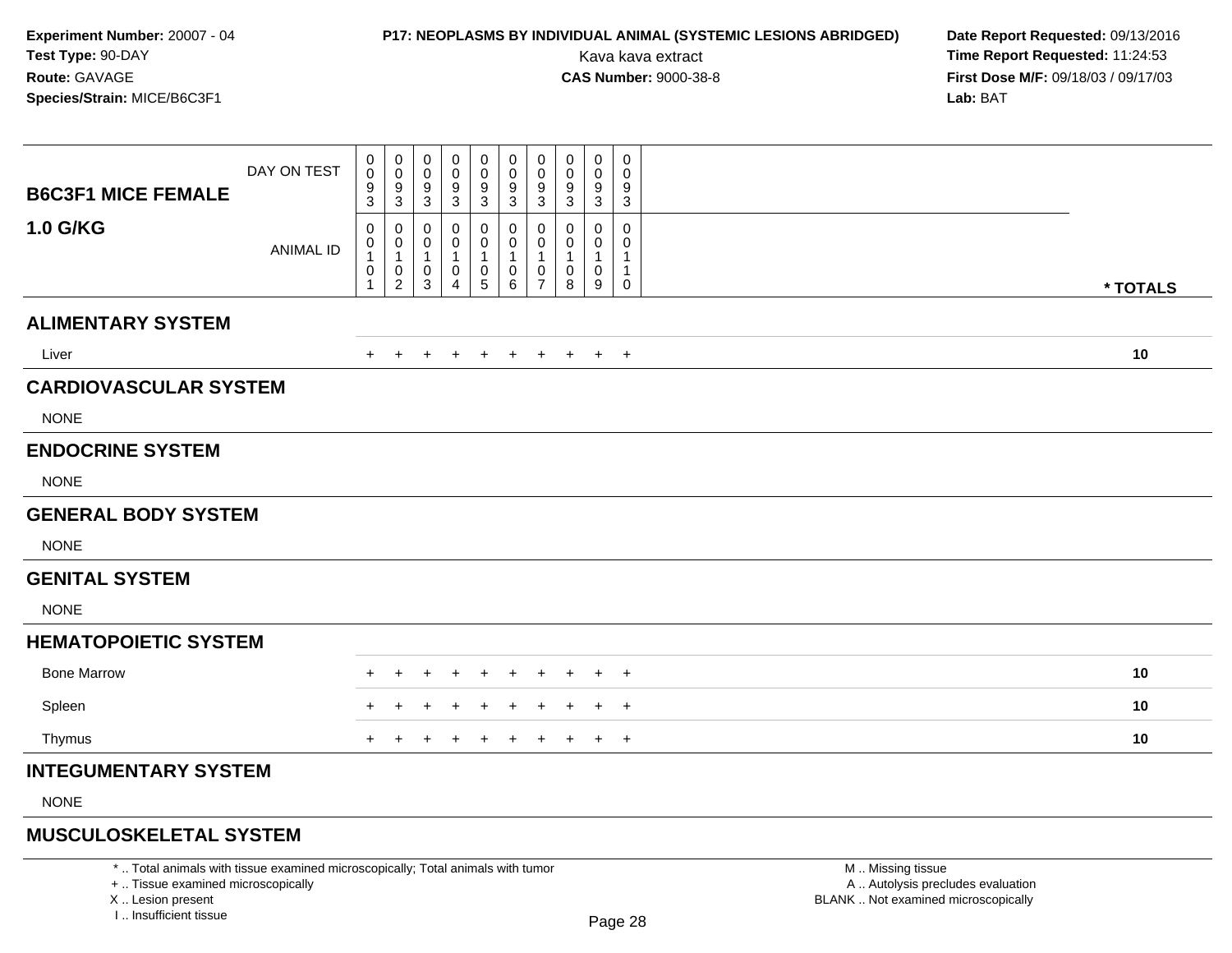### **P17: NEOPLASMS BY INDIVIDUAL ANIMAL (SYSTEMIC LESIONS ABRIDGED)** Date Report Requested: 09/13/2016<br>Kava kava extract **Time Report Requested:** 11:24:53

Kava kava extract **Time Report Requested:** 11:24:53<br>**CAS Number:** 9000-38-8 **Time Report Requested:** 11:24:53 **First Dose M/F:** 09/18/03 / 09/17/03<br>**Lab:** BAT **Lab:** BAT

| <b>B6C3F1 MICE FEMALE</b>    | DAY ON TEST | 0<br>0<br>9<br>3 | 0<br>0<br>9<br>3                   | 0<br>$\pmb{0}$<br>9<br>$\ensuremath{\mathsf{3}}$ | 0<br>9<br>3 | 0<br>$\pmb{0}$<br>$\boldsymbol{9}$<br>$\mathbf{3}$ | 0<br>0<br>9<br>3 | $\boldsymbol{0}$<br>$\pmb{0}$<br>9<br>3 | 0<br>9<br>3 | 0<br>9<br>3 | 0<br>0<br>9<br>3 |          |  |
|------------------------------|-------------|------------------|------------------------------------|--------------------------------------------------|-------------|----------------------------------------------------|------------------|-----------------------------------------|-------------|-------------|------------------|----------|--|
| <b>1.0 G/KG</b>              | ANIMAL ID   | 0<br>0<br>0      | 0<br>$\pmb{0}$<br>$\boldsymbol{2}$ | 0<br>0<br>$\pmb{0}$<br>$\ensuremath{\mathsf{3}}$ | 0<br>4      | 0<br>0<br>$\pmb{0}$<br>$\sqrt{5}$                  | 0<br>0<br>0<br>6 | 0<br>$\pmb{0}$<br>0<br>$\overline{ }$   | 8           | 9           | 0<br>0<br>0      | * TOTALS |  |
| <b>NONE</b>                  |             |                  |                                    |                                                  |             |                                                    |                  |                                         |             |             |                  |          |  |
| <b>NERVOUS SYSTEM</b>        |             |                  |                                    |                                                  |             |                                                    |                  |                                         |             |             |                  |          |  |
| <b>NONE</b>                  |             |                  |                                    |                                                  |             |                                                    |                  |                                         |             |             |                  |          |  |
| <b>RESPIRATORY SYSTEM</b>    |             |                  |                                    |                                                  |             |                                                    |                  |                                         |             |             |                  |          |  |
| <b>NONE</b>                  |             |                  |                                    |                                                  |             |                                                    |                  |                                         |             |             |                  |          |  |
| <b>SPECIAL SENSES SYSTEM</b> |             |                  |                                    |                                                  |             |                                                    |                  |                                         |             |             |                  |          |  |
| <b>NONE</b>                  |             |                  |                                    |                                                  |             |                                                    |                  |                                         |             |             |                  |          |  |
|                              |             |                  |                                    |                                                  |             |                                                    |                  |                                         |             |             |                  |          |  |

### **URINARY SYSTEM**

NONE

#### **SYSTEMIC LESIONS**

Multiple Organ

n  $+$ <sup>+</sup> <sup>+</sup> <sup>+</sup> <sup>+</sup> <sup>+</sup> <sup>+</sup> <sup>+</sup> <sup>+</sup> <sup>+</sup> **<sup>10</sup>**

X .. Lesion present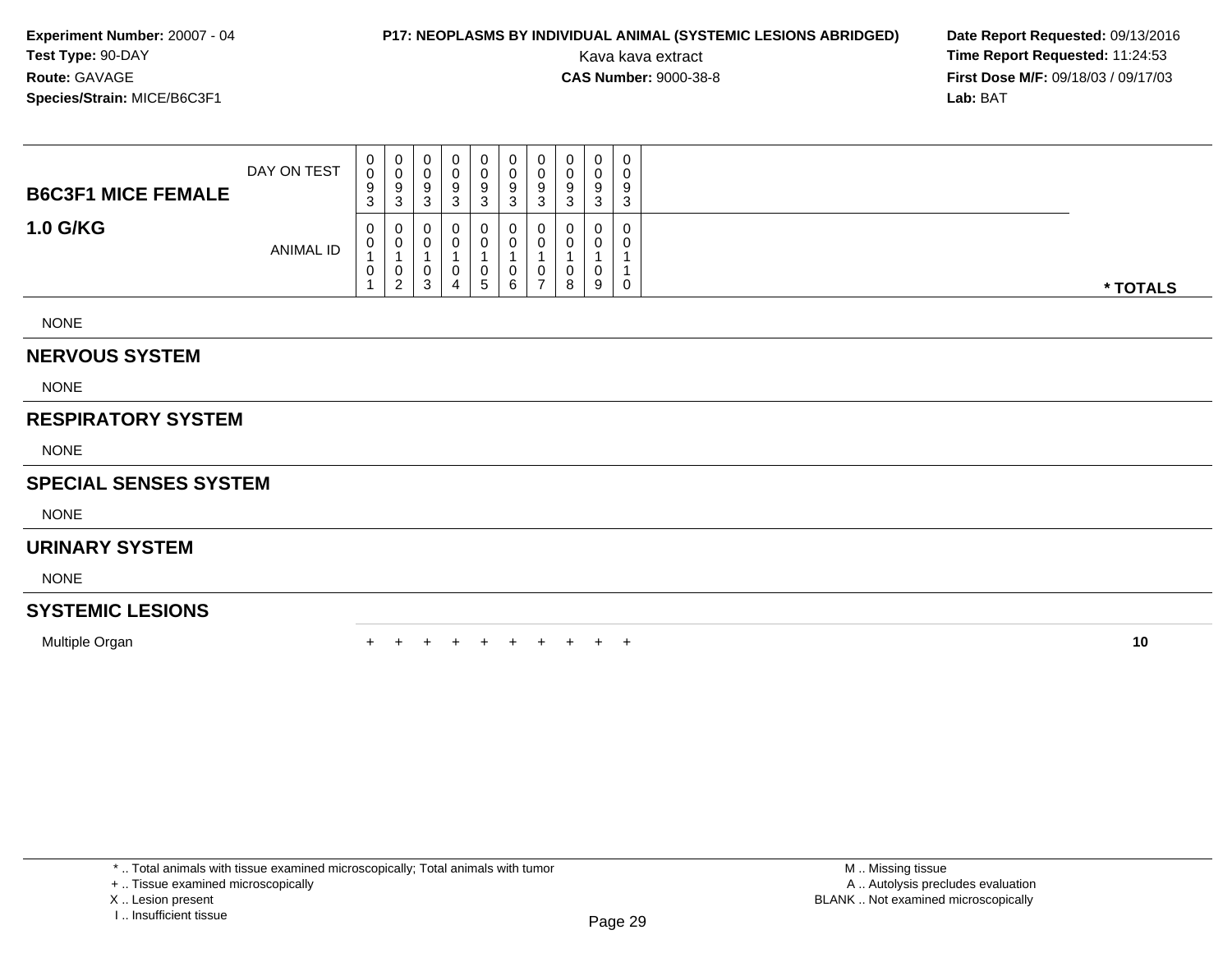I .. Insufficient tissue

## **P17: NEOPLASMS BY INDIVIDUAL ANIMAL (SYSTEMIC LESIONS ABRIDGED) Date Report Requested: 09/13/2016<br>Kava kava extract <b>Time Report Requested:** 11:24:53

| <b>B6C3F1 MICE FEMALE</b>                                                                                                                  | DAY ON TEST      | $\pmb{0}$<br>$\pmb{0}$<br>$_2^0$                                     | $\begin{smallmatrix}0\\0\end{smallmatrix}$<br>$_2^0$          | $\boldsymbol{0}$<br>$\mathbf 0$<br>$\begin{smallmatrix} 0\\2 \end{smallmatrix}$  | $\pmb{0}$<br>$\mathbf 0$<br>$\frac{3}{7}$                 | $\pmb{0}$<br>$\mathsf{O}\xspace$<br>$\frac{9}{3}$ | $\pmb{0}$<br>$\mathbf 0$<br>$\frac{9}{3}$                                                   | $\pmb{0}$<br>$\mathbf 0$<br>$\frac{9}{3}$                                    | $\pmb{0}$<br>$\mathbf 0$<br>$\frac{9}{3}$                 | $\pmb{0}$<br>$\mathbf 0$<br>9<br>$\overline{3}$                   | 0<br>$\mathbf 0$<br>9<br>$\overline{3}$               |                                                                                               |          |
|--------------------------------------------------------------------------------------------------------------------------------------------|------------------|----------------------------------------------------------------------|---------------------------------------------------------------|----------------------------------------------------------------------------------|-----------------------------------------------------------|---------------------------------------------------|---------------------------------------------------------------------------------------------|------------------------------------------------------------------------------|-----------------------------------------------------------|-------------------------------------------------------------------|-------------------------------------------------------|-----------------------------------------------------------------------------------------------|----------|
| <b>2.0 G/KG</b>                                                                                                                            | <b>ANIMAL ID</b> | $\mathbf 0$<br>$\overline{0}$<br>1<br>$\mathbf{1}$<br>$\overline{c}$ | $\mathsf 0$<br>$\pmb{0}$<br>$\mathbf{1}$<br>$\mathbf{1}$<br>6 | $\mathbf 0$<br>$\mathbf 0$<br>$\overline{1}$<br>$\overline{1}$<br>$\overline{7}$ | $\pmb{0}$<br>$\mathbf 0$<br>$\mathbf{1}$<br>$\frac{2}{0}$ | 0<br>$\mathbf 0$<br>1                             | $\begin{smallmatrix}0\0\0\end{smallmatrix}$<br>$\mathbf{1}$<br>$\mathbf{1}$<br>$\mathbf{3}$ | $\mathbf 0$<br>$\mathbf 0$<br>$\mathbf{1}$<br>$\mathbf{1}$<br>$\overline{4}$ | $\mathbf 0$<br>$\Omega$<br>1<br>$\mathbf 1$<br>$\sqrt{5}$ | $\mathbf 0$<br>$\mathbf 0$<br>$\mathbf{1}$<br>$\overline{1}$<br>8 | 0<br>$\mathbf 0$<br>$\mathbf{1}$<br>$\mathbf{1}$<br>9 |                                                                                               | * TOTALS |
| <b>ALIMENTARY SYSTEM</b>                                                                                                                   |                  |                                                                      |                                                               |                                                                                  |                                                           |                                                   |                                                                                             |                                                                              |                                                           |                                                                   |                                                       |                                                                                               |          |
| Esophagus                                                                                                                                  |                  |                                                                      |                                                               |                                                                                  |                                                           |                                                   |                                                                                             |                                                                              |                                                           |                                                                   | $\ddot{}$                                             |                                                                                               | 10       |
| Gallbladder                                                                                                                                |                  |                                                                      |                                                               |                                                                                  |                                                           |                                                   |                                                                                             |                                                                              |                                                           |                                                                   | $\ddot{}$                                             |                                                                                               | 10       |
| Intestine Large, Cecum                                                                                                                     |                  | $\pm$                                                                |                                                               |                                                                                  |                                                           |                                                   |                                                                                             |                                                                              |                                                           |                                                                   | $+$                                                   |                                                                                               | 10       |
| Intestine Large, Colon                                                                                                                     |                  |                                                                      |                                                               |                                                                                  |                                                           |                                                   |                                                                                             |                                                                              |                                                           |                                                                   | $+$                                                   |                                                                                               | 10       |
| Intestine Large, Rectum                                                                                                                    |                  |                                                                      |                                                               |                                                                                  |                                                           |                                                   |                                                                                             |                                                                              |                                                           |                                                                   | $\ddot{}$                                             |                                                                                               | 10       |
| Intestine Small, Duodenum                                                                                                                  |                  |                                                                      |                                                               |                                                                                  |                                                           |                                                   |                                                                                             |                                                                              |                                                           |                                                                   | $+$                                                   |                                                                                               | 10       |
| Intestine Small, Ileum                                                                                                                     |                  | $+$                                                                  |                                                               |                                                                                  |                                                           |                                                   |                                                                                             |                                                                              |                                                           |                                                                   | $^{+}$                                                |                                                                                               | 10       |
| Intestine Small, Jejunum                                                                                                                   |                  | $+$                                                                  | $\overline{ }$                                                |                                                                                  |                                                           |                                                   |                                                                                             |                                                                              |                                                           | $\ddot{}$                                                         | $+$                                                   |                                                                                               | 10       |
| Liver                                                                                                                                      |                  | $\pm$                                                                |                                                               |                                                                                  |                                                           |                                                   |                                                                                             |                                                                              |                                                           |                                                                   | $+$                                                   |                                                                                               | 10       |
| Pancreas                                                                                                                                   |                  |                                                                      |                                                               |                                                                                  |                                                           |                                                   |                                                                                             |                                                                              |                                                           |                                                                   | $\ddot{}$                                             |                                                                                               | 10       |
| Salivary Glands                                                                                                                            |                  |                                                                      |                                                               |                                                                                  |                                                           |                                                   |                                                                                             |                                                                              |                                                           |                                                                   | $\overline{+}$                                        |                                                                                               | 10       |
| Stomach, Forestomach                                                                                                                       |                  |                                                                      |                                                               |                                                                                  |                                                           |                                                   |                                                                                             |                                                                              |                                                           |                                                                   | $\ddot{}$                                             |                                                                                               | 10       |
| Stomach, Glandular                                                                                                                         |                  |                                                                      |                                                               |                                                                                  |                                                           |                                                   |                                                                                             |                                                                              |                                                           |                                                                   | $+$                                                   |                                                                                               | 10       |
| <b>CARDIOVASCULAR SYSTEM</b>                                                                                                               |                  |                                                                      |                                                               |                                                                                  |                                                           |                                                   |                                                                                             |                                                                              |                                                           |                                                                   |                                                       |                                                                                               |          |
| <b>Blood Vessel</b>                                                                                                                        |                  |                                                                      |                                                               |                                                                                  |                                                           |                                                   |                                                                                             |                                                                              |                                                           |                                                                   | ÷                                                     |                                                                                               | 10       |
| Heart                                                                                                                                      |                  |                                                                      |                                                               |                                                                                  |                                                           |                                                   |                                                                                             |                                                                              |                                                           |                                                                   | $+$                                                   |                                                                                               | 10       |
| *  Total animals with tissue examined microscopically; Total animals with tumor<br>+  Tissue examined microscopically<br>X  Lesion present |                  |                                                                      |                                                               |                                                                                  |                                                           |                                                   |                                                                                             |                                                                              |                                                           |                                                                   |                                                       | M  Missing tissue<br>A  Autolysis precludes evaluation<br>BLANK  Not examined microscopically |          |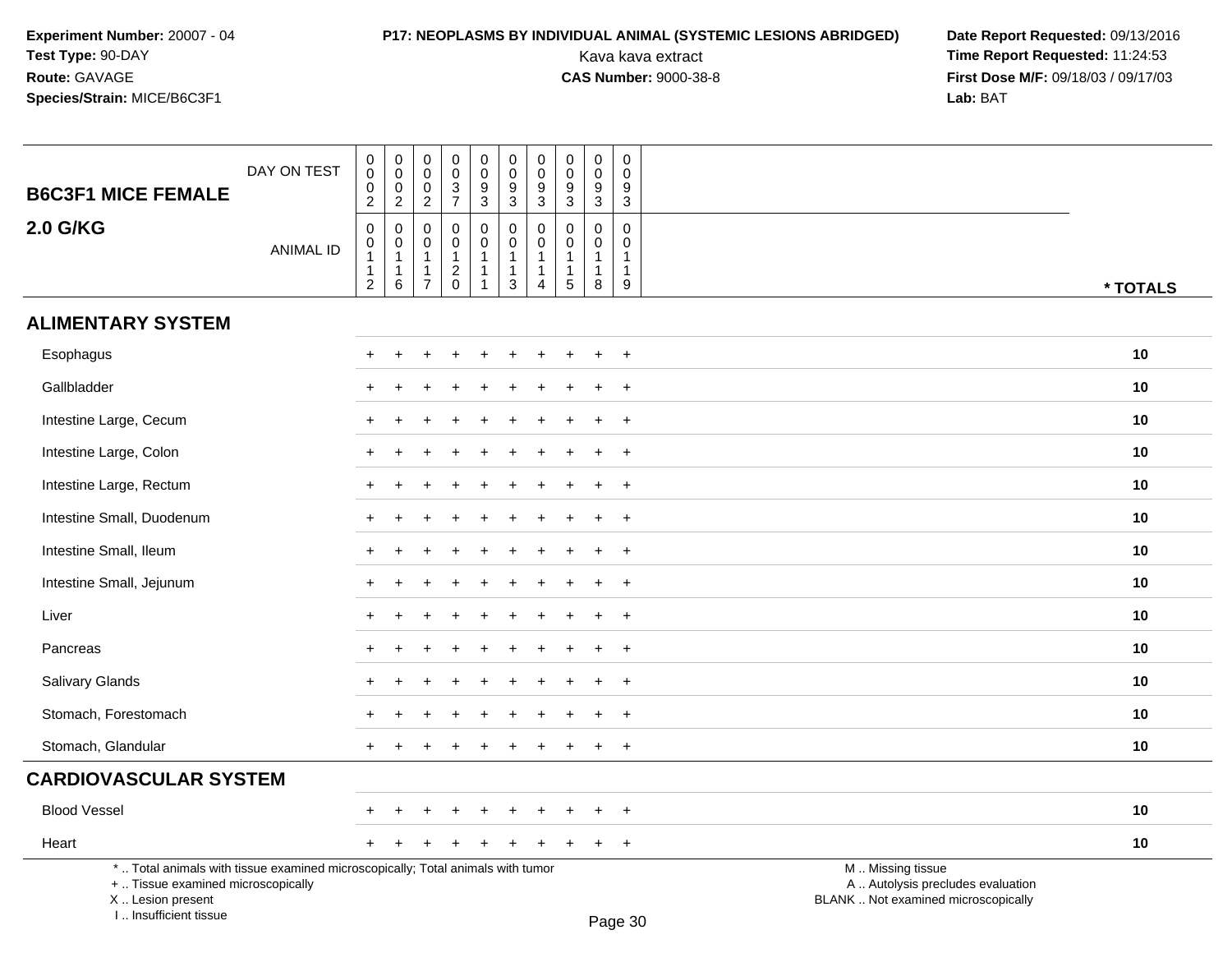# **P17: NEOPLASMS BY INDIVIDUAL ANIMAL (SYSTEMIC LESIONS ABRIDGED)** Date Report Requested: 09/13/2016<br>Kava kava extract **Time Report Requested:** 11:24:53

| <b>B6C3F1 MICE FEMALE</b>                                                                                                                                           | DAY ON TEST      | 0<br>$\overline{0}$<br>$\pmb{0}$<br>$\overline{c}$                | $\pmb{0}$<br>$\ddot{\mathbf{0}}$<br>$\begin{smallmatrix} 0\\2 \end{smallmatrix}$ | $\pmb{0}$<br>$\mathbf 0$<br>0<br>$\overline{2}$                   | $\pmb{0}$<br>$\pmb{0}$<br>$\frac{3}{7}$        | $\pmb{0}$<br>$\ddot{\mathbf{0}}$<br>$\frac{9}{3}$                      | $\pmb{0}$<br>$\overline{0}$<br>$\frac{9}{3}$                           | $\pmb{0}$<br>$\ddot{\mathbf{0}}$<br>$\frac{9}{3}$                            | $\pmb{0}$<br>$\pmb{0}$<br>9<br>$\overline{3}$ | $\pmb{0}$<br>$\ddot{\mathbf{0}}$<br>$\frac{9}{3}$               | $\pmb{0}$<br>$\mathbf 0$<br>9<br>$\mathbf{3}$                  |                                                                                               |          |
|---------------------------------------------------------------------------------------------------------------------------------------------------------------------|------------------|-------------------------------------------------------------------|----------------------------------------------------------------------------------|-------------------------------------------------------------------|------------------------------------------------|------------------------------------------------------------------------|------------------------------------------------------------------------|------------------------------------------------------------------------------|-----------------------------------------------|-----------------------------------------------------------------|----------------------------------------------------------------|-----------------------------------------------------------------------------------------------|----------|
| <b>2.0 G/KG</b>                                                                                                                                                     | <b>ANIMAL ID</b> | $\mathbf 0$<br>$\pmb{0}$<br>$\mathbf{1}$<br>1<br>$\boldsymbol{2}$ | $\pmb{0}$<br>$\mathbf 0$<br>$\mathbf{1}$<br>$\mathbf{1}$<br>$\,6\,$              | $\mathbf 0$<br>0<br>$\mathbf{1}$<br>$\mathbf 1$<br>$\overline{7}$ | $\pmb{0}$<br>0<br>$\mathbf{1}$<br>$^2_{\rm 0}$ | $\pmb{0}$<br>$\pmb{0}$<br>$\mathbf{1}$<br>$\mathbf{1}$<br>$\mathbf{1}$ | $\pmb{0}$<br>$\pmb{0}$<br>$\overline{1}$<br>$\mathbf{1}$<br>$\sqrt{3}$ | $\mathbf 0$<br>$\mathbf 0$<br>$\mathbf{1}$<br>$\mathbf{1}$<br>$\overline{4}$ | $\mathbf 0$<br>0<br>$\mathbf{1}$<br>1<br>5    | $\mathbf 0$<br>$\mathbf 0$<br>$\mathbf{1}$<br>$\mathbf{1}$<br>8 | $\mathbf 0$<br>$\mathbf 0$<br>$\mathbf{1}$<br>$\mathbf 1$<br>9 |                                                                                               | * TOTALS |
| <b>ENDOCRINE SYSTEM</b>                                                                                                                                             |                  |                                                                   |                                                                                  |                                                                   |                                                |                                                                        |                                                                        |                                                                              |                                               |                                                                 |                                                                |                                                                                               |          |
| <b>Adrenal Cortex</b>                                                                                                                                               |                  | ÷                                                                 |                                                                                  |                                                                   |                                                |                                                                        |                                                                        |                                                                              |                                               |                                                                 | $+$                                                            |                                                                                               | 10       |
| Adrenal Medulla                                                                                                                                                     |                  | ÷                                                                 |                                                                                  |                                                                   |                                                |                                                                        |                                                                        |                                                                              |                                               |                                                                 | $\overline{+}$                                                 |                                                                                               | 10       |
| Islets, Pancreatic                                                                                                                                                  |                  |                                                                   |                                                                                  |                                                                   |                                                |                                                                        |                                                                        |                                                                              |                                               |                                                                 | $\overline{1}$                                                 |                                                                                               | 10       |
| Parathyroid Gland                                                                                                                                                   |                  |                                                                   |                                                                                  |                                                                   |                                                |                                                                        |                                                                        |                                                                              |                                               |                                                                 | $\ddot{}$                                                      |                                                                                               | 10       |
| <b>Pituitary Gland</b>                                                                                                                                              |                  |                                                                   |                                                                                  |                                                                   |                                                |                                                                        |                                                                        |                                                                              |                                               |                                                                 | $\div$                                                         |                                                                                               | 10       |
| <b>Thyroid Gland</b>                                                                                                                                                |                  | $\pm$                                                             |                                                                                  |                                                                   |                                                |                                                                        | +                                                                      |                                                                              |                                               |                                                                 | $\overline{+}$                                                 |                                                                                               | 10       |
| <b>GENERAL BODY SYSTEM</b>                                                                                                                                          |                  |                                                                   |                                                                                  |                                                                   |                                                |                                                                        |                                                                        |                                                                              |                                               |                                                                 |                                                                |                                                                                               |          |
| <b>NONE</b>                                                                                                                                                         |                  |                                                                   |                                                                                  |                                                                   |                                                |                                                                        |                                                                        |                                                                              |                                               |                                                                 |                                                                |                                                                                               |          |
| <b>GENITAL SYSTEM</b>                                                                                                                                               |                  |                                                                   |                                                                                  |                                                                   |                                                |                                                                        |                                                                        |                                                                              |                                               |                                                                 |                                                                |                                                                                               |          |
| <b>Clitoral Gland</b>                                                                                                                                               |                  | ÷                                                                 |                                                                                  |                                                                   |                                                |                                                                        |                                                                        |                                                                              |                                               |                                                                 | $\overline{+}$                                                 |                                                                                               | 10       |
| Ovary                                                                                                                                                               |                  |                                                                   |                                                                                  |                                                                   |                                                |                                                                        |                                                                        |                                                                              |                                               |                                                                 | $\ddot{}$                                                      |                                                                                               | 10       |
| <b>Uterus</b>                                                                                                                                                       |                  | $+$                                                               |                                                                                  |                                                                   |                                                |                                                                        |                                                                        |                                                                              |                                               |                                                                 | $\overline{1}$                                                 |                                                                                               | 10       |
| <b>HEMATOPOIETIC SYSTEM</b>                                                                                                                                         |                  |                                                                   |                                                                                  |                                                                   |                                                |                                                                        |                                                                        |                                                                              |                                               |                                                                 |                                                                |                                                                                               |          |
| <b>Bone Marrow</b>                                                                                                                                                  |                  |                                                                   |                                                                                  |                                                                   |                                                |                                                                        |                                                                        |                                                                              |                                               |                                                                 | $\overline{+}$                                                 |                                                                                               | 10       |
| Lymph Node, Mandibular                                                                                                                                              |                  |                                                                   |                                                                                  |                                                                   |                                                |                                                                        |                                                                        |                                                                              |                                               |                                                                 | $\overline{1}$                                                 |                                                                                               | 10       |
| Lymph Node, Mesenteric                                                                                                                                              |                  |                                                                   |                                                                                  |                                                                   |                                                |                                                                        |                                                                        |                                                                              |                                               |                                                                 | $\overline{1}$                                                 |                                                                                               | 10       |
| *  Total animals with tissue examined microscopically; Total animals with tumor<br>+  Tissue examined microscopically<br>X  Lesion present<br>I Insufficient tissue |                  |                                                                   |                                                                                  |                                                                   |                                                |                                                                        |                                                                        |                                                                              |                                               |                                                                 | Page 31                                                        | M  Missing tissue<br>A  Autolysis precludes evaluation<br>BLANK  Not examined microscopically |          |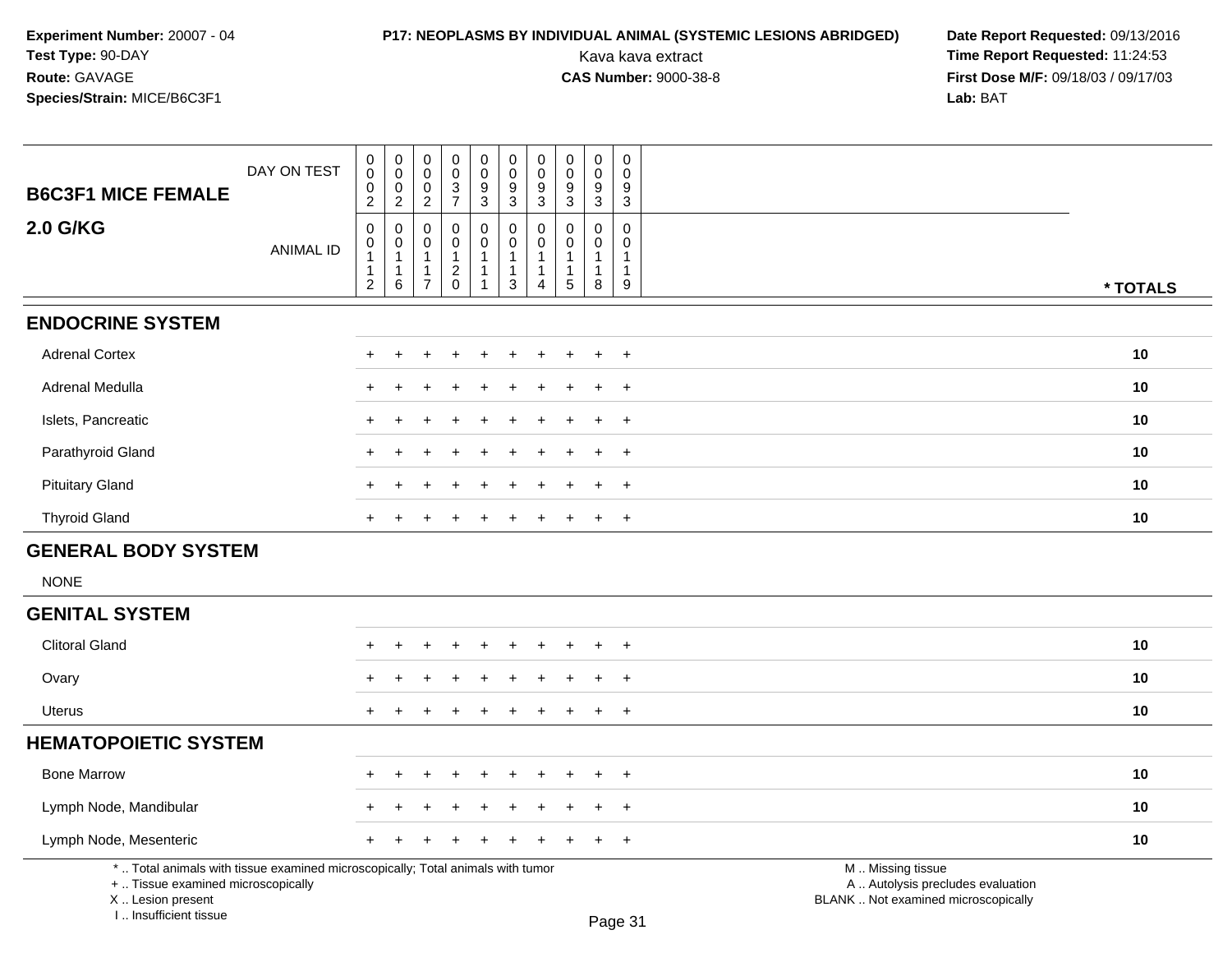## **P17: NEOPLASMS BY INDIVIDUAL ANIMAL (SYSTEMIC LESIONS ABRIDGED) Date Report Requested: 09/13/2016<br>Kava kava extract <b>Time Report Requested:** 11:24:53

Kava kava extract **Time Report Requested:** 11:24:53<br>**CAS Number:** 9000-38-8 **Time Report Requested:** 11:24:53 **First Dose M/F:** 09/18/03 / 09/17/03<br>**Lab:** BAT **Lab:** BAT

| <b>B6C3F1 MICE FEMALE</b>     | DAY ON TEST      | $_{\rm 0}^{\rm 0}$<br>$\mathbf 0$<br>$\overline{2}$                     | $\begin{smallmatrix} 0\\0 \end{smallmatrix}$<br>$\frac{0}{2}$          | $\begin{smallmatrix}0\\0\end{smallmatrix}$<br>$\pmb{0}$<br>$\overline{2}$ | $\begin{smallmatrix}0\0\0\end{smallmatrix}$<br>$\frac{3}{7}$ | $_{\rm 0}^{\rm 0}$<br>$\frac{9}{3}$                                    | $\begin{smallmatrix} 0\\0 \end{smallmatrix}$<br>$\frac{9}{3}$ | 0<br>$\mathbf 0$<br>$\boldsymbol{9}$<br>$\mathbf{3}$ | $\begin{smallmatrix} 0\\0 \end{smallmatrix}$<br>$\frac{9}{3}$          | 0<br>$\pmb{0}$<br>$\frac{9}{3}$                      | $\mathbf 0$<br>$\mathbf 0$<br>$\boldsymbol{9}$<br>$\mathbf{3}$ |                  |
|-------------------------------|------------------|-------------------------------------------------------------------------|------------------------------------------------------------------------|---------------------------------------------------------------------------|--------------------------------------------------------------|------------------------------------------------------------------------|---------------------------------------------------------------|------------------------------------------------------|------------------------------------------------------------------------|------------------------------------------------------|----------------------------------------------------------------|------------------|
| <b>2.0 G/KG</b>               | <b>ANIMAL ID</b> | $\pmb{0}$<br>$\pmb{0}$<br>$\mathbf{1}$<br>$\mathbf 1$<br>$\overline{c}$ | $\boldsymbol{0}$<br>$\pmb{0}$<br>$\overline{1}$<br>$\overline{1}$<br>6 | 0<br>$\pmb{0}$<br>$\mathbf{1}$<br>$\mathbf{1}$<br>$\overline{7}$          | 0<br>$\pmb{0}$<br>$\mathbf{1}$<br>$^2_{\rm 0}$               | $\pmb{0}$<br>$\pmb{0}$<br>$\mathbf{1}$<br>$\mathbf{1}$<br>$\mathbf{1}$ | $\pmb{0}$<br>$\pmb{0}$<br>$\mathbf{1}$<br>$\mathbf{1}$<br>3   | 0<br>$\Omega$<br>$\mathbf{1}$<br>$\overline{4}$      | $\boldsymbol{0}$<br>$\mathbf 0$<br>$\mathbf{1}$<br>$\overline{1}$<br>5 | 0<br>$\mathbf 0$<br>$\mathbf{1}$<br>$\mathbf 1$<br>8 | 0<br>$\Omega$<br>$\mathbf{1}$<br>$\mathbf{1}$<br>9             | * TOTALS         |
| Spleen                        |                  | $\ddot{}$                                                               | +                                                                      | ÷.                                                                        | $\ddot{}$                                                    | $\ddot{}$                                                              | $\overline{+}$                                                | $\pm$                                                | $\div$                                                                 | $\ddot{}$                                            | $+$                                                            | 10               |
| Thymus                        |                  | $\ddot{}$                                                               |                                                                        |                                                                           | $\ddot{}$                                                    | $\ddot{}$                                                              | $\pm$                                                         | $\pm$                                                |                                                                        | $\ddot{}$                                            | $^{+}$                                                         | 10               |
| <b>INTEGUMENTARY SYSTEM</b>   |                  |                                                                         |                                                                        |                                                                           |                                                              |                                                                        |                                                               |                                                      |                                                                        |                                                      |                                                                |                  |
| <b>Mammary Gland</b>          |                  | $+$                                                                     | $\ddot{}$                                                              | M                                                                         | $\ddot{}$                                                    |                                                                        | $\ddot{}$                                                     |                                                      |                                                                        | $\ddot{}$                                            | $+$                                                            | $\boldsymbol{9}$ |
| Skin                          |                  | $+$                                                                     | $\ddot{}$                                                              | $\ddot{}$                                                                 | $\div$                                                       | $\ddot{}$                                                              | $\ddot{}$                                                     | $\pm$                                                |                                                                        | $+$                                                  | $+$                                                            | 10               |
| <b>MUSCULOSKELETAL SYSTEM</b> |                  |                                                                         |                                                                        |                                                                           |                                                              |                                                                        |                                                               |                                                      |                                                                        |                                                      |                                                                |                  |
| Bone                          |                  | $+$                                                                     | $\pm$                                                                  |                                                                           | $\ddot{}$                                                    |                                                                        | +                                                             | $\pm$                                                | $\pm$                                                                  | $+$                                                  | $+$                                                            | 10               |
| <b>NERVOUS SYSTEM</b>         |                  |                                                                         |                                                                        |                                                                           |                                                              |                                                                        |                                                               |                                                      |                                                                        |                                                      |                                                                |                  |
| <b>Brain</b>                  |                  | $+$                                                                     |                                                                        |                                                                           | $\ddot{}$                                                    |                                                                        | $\ddot{}$                                                     | $\pm$                                                | $\ddot{}$                                                              | $+$                                                  | $+$                                                            | 10               |
| <b>RESPIRATORY SYSTEM</b>     |                  |                                                                         |                                                                        |                                                                           |                                                              |                                                                        |                                                               |                                                      |                                                                        |                                                      |                                                                |                  |
| Lung                          |                  | $+$                                                                     | $+$                                                                    | $\ddot{}$                                                                 | $\ddot{}$                                                    | $\ddot{}$                                                              | $\ddot{}$                                                     | $\pm$                                                | $\ddot{}$                                                              | $\ddot{}$                                            | $+$                                                            | 10               |
| Nose                          |                  | $+$                                                                     | $\ddot{}$                                                              | ٠                                                                         | $\ddot{}$                                                    | $\ddot{}$                                                              | $\ddot{}$                                                     | +                                                    | $\ddot{}$                                                              | $\ddot{}$                                            | $+$                                                            | 10               |
| Trachea                       |                  | $+$                                                                     | $\ddot{}$                                                              | ÷                                                                         | $\ddot{}$                                                    | $\ddot{}$                                                              | $\ddot{}$                                                     | $\ddot{}$                                            | $\ddot{}$                                                              | $\ddot{}$                                            | $+$                                                            | 10               |
| <b>SPECIAL SENSES SYSTEM</b>  |                  |                                                                         |                                                                        |                                                                           |                                                              |                                                                        |                                                               |                                                      |                                                                        |                                                      |                                                                |                  |
| Eye                           |                  |                                                                         | $+$                                                                    | $+$                                                                       | $\ddot{}$                                                    | $+$                                                                    | $+$                                                           | $\ddot{}$                                            | $+$                                                                    | $+$                                                  | $+$                                                            | 9                |
| <b>Harderian Gland</b>        |                  | $+$                                                                     | $+$                                                                    | $\ddot{}$                                                                 | $\ddot{}$                                                    | $\ddot{}$                                                              | $+$                                                           | $\ddot{}$                                            | $+$                                                                    | $+$                                                  | $+$                                                            | 10               |
| <b>URINARY SYSTEM</b>         |                  |                                                                         |                                                                        |                                                                           |                                                              |                                                                        |                                                               |                                                      |                                                                        |                                                      |                                                                |                  |

\* .. Total animals with tissue examined microscopically; Total animals with tumor

+ .. Tissue examined microscopically

X .. Lesion present